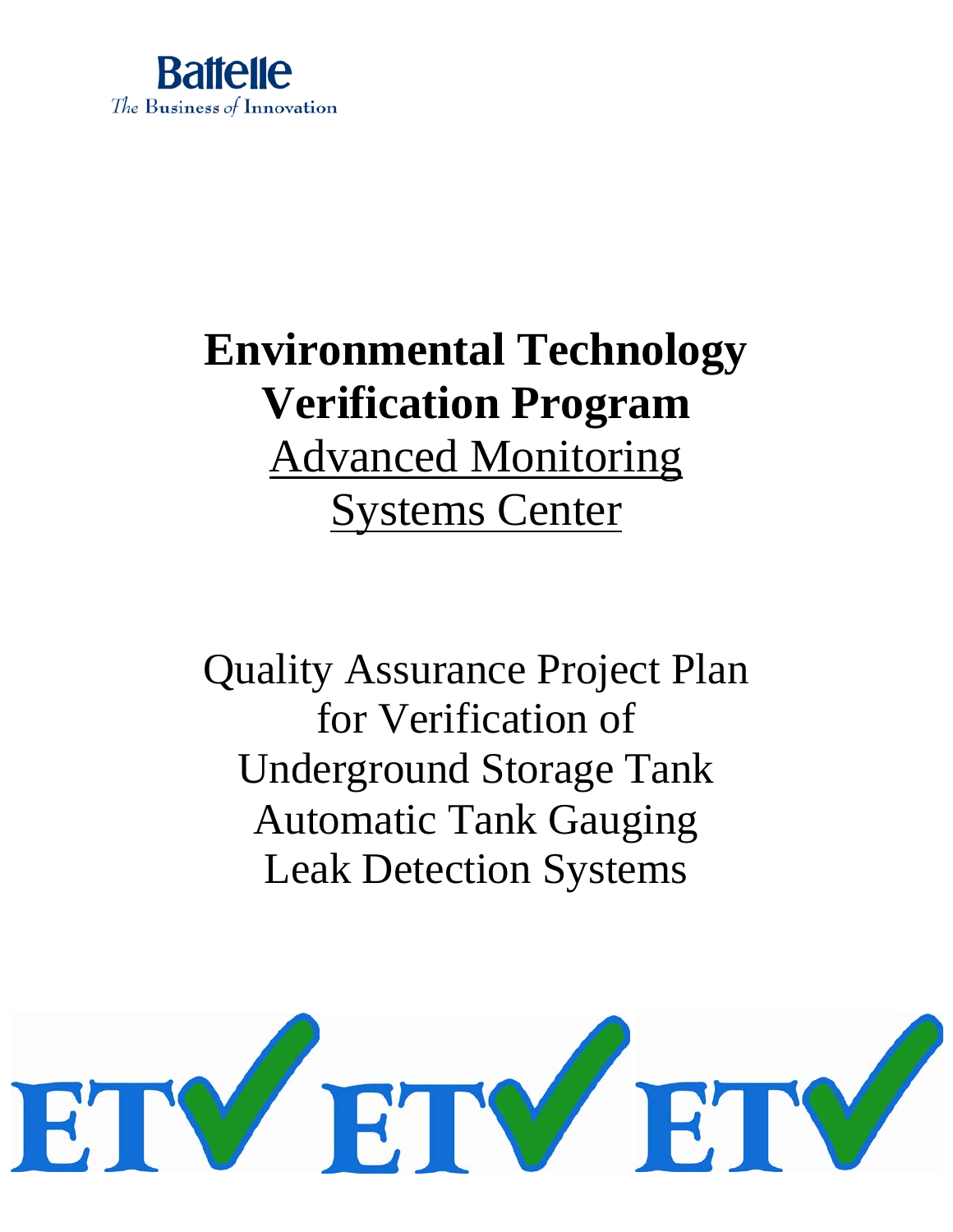Verification of Underground Storage Tank Automatic Tank Gauging Leak Detection Systems

**August 9, 2011**

**Prepared by Anne Gregg Joe Carvitti Amy Dindal**

**Battelle 505 King Avenue Columbus, OH 43201-2693**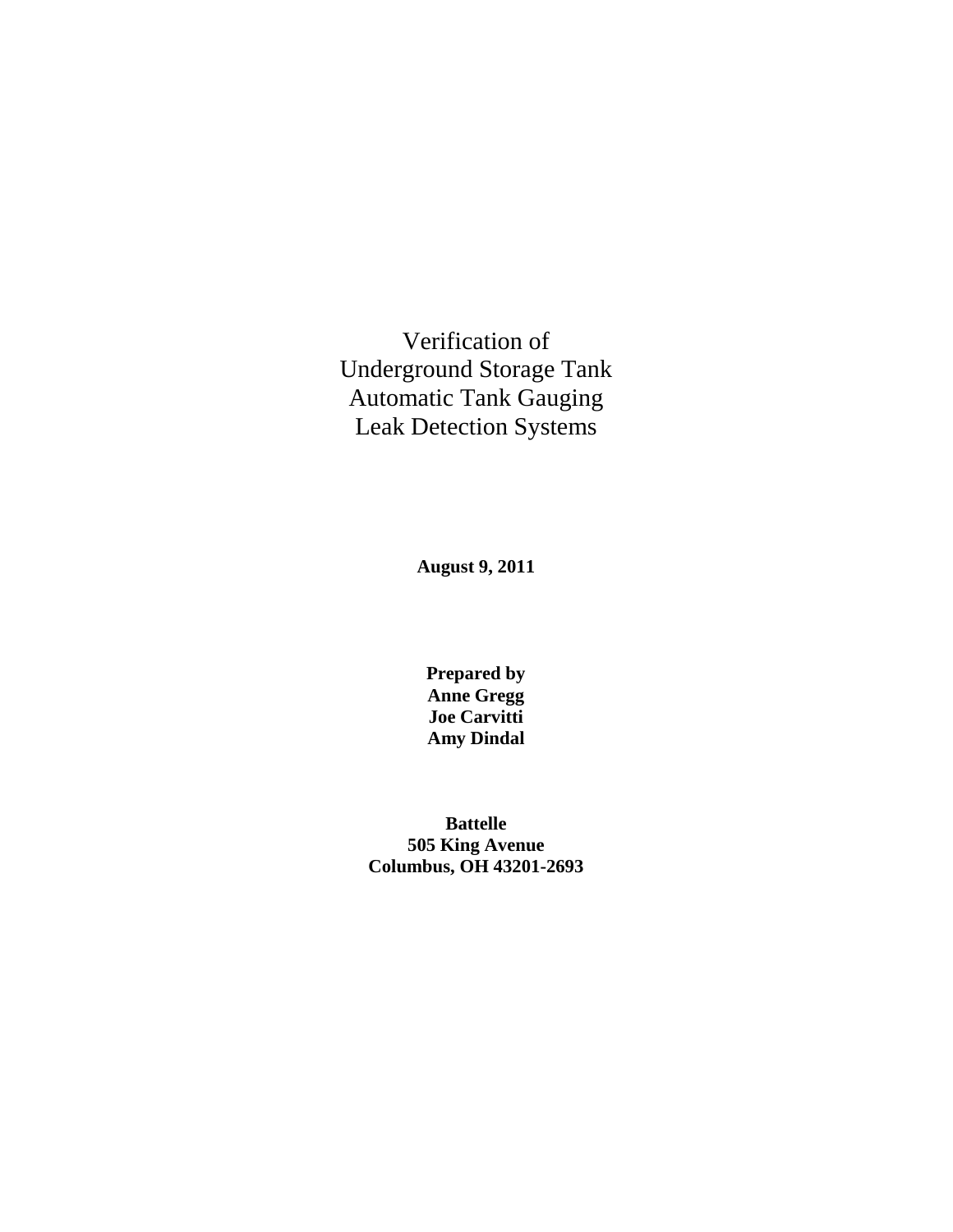Automatic Tank Gauging Systems QAPP Page 3 of 66 Version 1.0

## **SECTION A PROJECT MANAGEMENT**

#### <span id="page-2-1"></span><span id="page-2-0"></span>**A1 VENDOR APPROVAL PAGE**

ETV Advanced Monitoring Systems Center

Quality Assurance Project Plan for Verification of Underground Storage Tank Automatic Tank Gauging Leak Detection Systems

APPROVAL of this QAPP and participation in the following tests as indicated with a 'yes' or a 'no':

- 1. \_\_\_\_\_ Water ingress detection of continuous water ingress with a splash or without a splash (Continuous),
- 2. \_\_\_\_\_ Water ingress detection of a quick water dump, then a fuel dump (Quick Dump),
- 3. \_\_\_\_\_ Water ingress and fuel leak detection during water ingress and fuel egress (Water Ingress + LD), and
- 4. Fuel leak detection (LD).

| Name    |  |  |  |
|---------|--|--|--|
| Company |  |  |  |
| Date    |  |  |  |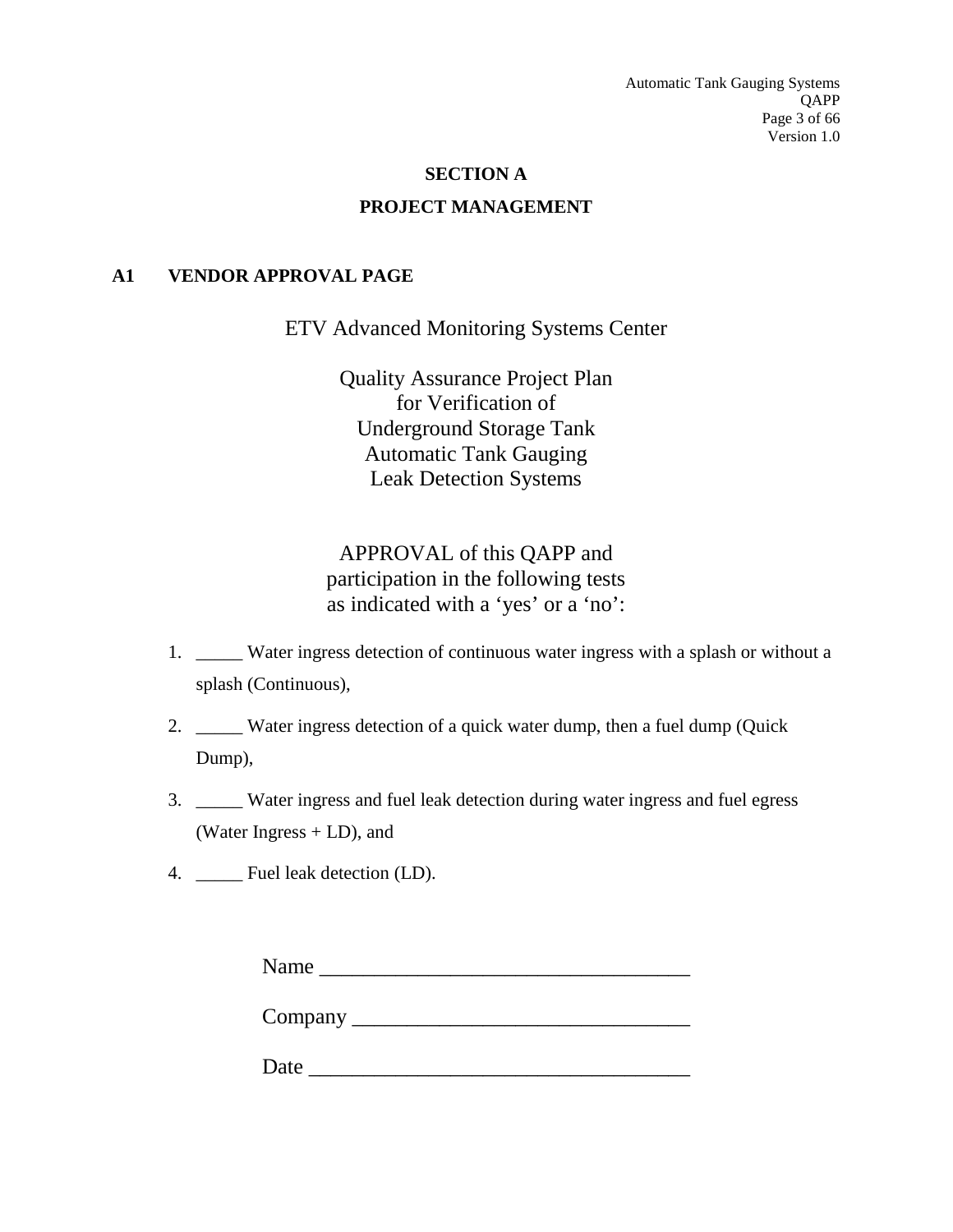## <span id="page-3-0"></span>**A2 TABLE OF CONTENTS**

| Section        |                                                               | Page |
|----------------|---------------------------------------------------------------|------|
|                |                                                               |      |
| A <sub>1</sub> |                                                               |      |
| A2             |                                                               |      |
| A <sub>3</sub> |                                                               |      |
| A <sub>4</sub> |                                                               |      |
| A <sub>5</sub> |                                                               |      |
| A <sub>6</sub> |                                                               |      |
| A7             |                                                               |      |
| A8             | QUALITY OBJECTIVES AND CRITERIA FOR MEASUREMENT DATA 23       |      |
| A <sup>9</sup> |                                                               |      |
| A10            |                                                               |      |
|                |                                                               |      |
| B1             |                                                               |      |
| B <sub>2</sub> |                                                               |      |
| B <sub>3</sub> |                                                               |      |
| <b>B4</b>      |                                                               |      |
| B <sub>5</sub> |                                                               |      |
| <b>B6</b>      | INSTRUMENT/EQUIPMENT TESTING, INSPECTION, AND MAINTENANCE  51 |      |
| B7             |                                                               |      |
| <b>B8</b>      |                                                               |      |
| <b>B9</b>      |                                                               |      |
| <b>B10</b>     |                                                               |      |
|                |                                                               |      |
| C1             |                                                               |      |
| C2             |                                                               |      |
|                |                                                               |      |
| D <sub>1</sub> | DATA REVIEW, VALIDATION, AND VERIFICATION REQUIREMENTS  60    |      |
| D2             |                                                               |      |
| D <sub>3</sub> |                                                               |      |
|                |                                                               |      |
| E1             |                                                               |      |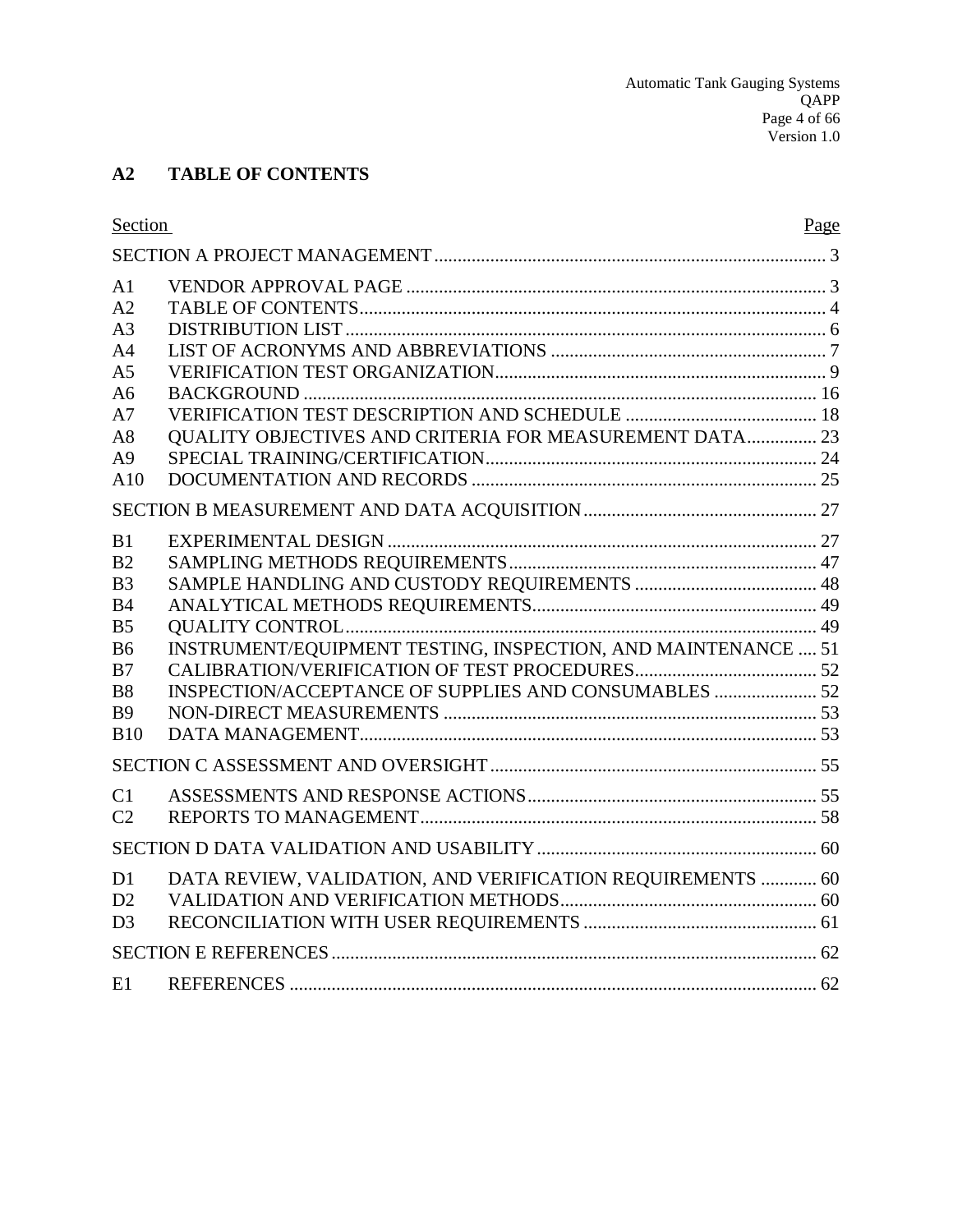| <b>List of Figures</b>                                                                     | Page |
|--------------------------------------------------------------------------------------------|------|
|                                                                                            |      |
| <b>List of Tables</b>                                                                      |      |
| Table 1. Automatic Tank Gauging Technologies and LD Operating Principles 18                |      |
|                                                                                            |      |
|                                                                                            |      |
|                                                                                            |      |
|                                                                                            |      |
|                                                                                            |      |
|                                                                                            |      |
|                                                                                            |      |
|                                                                                            |      |
|                                                                                            |      |
| Table 11. Data Collection Quality Control Assessments for the ATG Verification Tests 50    |      |
| Table 12. Analytical Method Quality Control Assessments for the ATG Verification Tests  51 |      |
|                                                                                            |      |
|                                                                                            |      |
|                                                                                            |      |

#### **Appendices**

Appendix A. Automatic Tank Gauging (ATG) Systems Environmental Technology Evaluation (ETV) Verification Test Stakeholder Panel Lists

Appendix B. Example Data Collection Sheet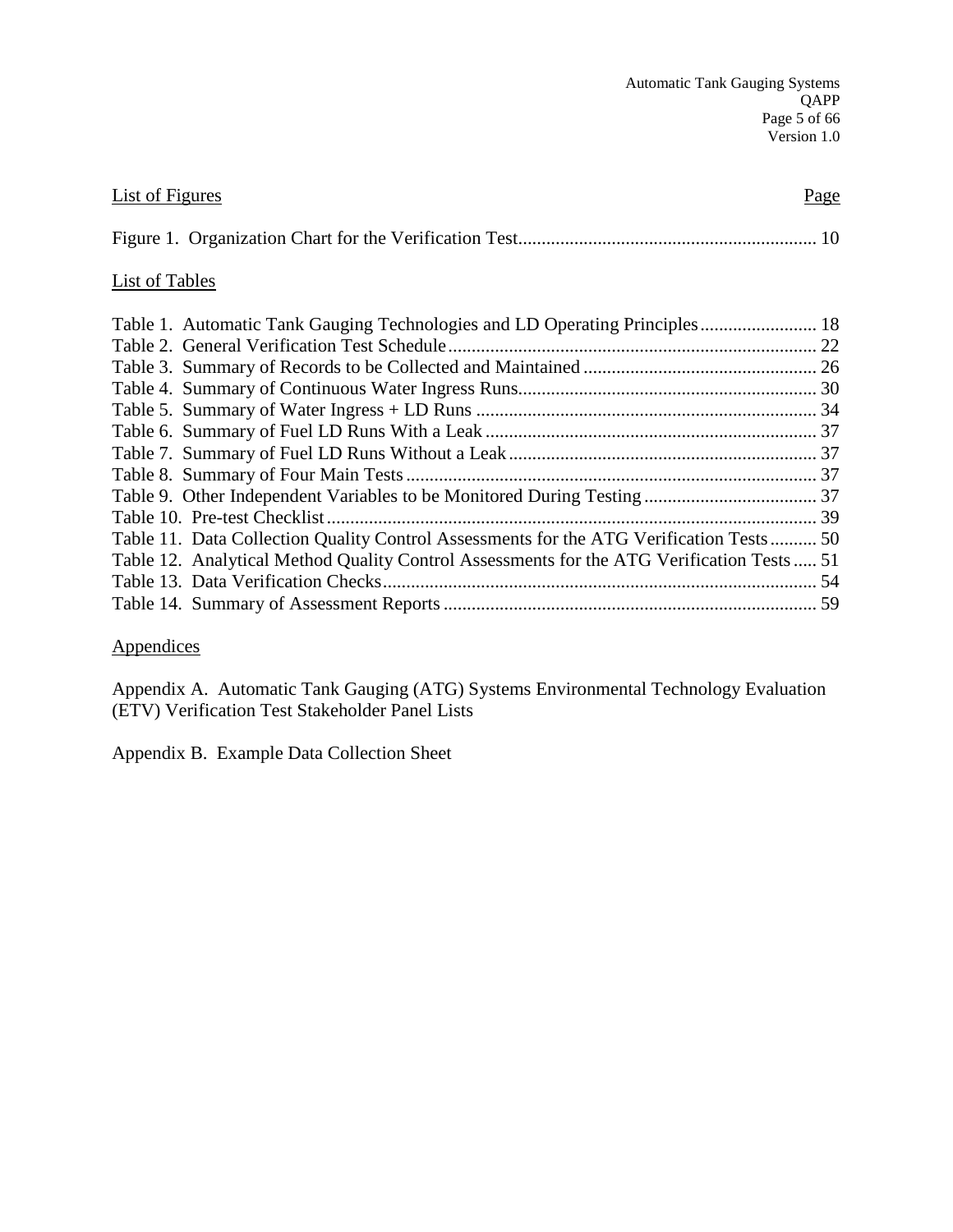Automatic Tank Gauging Systems QAPP Page 6 of 66 Version 1.0

#### <span id="page-5-0"></span>**A3 DISTRIBUTION LIST**

#### **EPA**

John McKernan, Sc.D., CIH U.S. Environmental Protection Agency 26 West Martin Luther King Drive Mail code: 208 Cincinnati OH 45268

Tim Smith Andrea Barbery U.S. Environmental Protection Agency Office of Underground Storage Tanks 1200 Pensylvania Avenue, N.W. Mail code: 5402P Washington, DC 20460

#### **Peer Reviewers**

Randy Jennings Tennessee Department of Agriculture Regulatory Services Division P.O. Box 40627 Nashville, TN 37204

Sam Gordji, Ph.D. University of Mississippi SSG Associates 220 Saint Andrews Circle Oxford, MS 38655

James Weaver U.S. Environmental Protection Agency National Exposure Research Laboratory/ORD Ecosystems Research Division 960 College Station Road Athens, GA 30605-2700

#### **Battelle**

Anne Gregg Joe Carvitti Dale Rhoda Robert Lordo Rosanna Buhl Amy Dindal Battelle 505 King Ave. Columbus, OH 43201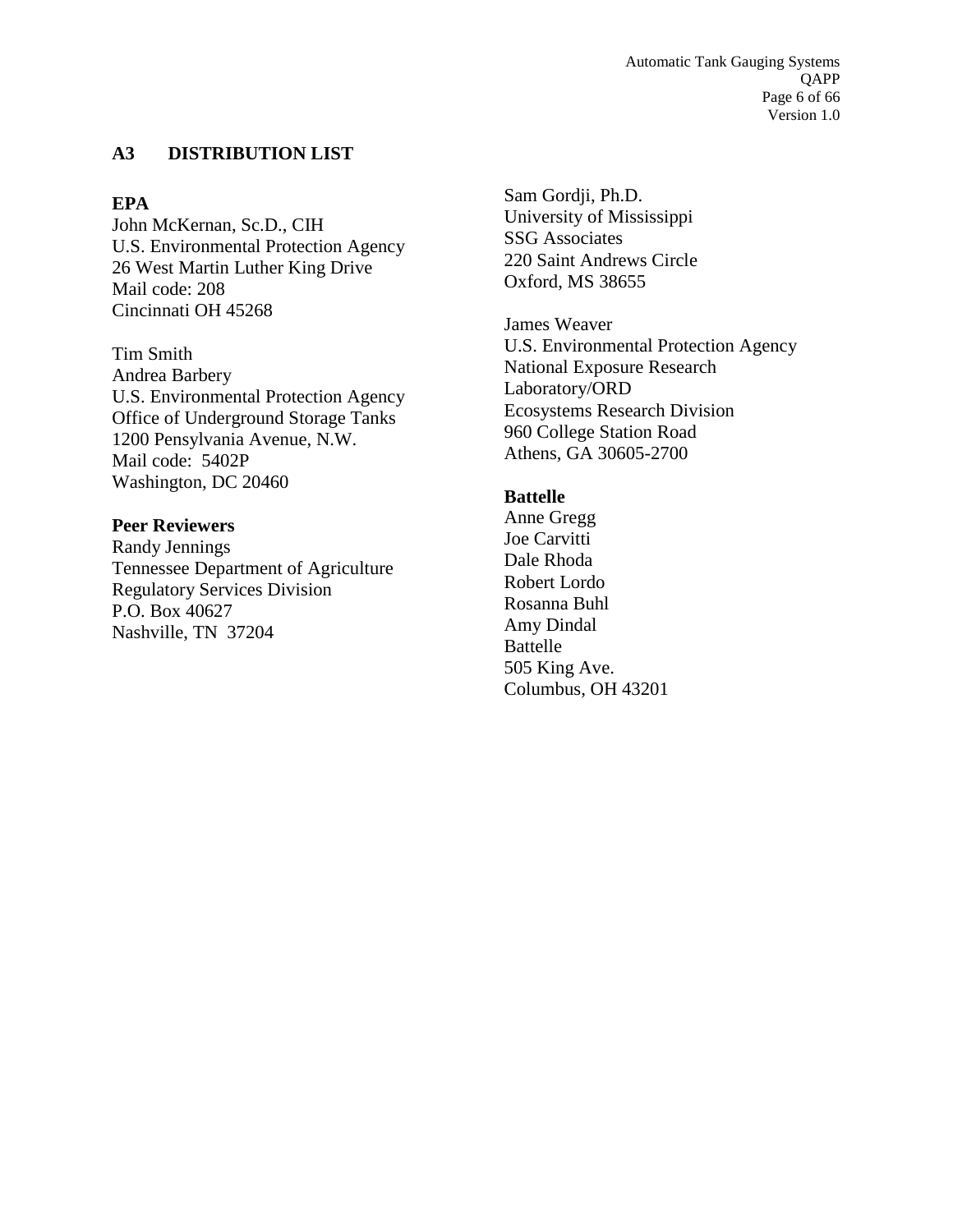## <span id="page-6-0"></span>**A4 LIST OF ACRONYMS AND ABBREVIATIONS**

| <b>ADQ</b>         | <b>Audit of Data Quality</b>                         |
|--------------------|------------------------------------------------------|
| <b>AMS</b>         | <b>Advanced Monitoring Systems</b>                   |
| <b>ASTM</b>        | American Society for Testing and Materials           |
| <b>ATG</b>         | automatic tank gauging                               |
| COC                | chain of custody                                     |
| <b>CCV</b>         | continuing calibration verification                  |
| <b>CFR</b>         | Code of Federal Regulation                           |
| D                  | difference                                           |
| <b>DQO</b>         | data quality objective                               |
| <b>DVR</b>         | digital video recorder                               |
| E <sub>0</sub>     | 100% gasoline                                        |
| E10                | fuel that is 10% ethanol and 90% gasoline, by volume |
| E15                | fuel that is 15% ethanol and 88% gasoline, by volume |
| E85                | fuel that is 85% ethanol and 15% gasoline, by volume |
| <b>EISA</b>        | Energy Independence and Security Act                 |
| EPA                | <b>Environmental Protection Agency</b>               |
| <b>ETV</b>         | <b>Environmental Technology Verification</b>         |
| gal/hr             | gallon/hour                                          |
| k                  | tolerance coefficient                                |
| <b>JHA</b>         | job hazard analysis                                  |
| LD                 | leak detection                                       |
| <b>LRB</b>         | laboratory record book                               |
| <b>MLC</b>         | minimum water level change                           |
| <b>NIST</b>        | National Institute of Standards and Technology       |
| <b>NWGLDE</b>      | National Work Group on Leak Detection Evaluations    |
| <b>OUST</b>        | <b>Office of Underground Storage Tanks</b>           |
| <b>PEA</b>         | performance evaluation audit                         |
| <b>PDF</b>         | portable document format                             |
| PO                 | Project Officer                                      |
| QA/QC              | quality assurance/quality control                    |
| QAPP               | quality assurance project plan                       |
| QM                 | <b>Quality Manager</b>                               |
| <b>QMP</b>         | <b>Quality Management Plan</b>                       |
| <b>RCRA</b>        | <b>Resource Conservation and Recovery Act</b>        |
| <b>RMO</b>         | <b>Records Management Office</b>                     |
| <b>SD</b>          | standard deviation                                   |
| <b>SOP</b>         | standard operating procedure                         |
| <b>SRM</b>         | standard reference material                          |
| TL                 | tolerance limit                                      |
| <b>TSA</b>         | technical systems audit                              |
| $\bar{\mathbf{x}}$ | mean                                                 |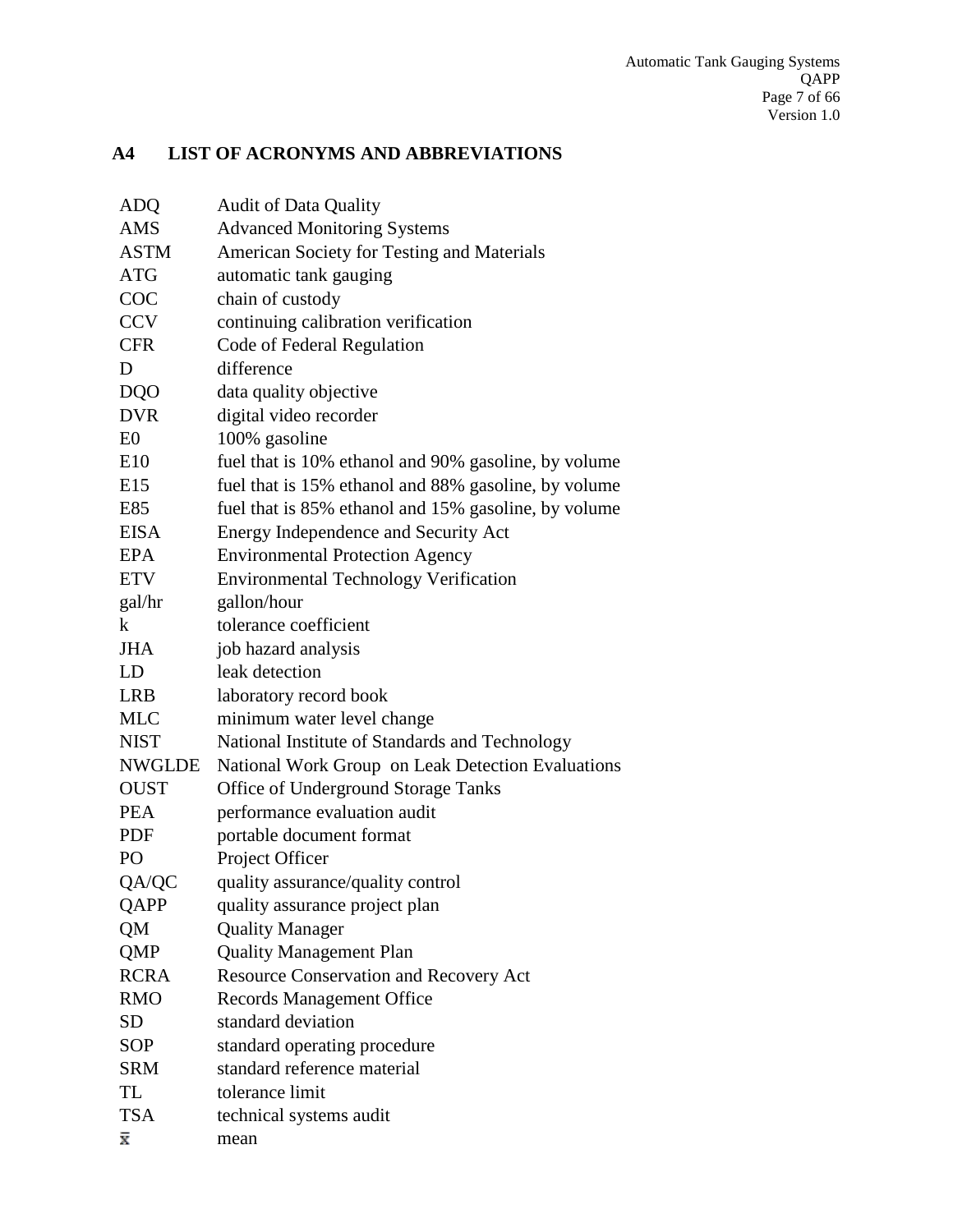Automatic Tank Gauging Systems QAPP Page 8 of 66 Version 1.0

Var variance<br>VTC Verificat

<span id="page-7-0"></span>Verification Test Coordinator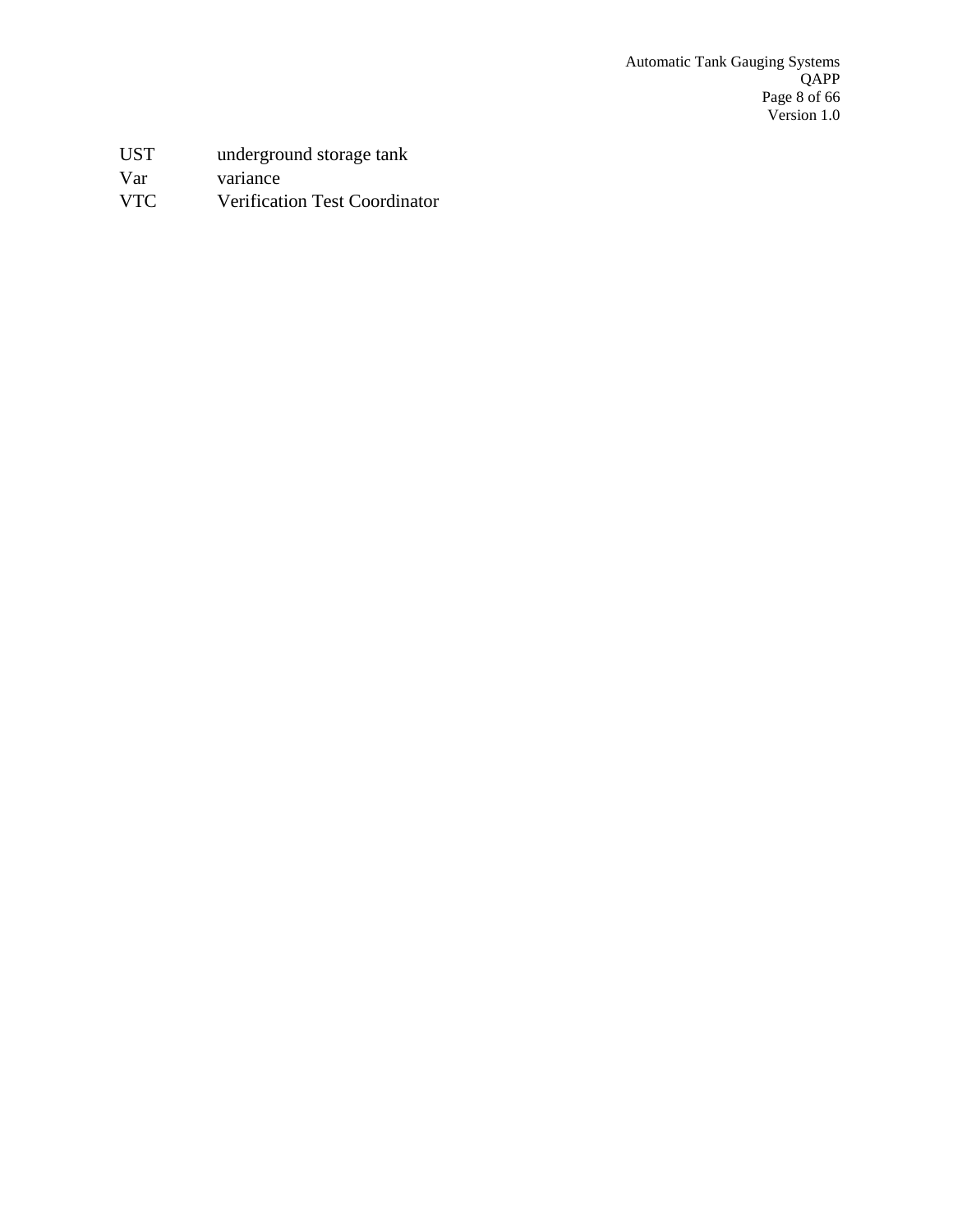#### **A5 VERIFICATION TEST ORGANIZATION**

Oversight of the verification test will be provided by the U.S. Environmental Protection Agency (EPA) through the Environmental Technology Verification (ETV) Program. It will be performed by Battelle, which manages the ETV Advanced Monitoring Systems (AMS) Center through a cooperative agreement with EPA. The scope of the AMS Center covers verification of monitoring technologies for contaminants and natural species in air, water, and soil.

The day-to-day operations of this verification test will be coordinated and supervised by Battelle, with the participation of the vendors who will be supplying automatic tank gauging (ATG) technology for performance verification. The verification test will be performed using laboratory facilities (i.e., Battelle's West Jefferson Campus in Ohio) under highly-controlled conditions, selected field sites (e.g., existing distribution stations) under partially-controlled conditions, or a combination of both. Verification tests will require the participation of technology vendors and Battelle staff. Vendors, expert peer reviewers, EPA AMS Center management review the quality assurance project plan (QAPP), verification reports, and verification statements. The QAPP and verification statements are approved by the EPA AMS Center Management.

The organization chart in Figure 1 identifies the responsibilities of the organizations and individuals associated with the verification test. Roles and responsibilities are defined further below. Quality Assurance (QA) oversight will be provided by the Battelle Quality Manager (QM) and also by the EPA AMS Center Quality Manager (EPA QM), at his/her discretion. This verification test is Quality Category II which requires a quality assurance (QA) review of 25% of the test data (See section C1).

#### **A5.1 Battelle**

Ms. Anne Gregg is the AMS Center's Verification Test Coordinator (VTC) for this test. In this role, Ms. Gregg will have overall responsibility for ensuring that the technical, schedule, and cost goals established for the verification test are met. Specifically, Ms. Gregg will:

• Prepare the draft OAPP, verification reports, and verification statements;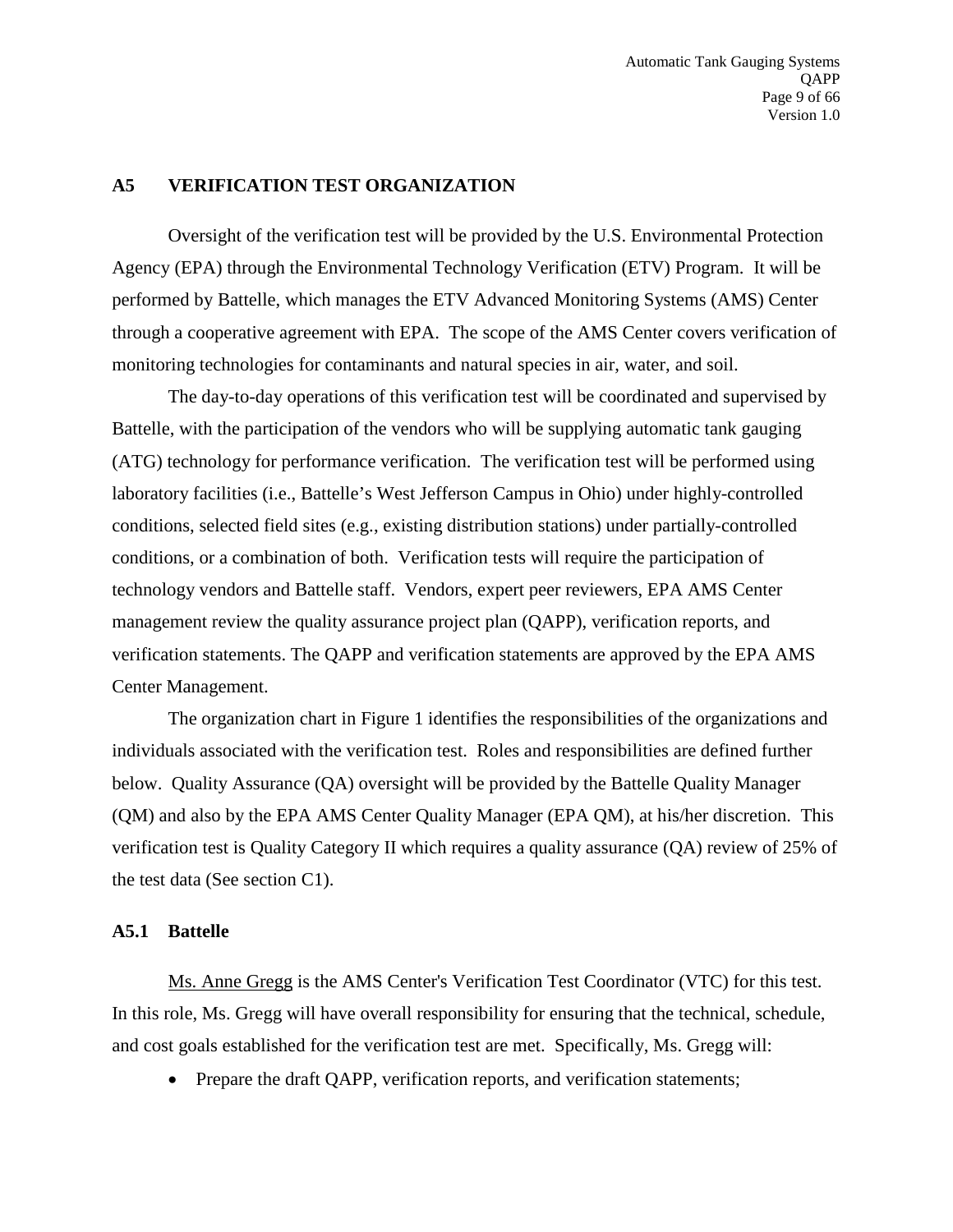• Establish a budget for the verification test and manage staff to ensure the budget is not exceeded;



<span id="page-9-0"></span>Figure 1. Organization Chart for the Verification Test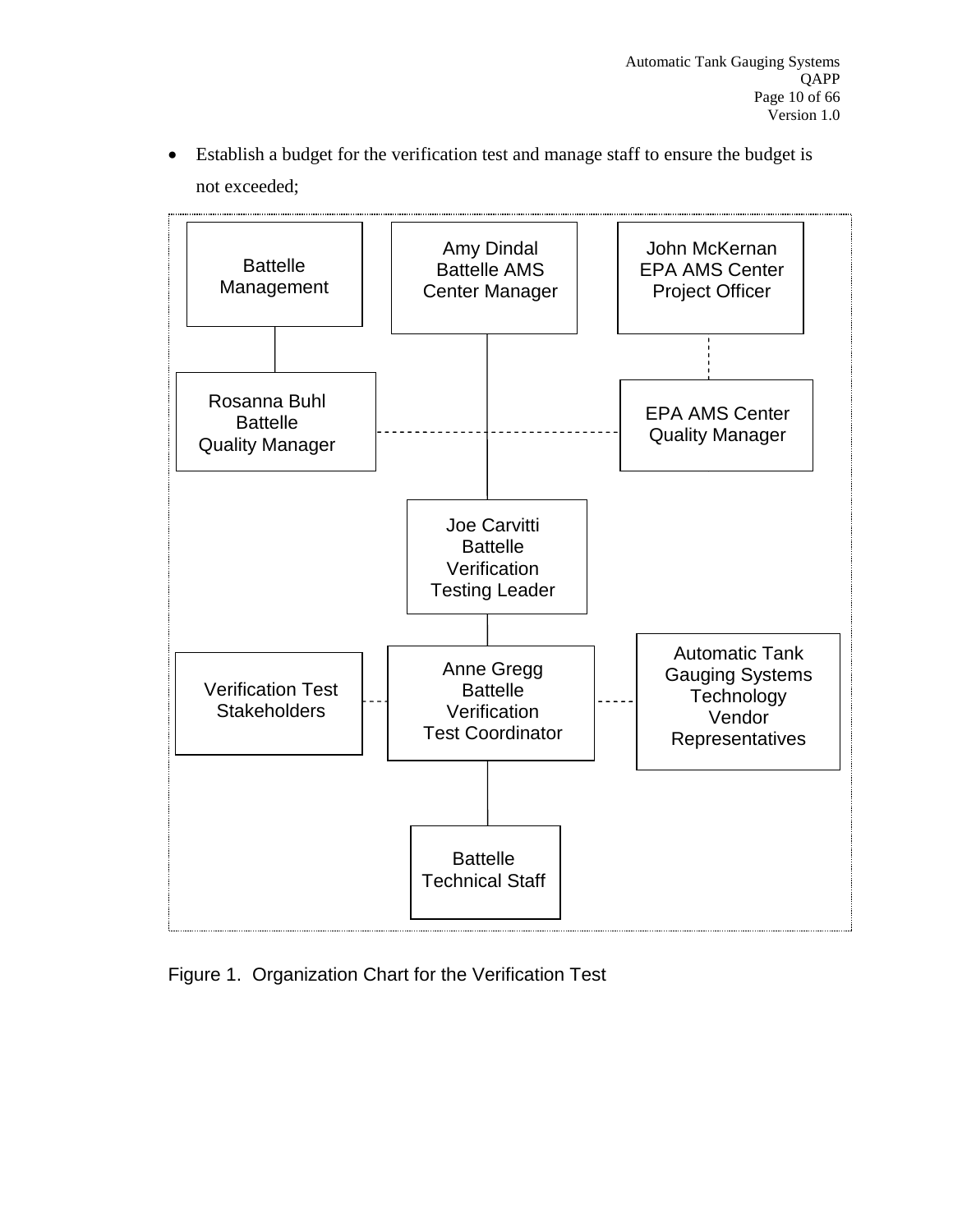- Revise the draft QAPP, verification reports, and verification statements in response to reviewers' comments;
- Assemble a team of qualified technical staff to conduct the verification test;
- Direct the team in performing the verification test in accordance with this QAPP;
- Hold a kick-off meeting approximately one (1) week prior to the start of the verification test to review the critical logistical, technical, and administrative aspects of the verification test. Responsibility for each aspect of the verification test will be reviewed to ensure each participant understands his/her role;
- Ensure that all quality procedures specified in this QAPP and in the AMS Center Quality Management  $Plan<sup>1</sup>$  (QMP) are followed;
- Serve as the primary point of contact for vendor representatives;
- Ensure that confidentiality of sensitive vendor information is maintained;
- Assist vendors as needed during verification testing;
- Become familiar with the operation and maintenance of the technologies through instruction by the vendors, if needed;
- Respond to any issues raised in assessment reports, audits, or from test staff observations, and institute corrective action as necessary;
- Coordinate distribution of the final QAPP, verification reports, and verification statements; and
- Respond to QAPP deviations and any issues raised in assessment reports, audits, or from test staff observations, and institute corrective action as necessary.

Mr. Joe Carvitti is the Verification Testing Leader for this test. Mr. Carvitti will:

- Support Ms. Gregg (Verification Test Coordinator) in preparing the QAPP;
- Review the draft and final QAPP;
- Attend the verification test kick-off meeting;
- Ensure that confidentiality of sensitive vendor information is maintained;
- Support Ms. Gregg in responding to issues raised in assessment reports and audits; and
- Review the draft and final verification reports and verification statements.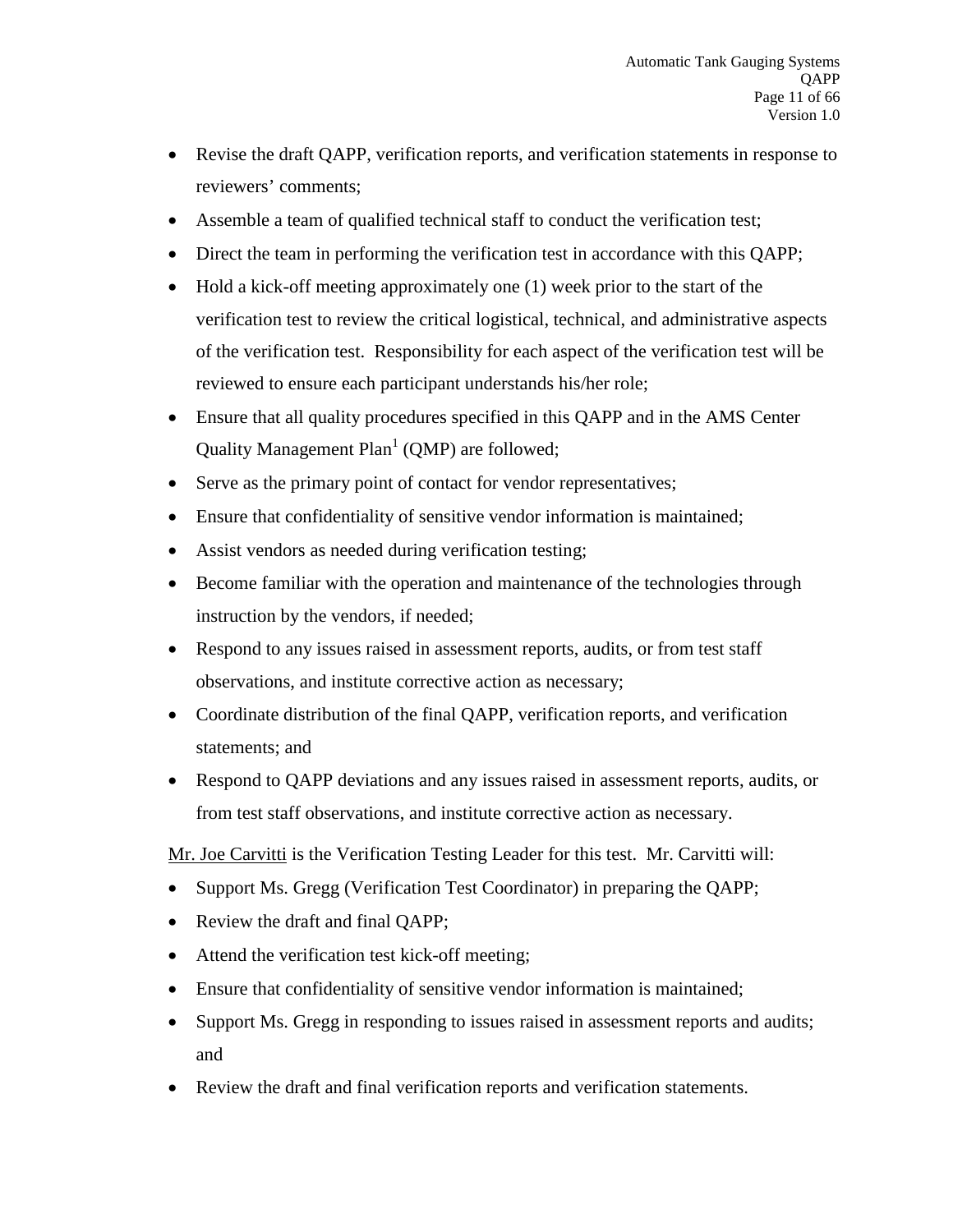Ms. Amy Dindal is Battelle's Manager for the AMS Center. As such, Ms. Dindal will oversee the various stages of verification testing. Ms. Dindal will:

- Review the draft and final QAPP;
- Attend the verification test kick-off meeting:
- Review the draft and final verification reports and verification statements;
- Ensure that necessary Battelle resources, including staff and facilities, are committed to the verification test;
- Ensure that confidentiality of sensitive vendor information is maintained;
- Support Ms. Gregg in responding to any issues raised in assessment reports and audits;
- Maintain communication with EPA's technical and quality managers; and
- Issue a stop work order if Battelle or EPA QA staff discover any situation that will compromise test results.

Battelle Technical Staff will support Ms. Gregg in planning and conducting the verification test. The responsibilities of the technical staff will be to:

- Assist in planning for the test and making arrangements for the receipt of and training on the technologies;
- Attend the verification test kick-off meeting;
- Assist vendor staff as needed during technology receipt and training;
- Independently acquire technology for verification testing, if necessary;
- Arrange for and/or acquire adequate fuel supplies, equipment, and facilities/locations for performing verification tests and disposing of generated wastes;
- Conduct verification testing using the vendor's or other acquired technology;
- Collect the data and samples during verification testing;
- Conduct analytical methods to determine the ethanol and water content of the fuel;
- Perform statistical calculations specified in this QAPP on the technology data as needed;
- Provide results of statistical calculations and associated discussion for the verification reports as needed;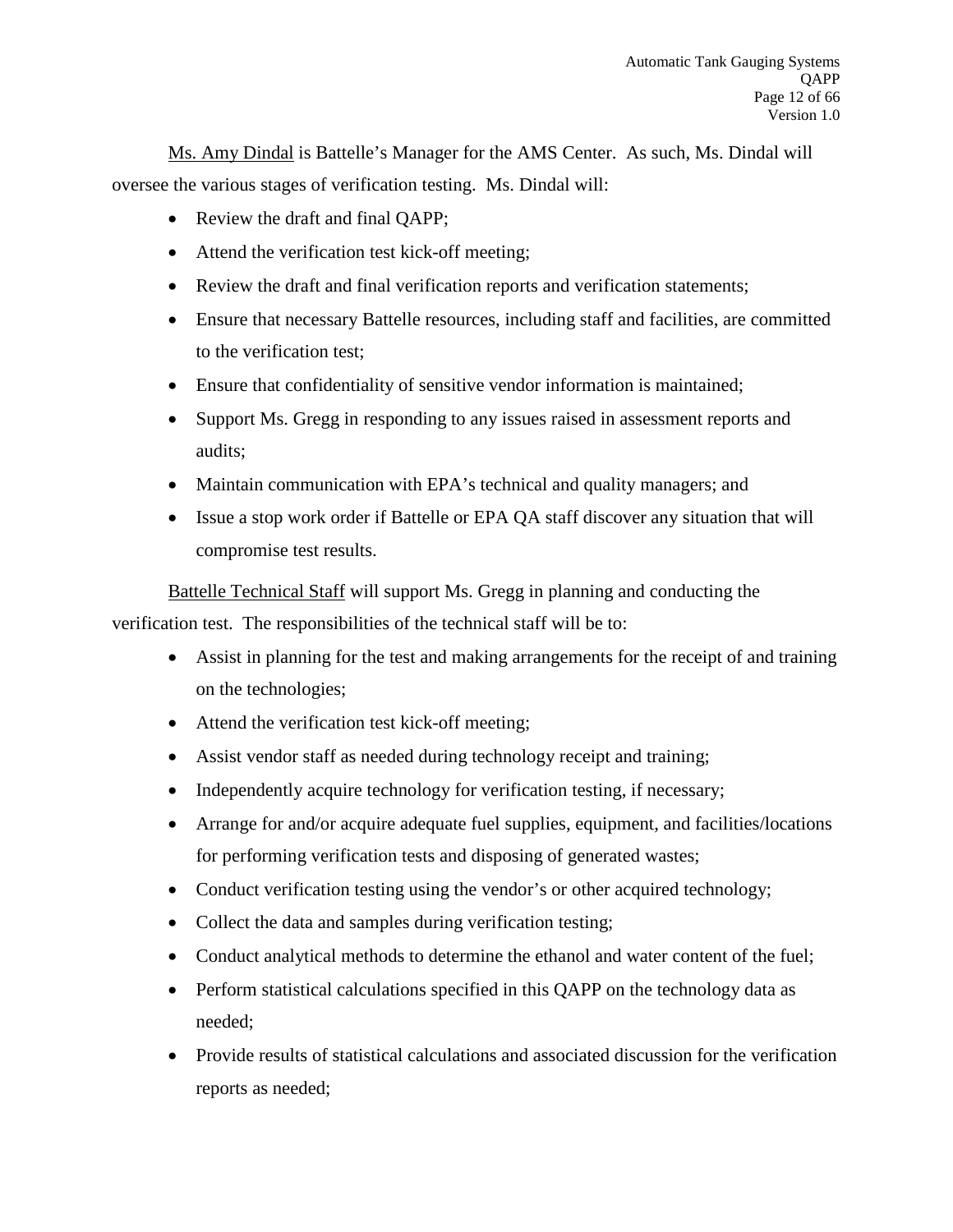- Support Ms. Gregg in responding to any issues raised in assessment reports and audits related to statistics and data reduction as needed; and
- Conduct and observe verification testing on-site, as appropriate. Immediately report deviations to this QAPP to the VTC.

Ms. Rosanna Buhl is the Battelle QM for the AMS Center. Ms. Buhl will:

- Review the draft and final QAPP;
- Attend the verification test kick-off meeting and lead the discussion of the OA elements of the kickoff meeting checklist;
- Prior to the start of verification testing, verify the presence of applicable training records, including any vendor training on test equipment;
- Conduct a technical systems audit at least once during the verification test.
- Conduct audits to verification data quality;
- Prepare and distribute an audit report for each audit;
- Verify that audit responses for each audit finding and observation are appropriate and that corrective action has been implemented effectively;
- Provide a summary of the quality assurance/quality control (QA/QC) activities and results for the verification reports;
- Review the draft and final verification report(s) and verification statement(s);
- Communicate to the VTC and/or technical staff the need for immediate corrective action if an audit identifies QAPP deviations or practices that threaten data quality;
- Delegate QA activities to other Battelle quality staff as needed to meet project schedules;
- Review and approve QAPPs, QAPP amendments, deviations and audit reports;
- Work with the VTC and Battelle's AMS Center Manager to resolve data quality concerns and disputes; and
- Recommend a stop work order if audits indicate that data quality or safety is being compromised.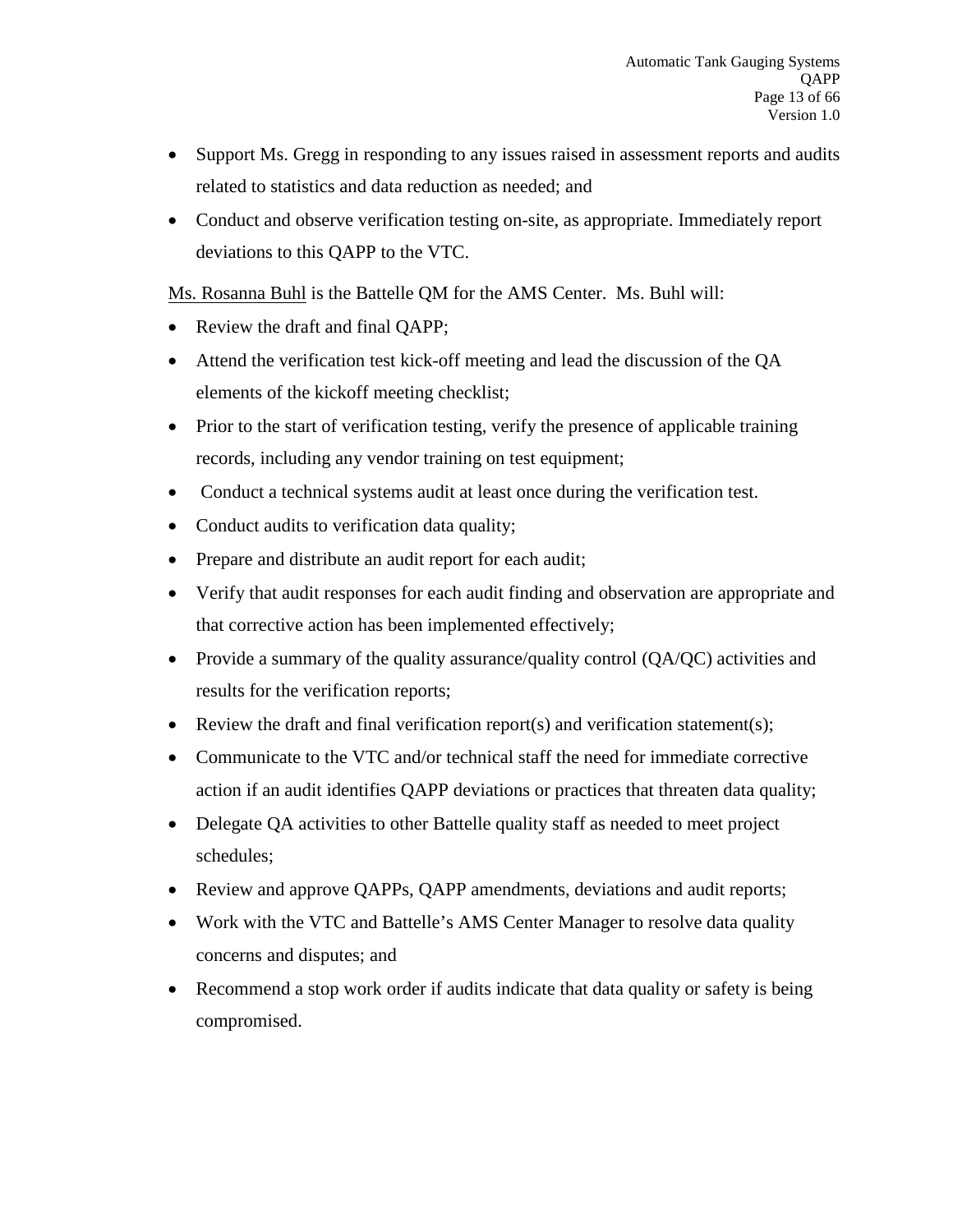#### **A5.2 Technology Vendors**

The responsibilities of the technology vendors, which includes representatives designated by the technology vendor or technology owners who have submitted the technology for testing, are as follows:

- Review and provide comments on the draft QAPP;
- Accept (by signature of a company representative) the final OAPP prior to test initiation to confirm that the conditions of the test are understood. The vendor has the option to participate in any or all of the four main tests presented in this QAPP. Provide technology for evaluation during the verification test;
- Supply training on the use of the technology and provide written consent and instructions for test staff to carry out verification testing, including written instructions for routine operation of their technology;
- Provide maintenance and repair support for the technology, on-site if necessary, throughout the duration of the verification test; and
- Review and provide comments on the draft verification report and statement for the respective technology.

## **A5.3 EPA AMS Center**

EPA's responsibilities in the AMS Center are based on the requirements stated in the "Environmental Technology Verification Program Quality Management Plan" (ETV QMP)<sup>2</sup>. The roles of specific EPA staff are as follows:

For the verification test, the EPA's AMS Center QM will:

- Review the draft QAPP;
- Perform at his/her option one external technical systems audit during the verification test;
- Notify the EPA AMS Center Project Officer (PO) of the need for a stop work order if the external audit indicates that data quality is being compromised;
- Prepare and distribute an assessment report summarizing results of the external audit;
- Perform audits of data quality;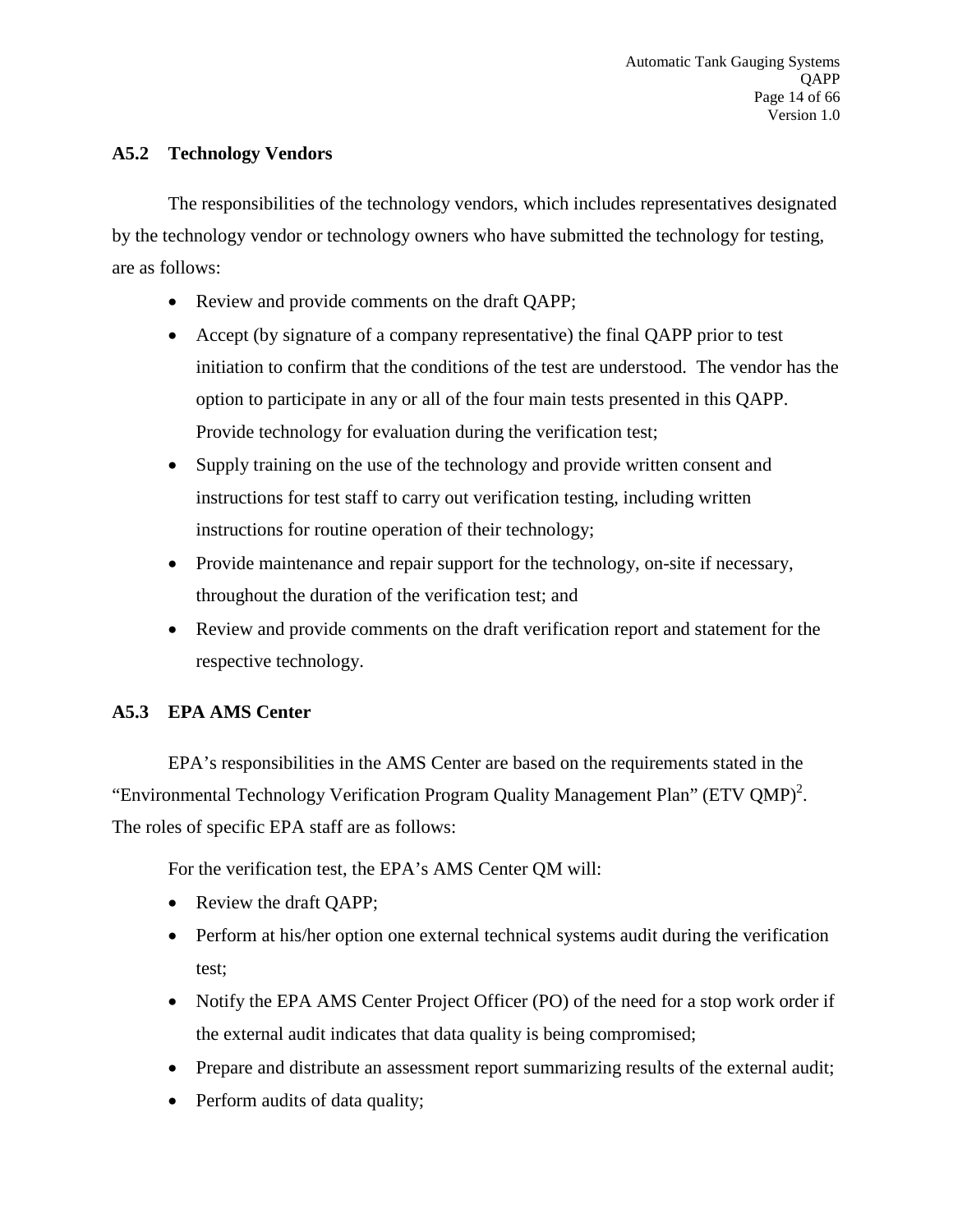- Notify the EPA AMS Center PO of the need for a stop or modify work order if the audit of data quality indicates that data quality is being compromised; and
- Review draft verification reports and verification statements.

Dr. John McKernan is EPA's PO for the AMS Center. Dr. McKernan, or designee will:

- Review the draft QAPP;
- Approve the final QAPP;
- Review the draft verification reports and verification statements;
- Oversee the EPA review process for the QAPP, verification reports, and verification statements;
- Coordinate the submission of verification reports and verification statements for final EPA approval;
- Post the QAPP, verification reports, and verification statements on the ETV web site; and
- Be available during the verification test to review and authorize any OAPP deviations by phone and provide the name of a delegate to the Battelle AMS Center Manager should he not be available during the testing period.

#### **A5.4 Verification Test Stakeholders**

A Technical Panel of stakeholders was specifically assembled for the preparation of this QAPP. Appendix A presents a list of participants in the Technical Panel. The panel includes representatives from industry associations, state and federal governments, and users, including representatives of the National Work Group on Leak Detection Evaluations (NWGLDE). A Vendor Panel was separately formed to acquire input from technology vendors. Appendix A also presents a list of participants in the Vendor Panel. These groups represent the Verification Test Stakeholders for this evaluation. The responsibilities of verification test stakeholders and/or peer reviewers include:

- Participate in technical panel discussions (when available) to provide input to the test design;
- Review and provide input to the QAPP; and
- Review and provide input to the verification report(s)/verification statement(s).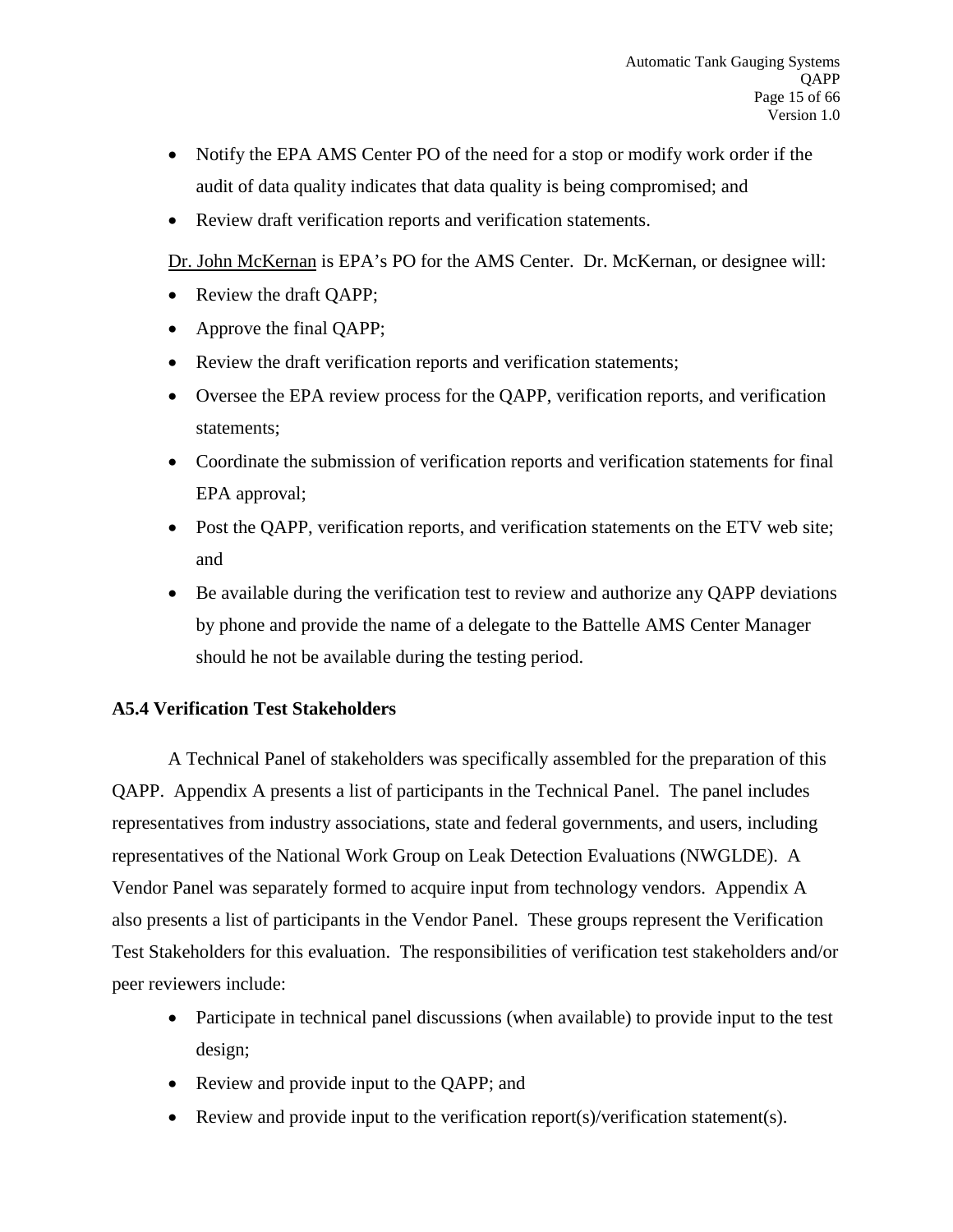Finally, this QAPP and the verification report(s) and verification statement(s) based on testing described in this document will be reviewed by experts in the fields related to underground storage tank (UST) leak detection (LD) and statistics. The following experts have agreed to provide peer review:

- Randy Jennings, Tennessee Department of Agriculture,
- Samuel Gordji, University of Mississippi and SSG Associates, and
- James Weaver, EPA, National Exposure Research Laboroatory.

#### <span id="page-15-0"></span>**A6 BACKGROUND**

The ETV Program's AMS Center conducts third-party performance testing of commercially available technologies that monitor, sample, detect, and characterize contaminants or naturally occurring species across all matrices. The purpose of ETV is to provide objective and quality assured performance data on environmental technologies so that users, developers, regulators, and consultants can make informed decisions about purchasing and applying these technologies. Stakeholder committees of buyers and users of such technologies recommend technology categories, and technologies within those categories, as priorities for testing.

According to U.S. EPA Office of Underground Storage Tanks (OUST), an estimated 600,000 USTs are operated in the United States, all of which are required to utilize some type of LD technology that meets federal performance requirements. The current EPA protocols for evaluating these technologies were developed in the early1990's before biofuel use became widespread. This QAPP is not replacing the existing ATG systems protocol<sup>3</sup>. Rather, the QAPP expands the existing protocol to incorporate the relevant fuel blends of today. Currently ethanol is blended into 90% of all gasoline consumed in the United States at percentages ranging from 10% (E10) to 85% (E85) ethanol<sup>4</sup>. E85 is also commonly called flex fuel; however, in this document, it is referred to as E85. Biofuel consumption is expected to increase in response to Energy Independence and Security Act (EISA) requirements for biofuel production and use. Because petroleum and ethanol have very different chemical and physical characteristics, LD technologies that operate based on density, conductivity, refractive index, or other properties may not function properly in the new ethanol blend environment. Questions have also been raised about the long-term performance of new and existing LD devices due to the corrosive nature of ethanol, although long-term material compatibility will not be evaluated in this QAPP.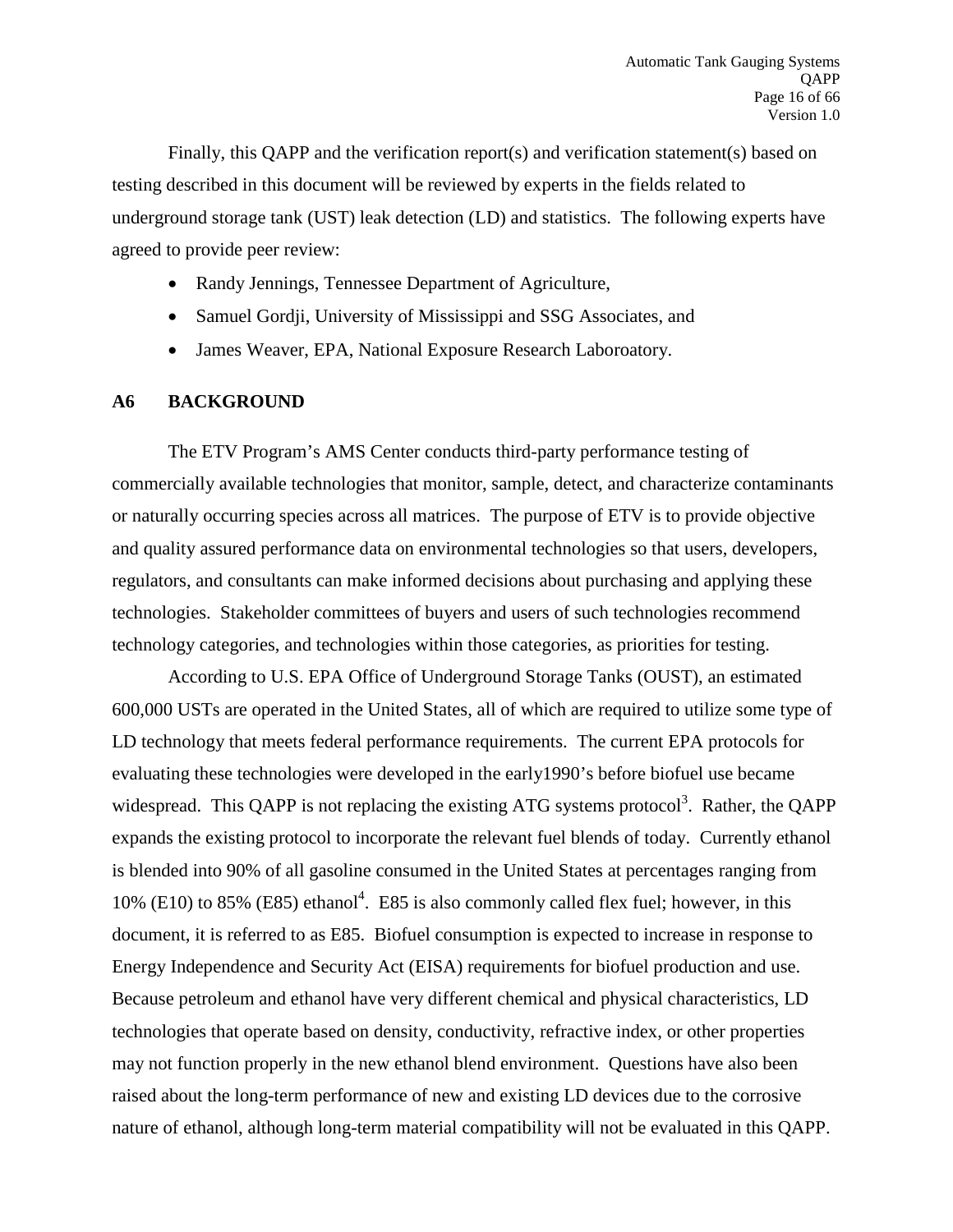It is important to understand whether deficiencies exist in current LD protocols that do not account for the physical and chemical properties of ethanol-blended fuels. Several different LD technologies are used to monitor USTs for possible fuel leaks. One of the most common types is ATG technology. The purpose of this QAPP is to specify procedures for a verification test applicable to commercial ATG LD technologies for USTs containing ethanol blends. The purpose of the verification test is to evaluate the performance of ATG technologies by challenging them under combinations of variables. The variables are related to establishing the test condition desired by changing different variables (ethanol content, fuel height, etc). Future QAPPs are planned to evaluate other LD technologies such as pipeline LD systems or interstitial monitors.

#### **A6.1 Technology Need**

LD technologies are required by federal regulation to ensure that USTs are not leaking the fuel product into the environment. EPA LD requirements for USTs are found in 40 Code of Federal Regulation (CFR) 280.40 and require written determination of LD equipment performance. According to this regulation, the equipment must be able to detect a leak from any portion of the tank or underground piping that routinely contains product and be installed, calibrated, operated, maintained, and checked for operability in accordance with the vendor's instructions. In addition, certain release detection methods such as ATGs must detect a 0.20 gallon per hour (gal/hr) fuel leak rate and the presence of water in the tank. Thus, the conditions of performance certification and the equipment vendor's maintenance requirements become compliance requirements. For leak detection and water ingress detection, this QAPP addresses the following requirements. ATGs are expected to:

- be capable of detecting a leak of 0.20 gal/hr with a probability of (at least)  $95\%$ , while operating at a false alarm rate of 5% or less; and
- measure any water in the bottom of the tank at least once a month to the nearest  $1/8$ inch.

Prior to being offered commercially, water detection systems must establish the minimum water level that the system can detect and determine the smallest change in the water level that the system can reliably measure.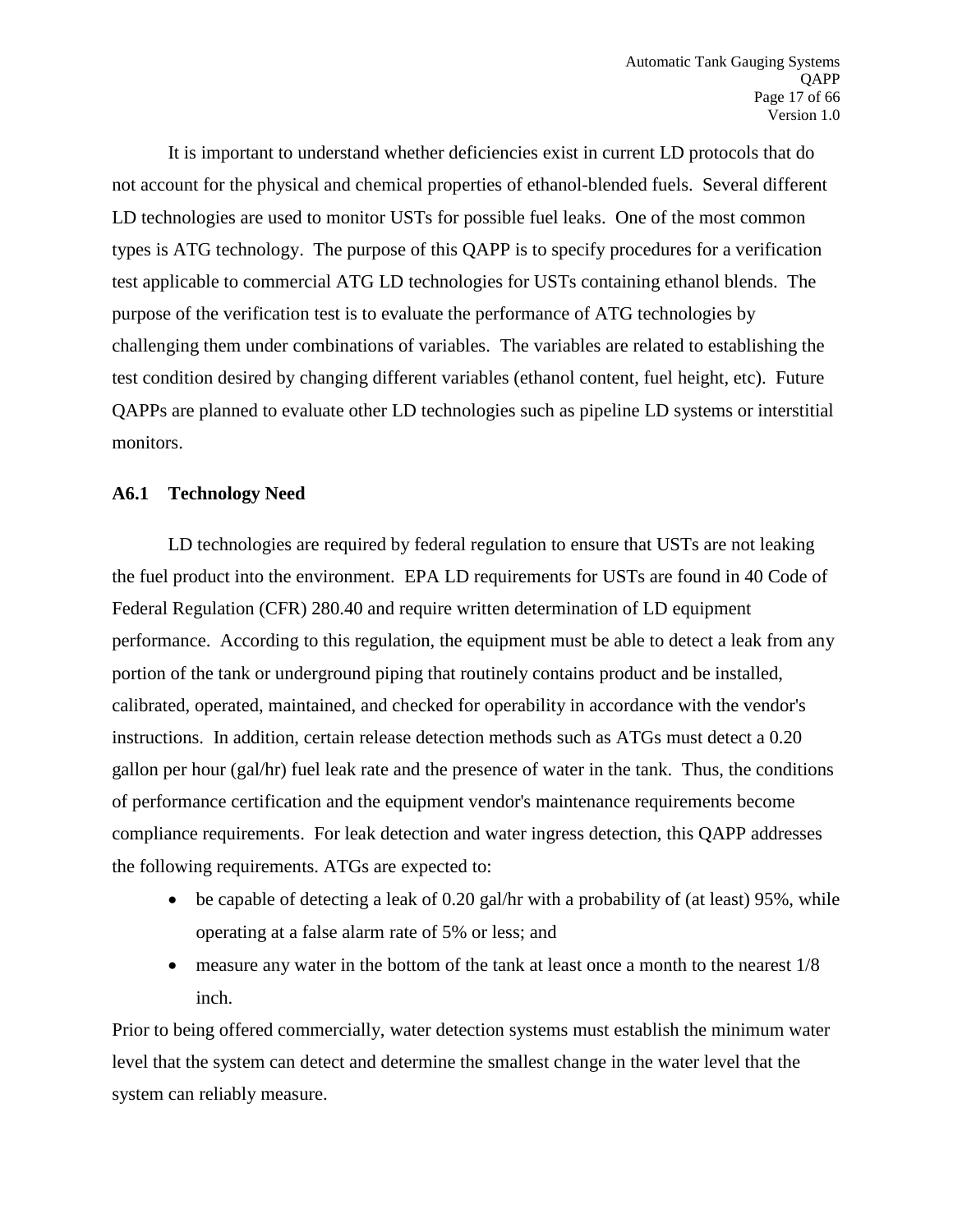#### **A6.2 Technology Description**

An ATG system consists of a sensing probe and a display/recording console. The QAPP addresses evaluation of the sensing probe, but the console is also needed to make the LD system fully operational. Table 1 lists the various types of ATG systems in use and their principles of operation. According to discussions with the Verification Test Stakeholders, the magnetostrictive probe is the most widely used in the industry. In addition, the capacitance probe is no longer produced or sold; however, it is reportedly still in use.

<span id="page-17-1"></span>**Table 1. Automatic Tank Gauging Technologies and LD Operating Principles**

| <b>Technology Type</b>                                         | <b>Operating Principle</b>                                                                                                                                                          |
|----------------------------------------------------------------|-------------------------------------------------------------------------------------------------------------------------------------------------------------------------------------|
| <b>Magnetostrictive Probe</b>                                  | A wire sensor inside a stainless steel rod detects the presence of a<br>magnetic field, which indicates the height of a float.                                                      |
| Ultrasonic/Acoustic Methods<br>(speed)                         | A sensor detects sound wave echoes reflected from an interface of<br>water/fuel or fuel/air to calculate the liquid level based on the speed of<br>sound in the media.              |
| Mass<br>Buoyancy/Measurement<br>System                         | The buoyancy of a probe is detected on a load cell and compared to the<br>tank geometry to calculate the liquid level.                                                              |
| Capacitance Probe                                              | Detection is based on the dielectric property of the stored liquid.                                                                                                                 |
| Water Level Float (part of the<br>magnetostrictive technology) | Buoyancy of float allows the signal generated (e.g., magnetic field) to<br>coincide with the top of the liquid layer based on the liquid density in<br>comparison to float density. |

#### <span id="page-17-0"></span>**A7 VERIFICATION TEST DESCRIPTION AND SCHEDULE**

This verification test will assess the performance of ATG systems relative to key verification parameters including accuracy, probability of false alarm, and precision. These performance parameters will be evaluated using multiple variables that will challenge the ATG's ability to detect fuel leaking out of or water entering into an UST. In performing the verification test, Battelle will follow the technical and QA procedures specified in this QAPP and will comply with the data quality requirements in the AMS Center  $QMP<sup>1</sup>$ . This verification test is an EPA designated QA Level II verification.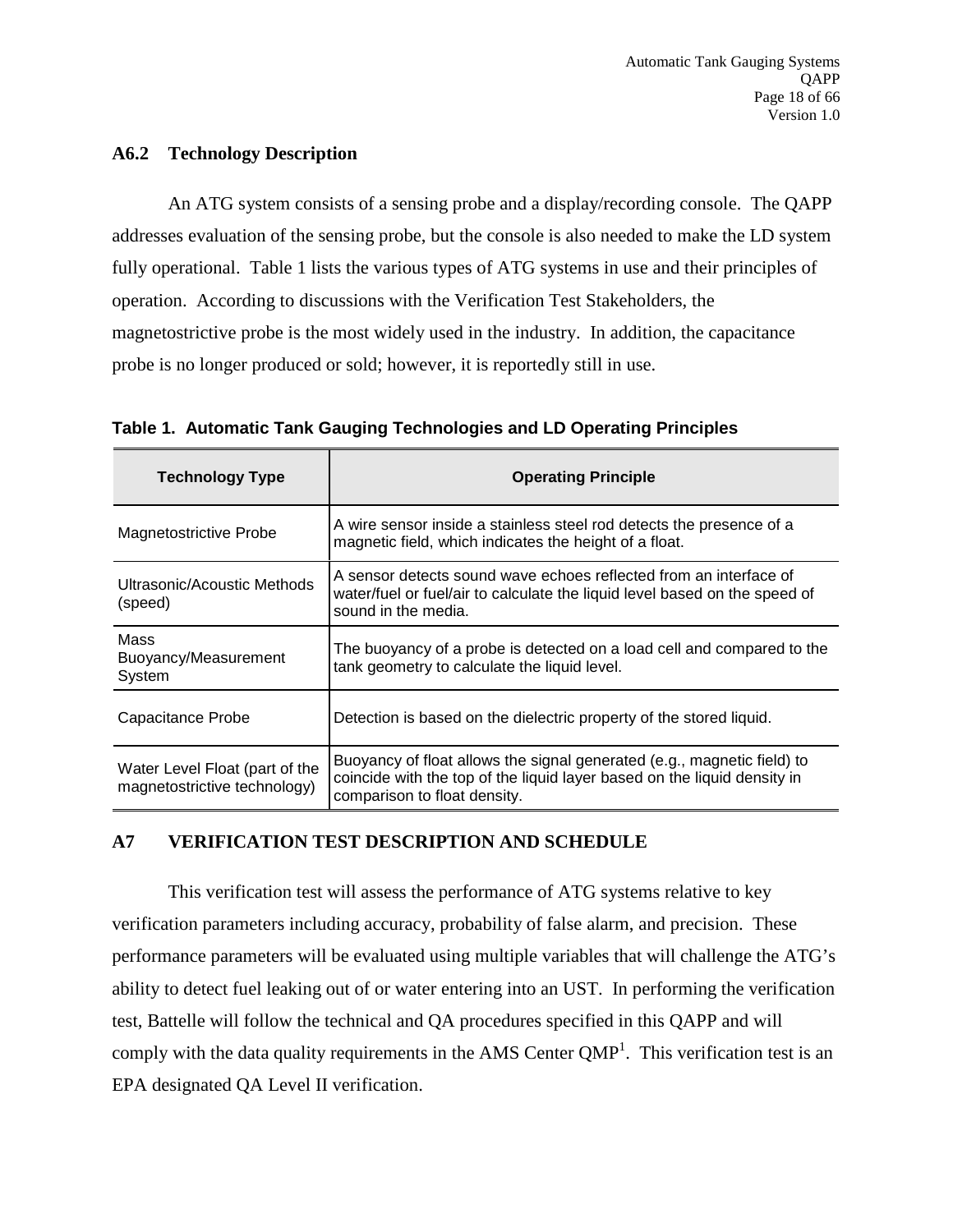#### **A7.1 Verification Test Description**

Specific procedures described herein are based on input received from the Verification Test Stakeholders, the procedures described in the current EPA protocol for ATG systems<sup>3</sup>, and the performance requirements found in 40 CFR 280. The ATG technology evaluation is organized as four main tests. The vendors have the option to commit to participating in one of, or up to all four of the tests. The tests to be conducted will be determined as part of the vendor's approval of this QAPP (see Page 3). Each test evaluates the performance of the ATG to operate under different experimental environments. The four tests are:

- 1. Water ingress detection of continuous water ingress with a splash or without a splash (Continuous);
- 2. Water ingress detection of a quick water dump, then a fuel dump (Quick Dump);
- 3. Water ingress and fuel leak detection during water ingress and fuel egress (Water Ingress  $+$  LD); and
- 4. Fuel leak detection (LD).

The water ingress detection portions of the evaluation are much more extensive than the original protocol<sup>3</sup> due to the complex interactions between gasoline, ethanol, and water. The water ingress tests (Tests 1 through 3) will be performed in a laboratory test vessel that simulates the tank environment in a controlled manner. The fuel and water interactions and the ATG responses will be video recorded, and the fuel properties will be either controlled or monitored. The test to evaluate LD capabilities only (Test 4) will be conducted in the field in an UST at a service or blending station.

The performance of the ATG technologies will be verified based on the following performance parameters.

- Water Ingress Detection Ability
	- o Accuracy
	- o Sensitivity
	- o Precision
	- o Phase differentiation
	- o Operational factors
- Fuel LD Ability
	- o Accuracy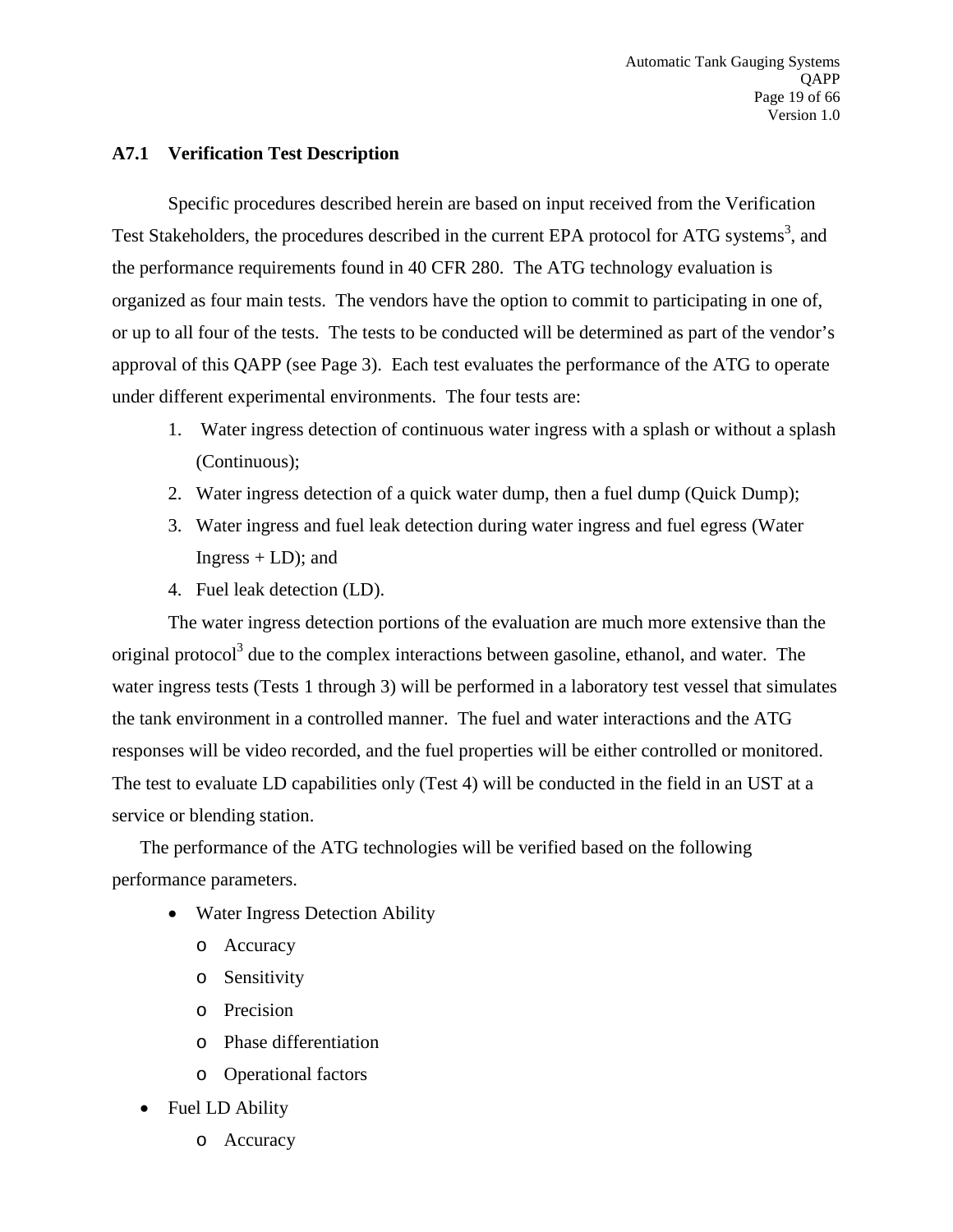- o Precision
- o False alarm rate
- o Operational factors

The responses for these parameters will be collected from the technologies as either a "detect" or "non-detect" or if determined by the technology, as a nominal leak rate for the water ingress and fuel leak run results. An independent comparison to metered rates will be used to confirm the true water ingress rates and fuel leak rates established during testing.

The tests will be performed with the technologies operating in accordance with the vendor's recommended procedures as described in the user's instructions/manual or during training provided to the operator. Similarly, calibration and maintenance of the technologies will be performed as specified by the vendor. Results from the technologies being verified will be recorded electronically by the technology display/recording console and/or manually in laboratory record books (LRBs) and test data sheets. Appendix B presents an example test data sheet.

A verification report describing the results obtained during the evaluation will be drafted for each vendor participating in the verification test. A verification statement summarizing the results will be drafted for each technology tested in the verification test. Each report and verification statement will be reviewed by the participating vendor, EPA, and the peer reviewers. In performing the verification tests, Battelle will follow the technical and QA procedures specified in this QAPP and comply with the data quality requirements in the AMS Center QMP<sup>1</sup>.

Quality procedures include a Technical Systems Audit (TSA) and Audits of Data Quality (ADQ). The Battelle QM or her designee will perform the TSA. The first batch of data will be delivered to the vendors and EPA within 30 days of test initiation. Because of the testing options, it is unknown how many tests will be performed during the first month of testing; all data collected during the first 2 weeks of testing will be considered the first batch of data. Unaudited data will include the disclaimer "has not been reviewed by Battelle QM." The first ADQ will review the first batch of data delivered. A second ADQ will be performed once all data are collected, and a final ADQ will be performed on the reports and verification statements. More detail is provided in Section C.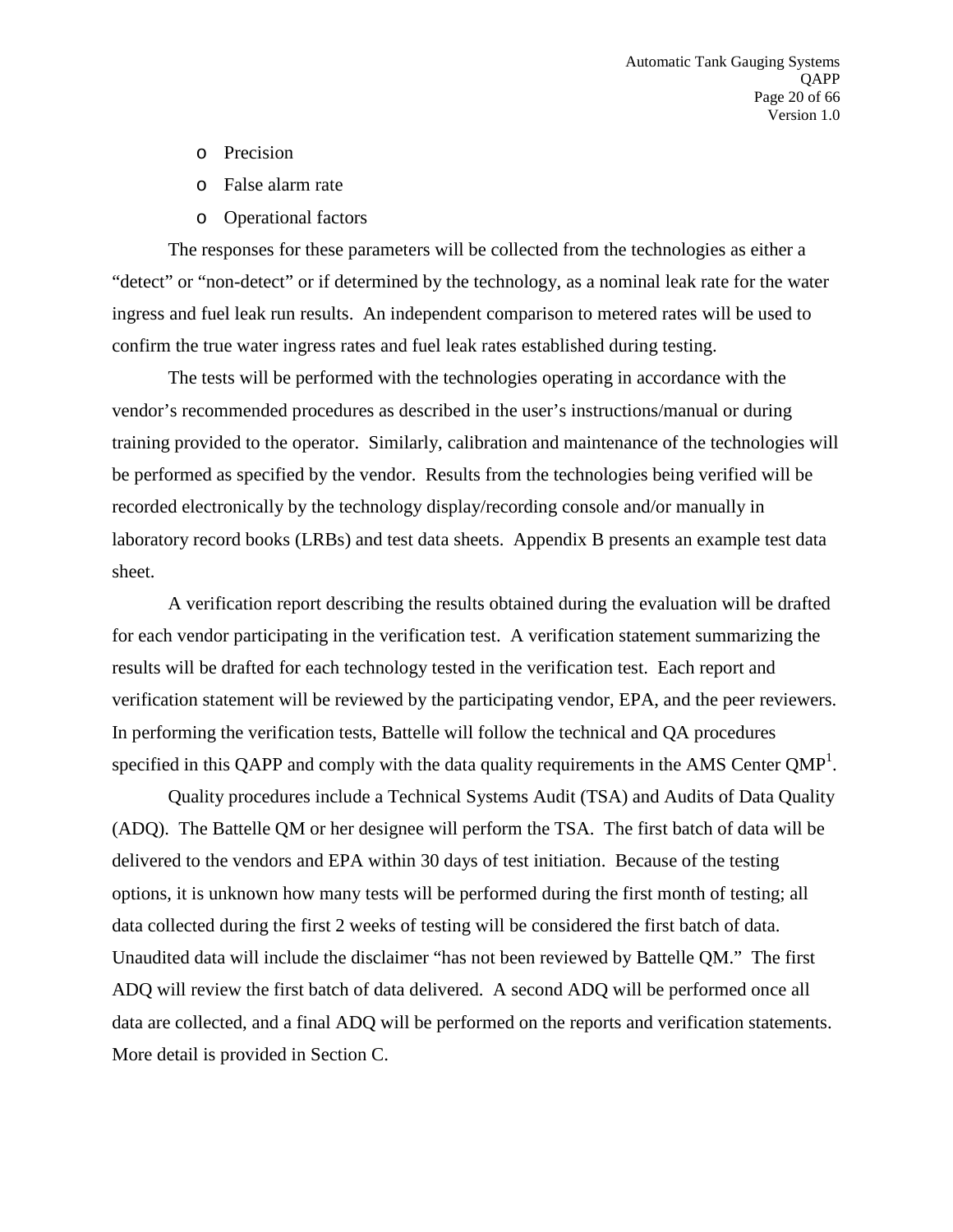#### **A7.2 Verification Test Schedule**

Table 2 shows a general schedule of testing and data analysis/reporting activities to be conducted in this verification test.

#### **A7.3 Test Site Descriptions**

As presented in Section B1, test conditions for some of the tests will involve use of gasoline/ethanol fuel blends that are just beginning to be dispensed into vehicles. In addition, tests designed to verify the functionality of water detection technology may produce a mixture that is not suitable for use as a motor fuel. Although accommodations could be made to simulate the desired test conditions in an actual field storage situation, the fact that some of the conditions are not observed in USTs (e.g., E15 fuel blend) suggests that the tests are best performed in a research facility under highly-controlled conditions.

The optimum means to achieve the desired results stated above is to structure the tests so that visual results can be obtained and conditions that influence ATG performance are controlled. Therefore, the laboratory test vessel used for this evaluation will have a diameter similar to an UST and the ability to visualize the testing and withdrawal of samples from the test vessel. USTs have diameters ranging in size from approximately 4 feet (approximately 1000-gal capacity) to 10.5 feet (approximately 25,000-gal capacity).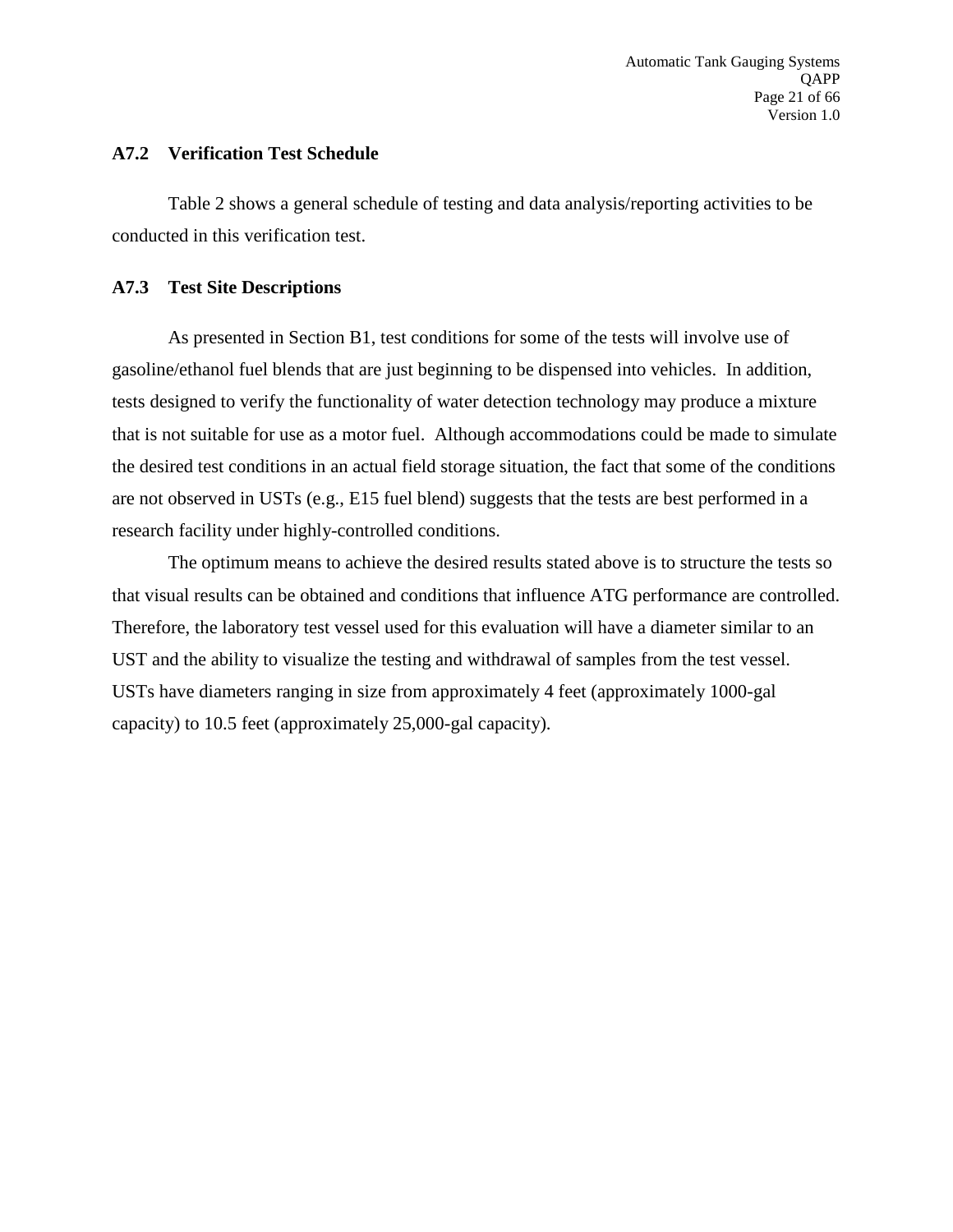| Approximate<br><b>Months after</b><br><b>Start Date</b> | <b>Testing Activities</b>                                                                                                                                                                                                                                                                                                               | <b>Data Analysis and Reporting</b>                                                                                                                                                |
|---------------------------------------------------------|-----------------------------------------------------------------------------------------------------------------------------------------------------------------------------------------------------------------------------------------------------------------------------------------------------------------------------------------|-----------------------------------------------------------------------------------------------------------------------------------------------------------------------------------|
| $0$ to $3$                                              | Fabricate test equipment<br>$\bullet$<br>QAPP revision (if necessary for technology- or<br>site-specific considerations) and approval<br>Conduct pre-test checks and dry runs<br>$\bullet$                                                                                                                                              | Not Applicable                                                                                                                                                                    |
| 3                                                       | Coordinate for technologies and testing supplies<br>$\bullet$<br>to be delivered to testing sites<br>Install necessary equipment and technology<br>$\bullet$<br>Technology training by vendor or coordination<br>$\bullet$<br>with vendor representative                                                                                | Prepare report template                                                                                                                                                           |
| 3 to 5                                                  | Perform Performance Evaluation Audit (PEA)<br>$\bullet$<br>Complete PEA report<br>$\bullet$<br>Conduct verification testing<br>$\bullet$<br>Perform TSA<br>$\bullet$<br>Perform initial ADQ (1 <sup>st</sup> batch, see Section B10)<br>Complete verification testing<br>$\bullet$<br>Perform second ADQ (25% of all data)<br>$\bullet$ | Compile PEA results<br>$\bullet$<br>Compile data<br>$\bullet$<br>Review and summarize data<br>$\bullet$<br>Perform data analysis<br>$\bullet$<br>Begin draft reports<br>$\bullet$ |
| 5                                                       | Prepare draft verification report(s) and<br>statement(s)<br>Perform third ADQ of report(s) and statement(s)                                                                                                                                                                                                                             | Complete draft verification<br>$\bullet$<br>report(s) and statement(s)<br>Complete internal review of<br>$\bullet$<br>draft report(s) and<br>verification statement(s)            |
| 6 to 7                                                  | Coordinate reviews of draft verification report(s)<br>٠<br>and statement(s)                                                                                                                                                                                                                                                             | Complete peer review and<br>$\bullet$<br>vendor review of draft<br>report(s)                                                                                                      |
| 8                                                       | Prepare final verification report(s) and<br>statement(s)                                                                                                                                                                                                                                                                                | Revise draft verification<br>$\bullet$<br>report(s) and statement(s)<br>Submit final verification<br>$\bullet$<br>reports(s) and statement(s)<br>for EPA approval                 |

<span id="page-21-0"></span>**Table 2. General Verification Test Schedule**

The full length of a typical tank need not be constructed, as adequate mixing and ATG probe behavior can occur in a shorter section, approximately 3 to 5 feet in length, provided that the actual diameter is maintained. This approach will yield several advantages to testing: 1) the volume of waste generated when water mixes with ethanol or gasoline during the operation will be minimized when using a less-than-full-length test vessel, 2) tilt angle can be controlled in the laboratory, thus eliminating error due to varying product or water height within the length of the test vessel, 3) fuel temperature and vibration can be controlled to eliminate reading errors from these external influences, and 4) the laboratory test vessel adds the advantage that testers can visually observe the physical behavior of a dense phase that has been reported to confound tank and ATG equipment operators and vendors.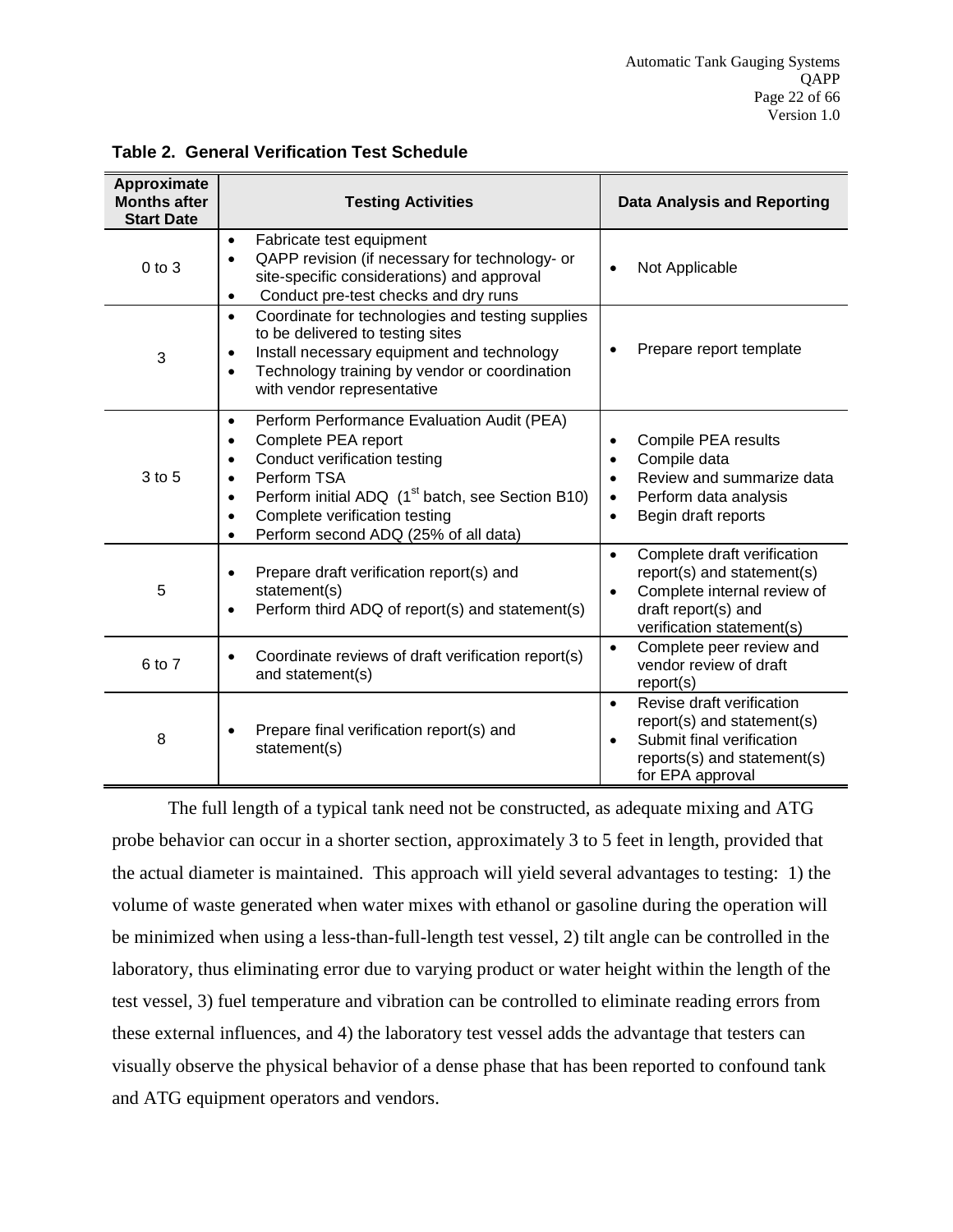These laboratory tests are anticipated to be performed in Battelle facilities in West Jefferson, Ohio. When verification tests are performed under field conditions, they will be performed at fueling stations or blending sites where the ATG technologies to be evaluated have been installed or can be installed.

#### **A7.4 Health and Safety**

Battelle will conduct all verification testing and OP measurements following the safety and health protocols in place for the locations used for testing. In addition, a job hazard analysis (JHA) will be performed to describe the specific hazards associated with gasoline and ethanol, as well as the use of engineering controls and other procedures required to reduce the possibility of potential mishaps. These include maintaining an explosion-proof work environment, providing secondary containment for all storage vessels, and promoting a current awareness of safe chemical and waste handling methods. Proper personal protective equipment will be worn, and safe laboratory practices will be followed. Standard Battelle JHA forms will be completed once the test locations and hazardous activities are defined. The JHA forms will discusses the following topics, in addition to others:

- Fuel handling and safety procedures;
- Ventilation procedures;
- Waste handling and labeling; and
- Use of explosion-proof equipment.

The JHA forms will be physically present at the location where verification testing is being conducted. All test participants will be required to review and understand the JHA forms prior to initiating laboratory or field work and adhere to its procedures during conduct of all verification tests.

#### <span id="page-22-0"></span>**A8 QUALITY OBJECTIVES AND CRITERIA FOR MEASUREMENT DATA**

In performing the verification test, Battelle will follow the technical and QA/QC procedures specified in this QAPP and comply with the data quality requirements in the AMS Center  $QMP<sup>1</sup>$  Data quality objectives (DQOs) have been established as test conditions to ensure that this verification test provides suitable data for a robust evaluation of performance. The DQOs are used to develop the testing variable tolerances required to meet the objectives of the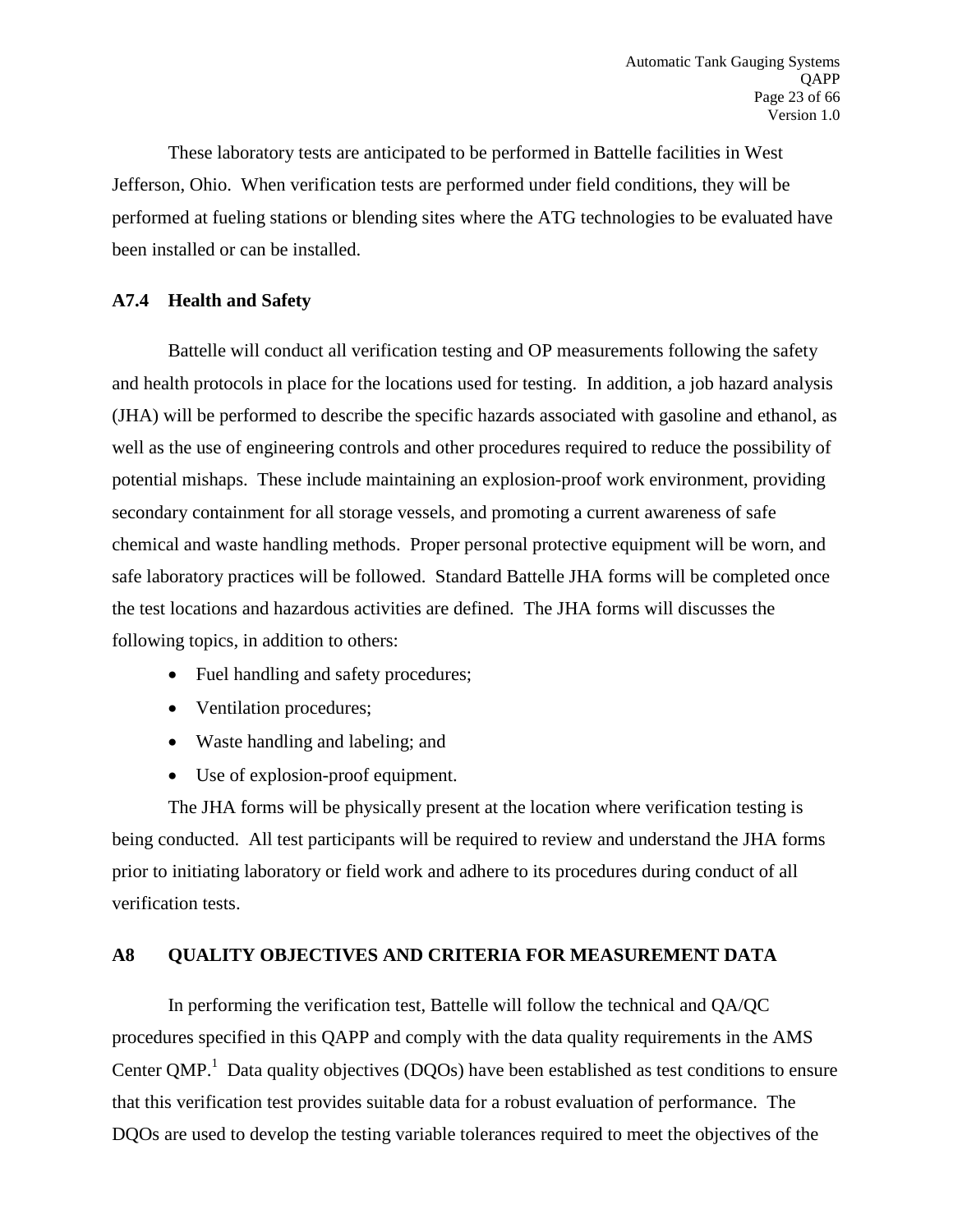verification test. The DQOs for this verification test were established to assess the performance of the ATG technologies and their abilities to detect water ingress and fuel leaks in USTs containing ethanol-blended fuels. For this verification test, the DQOs are evaluated by the acceptance criteria determined in Section B5 to detect fuel leakage and water ingress. The DQOs of this verification test are to:

- Evaluate the ability of ATGs to detect the presence of water entering an UST according to the requirements for USTs found in 40 CFR 280.40 when in use with ethanol-blended fuels.
- Evaluate the ability of ATGs to detect a fuel leak out of an UST according to the requirements for USTs found in 40 CFR 280.40 when in use with ethanol-blended fuels.

Assessing the DQOs is also a key component of the ETV PEA process. PEAs will be used to independently confirm the accuracy of the analytical measurements. PEAs will also check the calibration for equipment used to deliver the fuel or water into the test vessel. Section C1.1 describes the PEA.

The Battelle QM or her designee will perform a TSA at least once during this verification test to verify that testing and analysis were performed according to the QAPP. The EPA QM also may conduct an independent TSA, at his/her discretion.

#### <span id="page-23-0"></span>**A9 SPECIAL TRAINING/CERTIFICATION**

Documentation of training related to technology testing, analytical method analysis, operation of ancillary equipment used to collect supporting data, routine laboratory procedures, and reporting is maintained for all Battelle technical staff in training files at their respective Battelle location. The Battelle QM will verify the presence of appropriate training records prior to the start of testing. The vendors will train the Battelle technical staff prior to the start of testing. Battelle will document this training with a consent form, signed by the vendor or designated representative, which identifies Battelle technical staff who have been trained to use their technologies and can train other staff. In the event that other staff members are required to use the technologies, they will be trained by staff trained by the vendors. All technical staff will have a minimum of a bachelor's degree in science/engineering or equivalent work experience (e.g., experience or training using ATGs).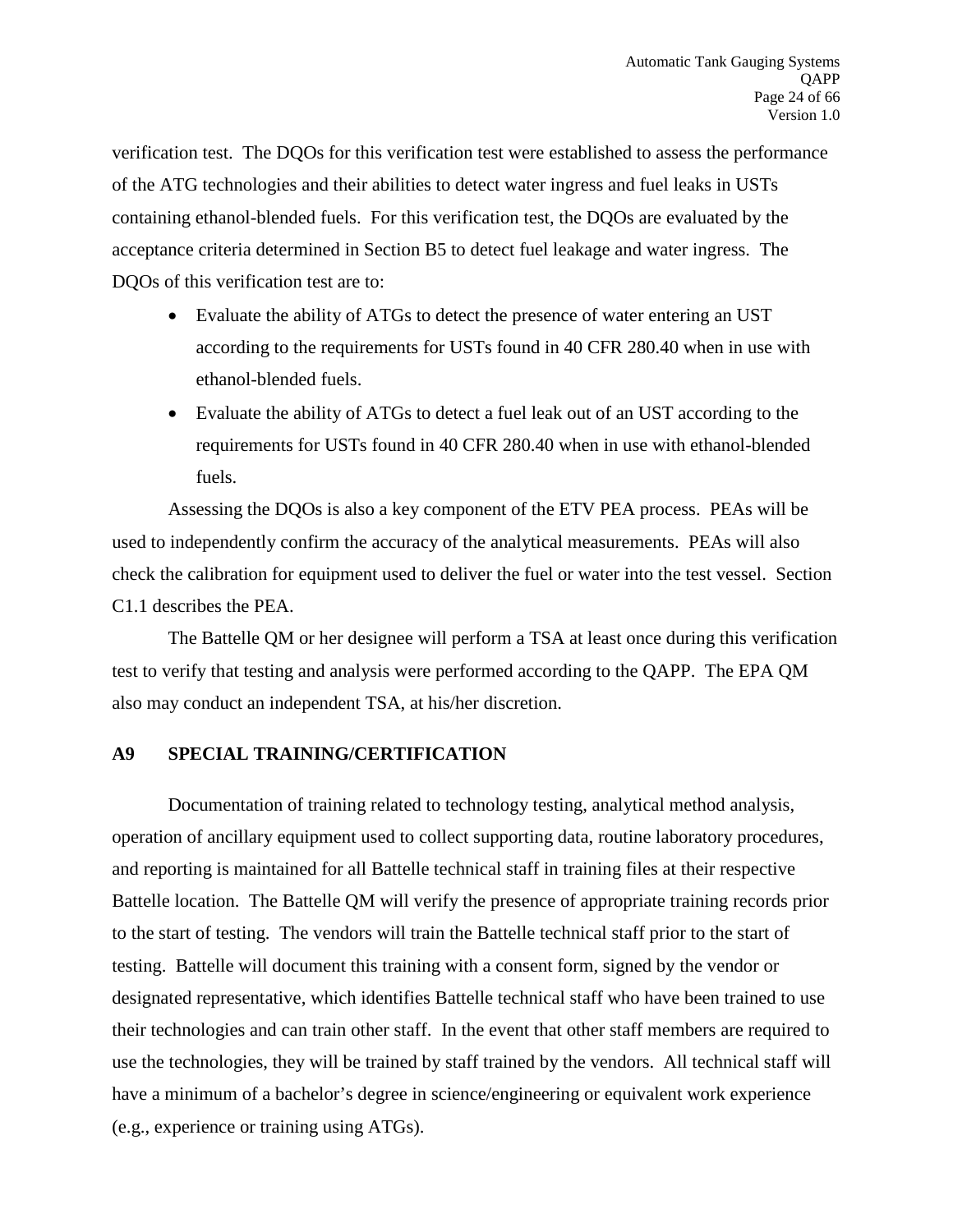Battelle will conduct all verification testing using the engineering controls and safety procedures described in the JHA forms and will document that all testing staff and vendors have read, understood, and agreed to adhere to the procedures described in the JHA prior to and during work on the test.

#### <span id="page-24-0"></span>**A10 DOCUMENTATION AND RECORDS**

The documents for this verification test will include the QAPP, vendor instructions, verification report(s), verification statement(s), and audit reports. Project records will include: laboratory record books (LRBs); data collection forms; supporting laboratory records, training records, electronic files (both raw data and spreadsheets), JHA forms, and QA audit files. Table 3 summarizes the types of data to be recorded. The raw and final results from the variable measurements will be collected by Battelle, and technology data will be downloaded and/or printed from the display/recording console. Section B10 details the data recording practices and responsibilities. Documentation of Battelle staff training by vendors and copies of other project specific training will also be included in the project files. All of these records will be maintained at the test site or in the VTC's office during the test and then transferred to permanent storage at Battelle's Records Management Office (RMO) at the conclusion of the verification test.

All data generated during the conduct of this project will be recorded directly, promptly, and legibly in ink. All data entries will be dated on the date of entry and signed or initialed by the person entering the data. Any changes will be made so as not to obscure the original entry, dated and signed or initialed at the time of the change, and indicate the reason for the change. Project-specific data forms will be developed prior to testing to document critical information in real time. The draft forms will be provided to the Battelle QM for review.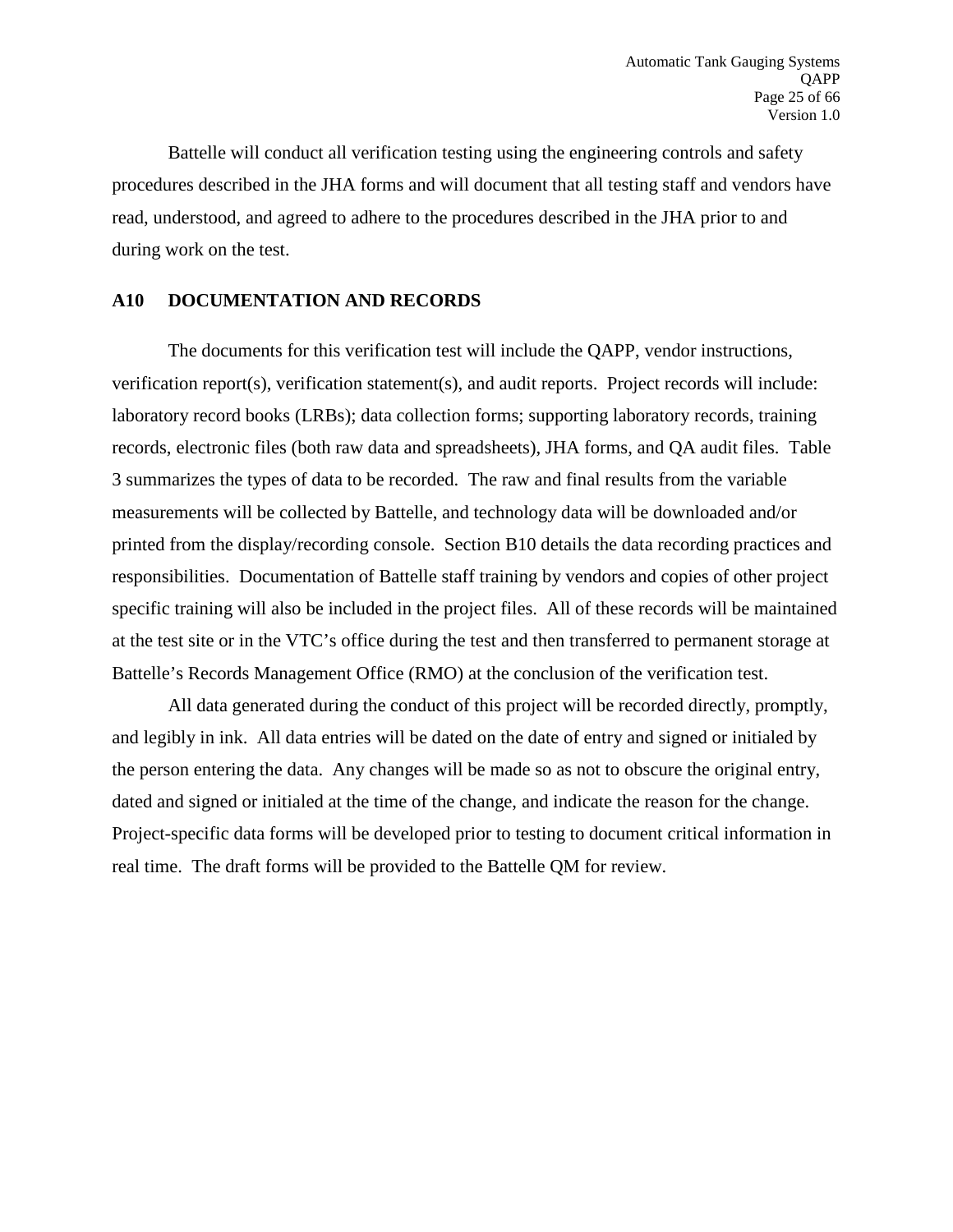| <b>Record/Data</b>                                                     | <b>Where Recorded</b>                                                                                        | How often recorded                                                                                                  | <b>Disposition of</b><br>Data                                                                                                                                                                                             |
|------------------------------------------------------------------------|--------------------------------------------------------------------------------------------------------------|---------------------------------------------------------------------------------------------------------------------|---------------------------------------------------------------------------------------------------------------------------------------------------------------------------------------------------------------------------|
| Dates, times of test<br>events, technology<br>model and console        | LRBs or data<br>collection sheets                                                                            | Start/end of test run,<br>and at each change of<br>a variable                                                       | Use to organize/check test<br>results; manually incorporate<br>in data spreadsheets                                                                                                                                       |
| Test variables                                                         | LRBs, data collection<br>sheets, or video<br>recording                                                       | When set or changed,<br>or as needed to<br>document notable<br>details during testing                               | Use to organize/check test<br>results; manually incorporate<br>in data spreadsheets, or<br>visually record test                                                                                                           |
| Technology data                                                        | Electronically within<br>and on thermal paper<br>in the ATG console                                          | During each test run                                                                                                | Use to document and<br>interpret performance of the<br>ATG technology                                                                                                                                                     |
| Field data (Test 4 only)                                               | LRBs or data<br>collection sheets                                                                            | During each field test<br>run                                                                                       | Use to interpret performance<br>of the ATG technology                                                                                                                                                                     |
| PEA records                                                            | LRBs or data<br>collection sheets                                                                            | Before testing begins                                                                                               | Use to verify the performance<br>of the procedures to leak fluid<br>out and into the test vessel                                                                                                                          |
| Analytical method<br>sample analysis, chain<br>of custody, and results | LRBs, chain of<br>custody forms, data<br>collection sheets, or<br>data acquisition<br>system, as appropriate | When test samples are<br>aliquoted for the<br>analysis and<br>throughout sample<br>handling and analysis<br>process | Use to organize/check test<br>results; manually incorporate<br>in data spreadsheets;<br>transfer to<br>spreadsheets/agreed upon<br>report; project files; retain for<br>documentation of analytical<br>method performance |

<span id="page-25-0"></span>**Table 3. Summary of Records to be Collected and Maintained(a)**

a. Battelle is responsible for collecting and maintaining all specified records.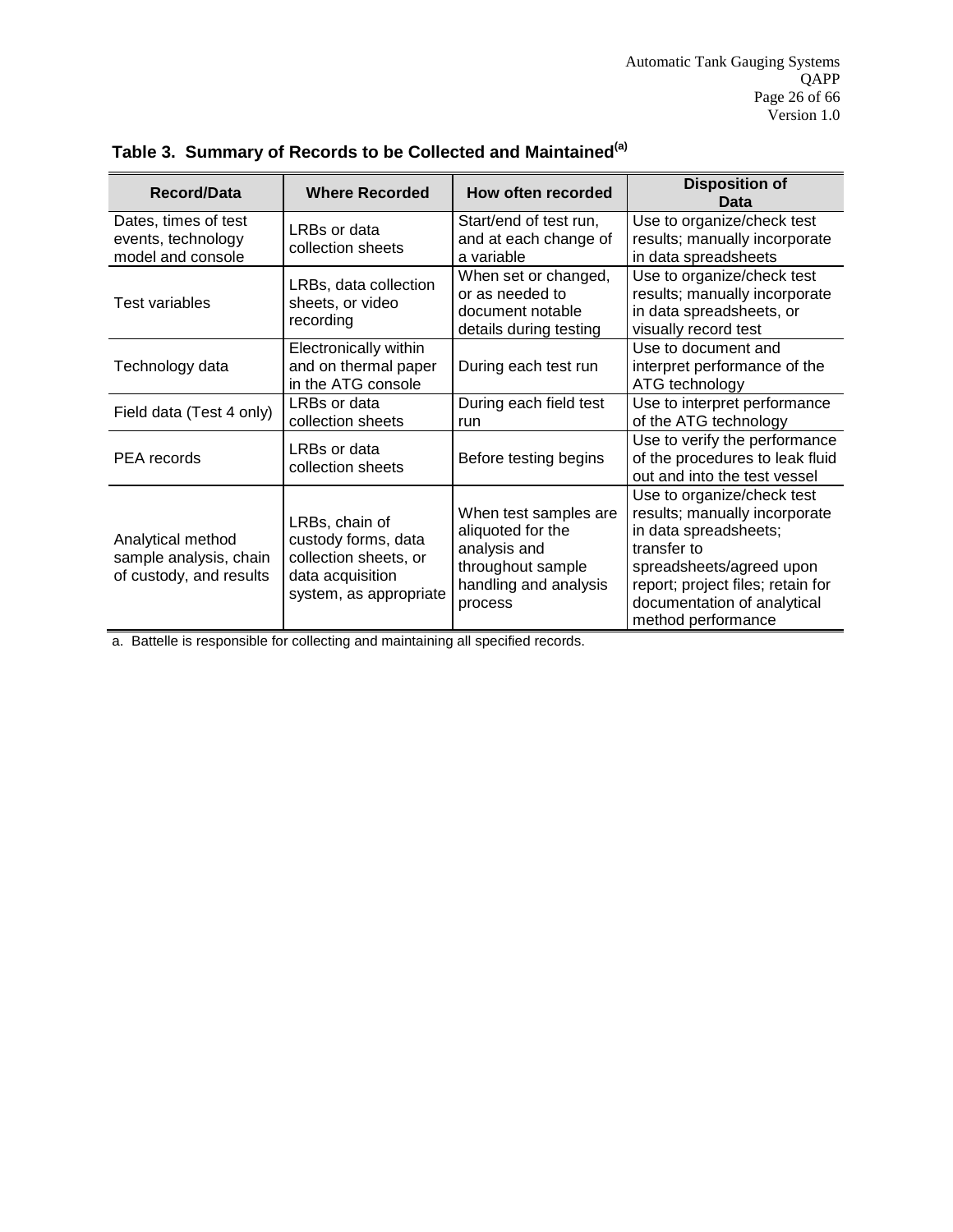## **SECTION B MEASUREMENT AND DATA ACQUISITION**

#### <span id="page-26-1"></span><span id="page-26-0"></span>**B1 EXPERIMENTAL DESIGN**

This verification test is designed to evaluate the functionality of the ATG systems when in ethanol-blended fuel service. The characteristics of independent variables have been selected and will be established during the runs to determine the response of the dependent variables. Performance parameters will be evaluated based on the responses of the dependent variables and used to characterize the functionality of the selected ATG systems. All technologies will be tested simultaneously to ensure the testing conditions are the same and to minimize the wasted fuel.

**Dependent Variable Responses--**The ATGs will be evaluated with respect to their ability to properly respond to the presence or absence of a leak. Detection of a leak, either water ingress or a fuel leak, thus represents the dependent variable included in the test. The actual dependent variable considered will depend on the test procedure being evaluated.

**Independent Variable Levels--**The levels of the independent variables will be established to simulate conditions expected to be found in operating USTs. The water ingress detection tests and the fuel LD test will consider different independent variables.

One to four tests will be performed to evaluate the ATG technology performance with respect to its ability to detect water leaking into (water ingress detection) and fuel leaking out (fuel LD) of the UST. The independent variables included in the tests and the levels for each variable will depend on the environment the test is simulating. These variables will be varied to achieve different conditions for the ATG systems to operate within. All water ingress tests will be performed in the laboratory. Laboratory tests will be performed in a laboratory test vessel that is between 3 and 5 feet in length, thus preserving important physical tank features that impact ATG technology response. The test to evaluate the fuel LD of the ATG systems will employ a UST at a gasoline filling or blending station.

Common to all four tests is the fuel used for testing, more specifically, the ethanol content of the fuel. The ethanol content variable will be 0% (E0), 15% (E15), or 85% (E85). The E0 fuel will serve as an operational baseline for the ATGs. The fuel ethanol content is designed to low and high ethanol contents. The low end is represented by E15 as a result of the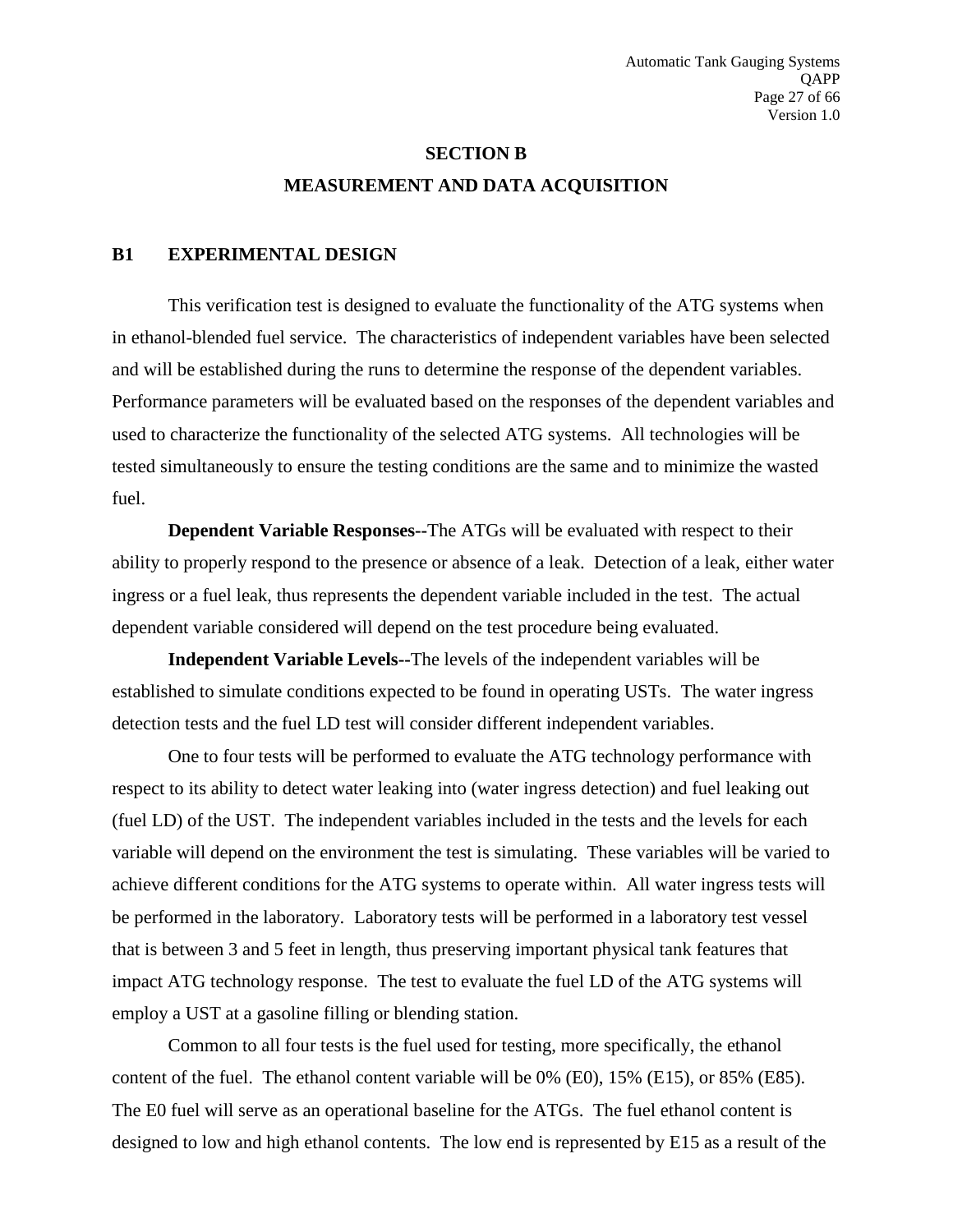EPA E15 Waiver [\(http://www.regulations.gov/#!documentDetail;D=EPA-HQ-OAR-2010-0448-](http://www.regulations.gov/%23!documentDetail;D=EPA-HQ-OAR-2010-0448-0001) [0001\)](http://www.regulations.gov/%23!documentDetail;D=EPA-HQ-OAR-2010-0448-0001). The E85 represents an existing high-end blend in use.

Prior to testing, the percent ethanol will be verified analytically using ASTM D4815<sup>5</sup> for E0 and E15 and ASTM D5501<sup>6</sup> or an equivalent method for E85. As per the ASTM method, measured sample levels must be within 10% of the nominal concentration before each test run (for example, the acceptable percent ethanol of E15 is 13.5 to 16.5%). For the water ingress tests, the water content of the fuel and the ethanol-water mixture (dense phase) will be determined using either Karl-Fischer titration methods 203 or 1064.

The vendor has the option to choose any or all of the four main tests for this evaluation. The four tests are described in detail as follows.

## **1. Water ingress detection of continuous water ingress with a splash or without a splash (Continuous).**

The water ingress tests are focused on the mixing method and rate of water addition into the test vessel. In the first test, a continuous stream of water will be introduced into the laboratory test vessel to produce a splash on the surface of the fuel or to not produce a splash by trickling the water along a surface of the tank or riser pipe to slowly meet the surface of the fuel. The independent variables and levels for the continuous water ingress test are:

- Fuel ethanol content (3 levels): E0, E15, and E85;
- Water ingress method/rate (2 levels): with splash and without splash; and
- Fuel height (2 levels): 25% and 90% full.

The water ingress method/rate was selected to establish conditions that impact the degree of mixing that occurs in a tank using the three ethanol blends. In these runs, the vendor-stated amount of water that is needed to trigger a response by the water detection technology (absent any adsorption) will be calculated based on the curvature of the test vessel. This calculated volume represents the threshold height of water that theoretically should be detectable by any of the technologies. An initial volume of water equal to approximately 75% of this calculated amount will be placed in the vessel prior to beginning the run to allow a response to be observed in less time than if the entire calculated volume had to be added after the test begins. The amount introduced as a water ingress rate will then be varied as follows and will be specifically determined during the pre-checks and dry runs.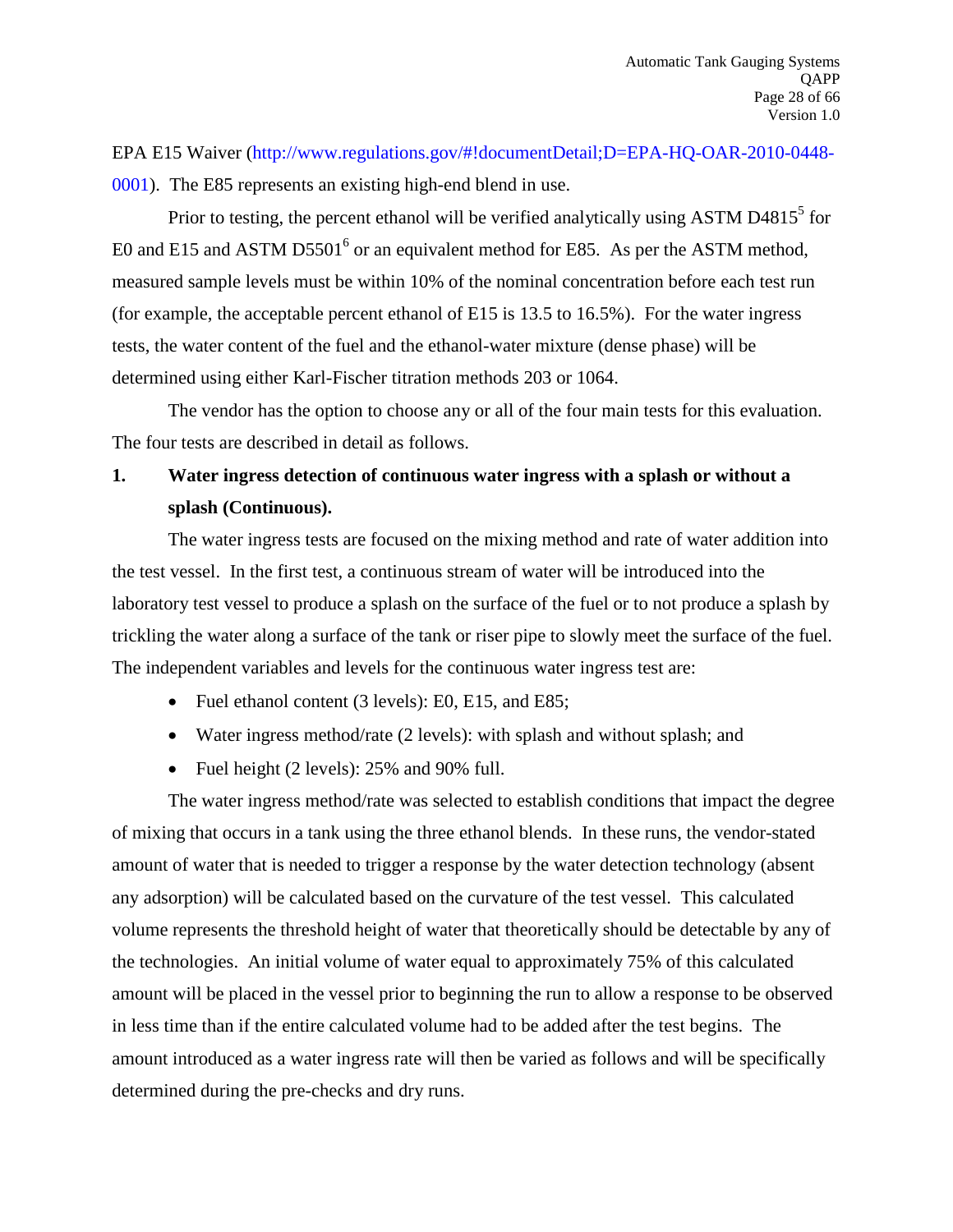- A continuous water ingress rate that causes a splash on the surface of the fuel. The rate will be established such that vendor-stated threshold height of water that can be detected (absent any adsorption) will be produced within approximately 1 hour (after having an initial height of 75% of the threshold height). This water addition rate will be continued beyond 1 hour until a response in the water detection technology is observed. If no response is observed in 3 hours, the test will be terminated. With this rate of water ingress, some mixing may occur due to splash mixing (depending on the height of fuel in the vessel) and some mixing may occur by diffusion. The extent of mixing by these two mechanisms may be influenced by independent variables and may cause adsorption of water into the ethanol along with subsequent phase separation of the mixture.
- A continuous water ingress rate that follows along the inside wall of the test vessel or the riser pipe with minimal agitation to the surface of the fuel. The rate will be established using the same procedure as above, except it will occur over approximately 2 hours. The test condition will be maintained until a response in the water detection technology is observed, or terminated after 3 hours if there is no response. With this rate of water ingress, most of the mixing is expected to occur by diffusion. The run termination times are established to be the same, because it is expected that this time interval encompasses the potential for the technology to detect the water with both ingress rates.

To address the second requirement of water detection, once the water detection technology has reacted to the minimum water height, the smallest increment in water height that can be measured will be determined. The ingress rate will be increased to produce a calculated height increase at the bottom of the tank of  $1/16<sup>th</sup>$  of an inch in 10 minutes. After 10 minutes the technology reading and the height of the water level will be measured and recorded. Ten 10 minute increments will be measured for each run of Test 1 (to produce approximately 100 measurements). This same flow rate will be used for all runs regardless of the initial flow rates of with or without splashing. The true increase of the water level will be measured and recorded.

Two fuel height levels are specified to establish several possible splash mixing regimes and diffusion columns. The lower fuel height will yield the greater splash mixing potential, but the shorter diffusion columns through which the water can flow. Conversely, the higher fuel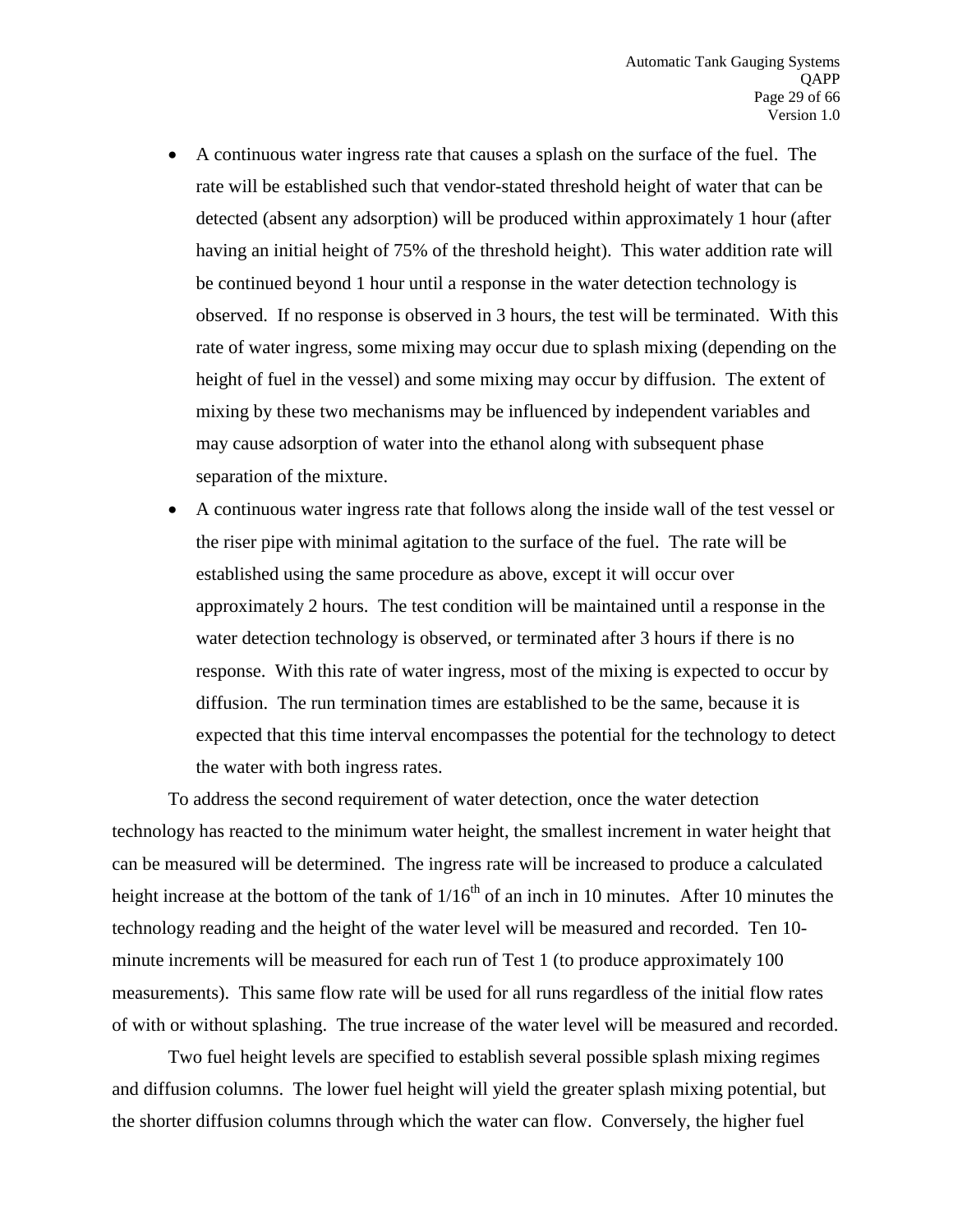height will yield the lower splash mixing potential, but the higher diffusion column. The fill height will be established to  $\pm$  1% of the target height of either 25% or 90%. Data will be gathered under every combination of levels between all variables. For the E85 runs, the ratio of fuel to water will be calculated at the end of the 25% full tests. The same ratio or greater will need to be established in the 90% level, and calculations may yield a resulting volume that is greater than the capacity of the test vessel. In this case, the fill height for the 90% full runs will be reduced or the two 90% full runs will be removed from the E85 test design. In Table 4 below, runs 1 to 12 represent all combinations of the variables and runs 13 to 16 are duplicate runs. Duplicate runs were chosen to encompass the combinations of test conditions and to minimize the fuel waste.

|                       |                  |                | <b>Water Ingress</b> |
|-----------------------|------------------|----------------|----------------------|
| <b>Runs</b>           | <b>Fuel Type</b> | Fuel Level (%) | <b>Method/Rate</b>   |
|                       | E0               | 25%            | With splash          |
| 2                     | E0               | 25%            | Without splash       |
| 3                     | E <sub>0</sub>   | 90%            | With splash          |
| 4                     | E <sub>0</sub>   | 90%            | Without splash       |
| 5                     | E <sub>15</sub>  | 25%            | With splash          |
| 6                     | E <sub>15</sub>  | 25%            | Without splash       |
|                       | E <sub>15</sub>  | 90%            | With splash          |
| 8                     | E <sub>15</sub>  | 90%            | Without splash       |
| 9                     | E85              | 25%            | With splash          |
| 10                    | E85              | 25%            | Without splash       |
| 11                    | E85              | 90%            | With splash          |
| 12                    | E85              | 90%            | Without splash       |
| <b>Duplicate Runs</b> |                  |                |                      |
| 13                    | E <sub>0</sub>   | 90%            | Without splash       |
| 14                    | E <sub>15</sub>  | 25%            | Without splash       |
| 15                    | E <sub>15</sub>  | 90%            | With splash          |
| 16                    | E85              | 25%            | With splash          |

**Table 4. Summary of Continuous Water Ingress Runs(a)**

a. Run numbers do not reflect the order in which runs are performed. Run order will be established during testing.

Data collected or calculated with each run will include, but are not limited to:

- Did the ATG technology detect water?
	- a. If so,
		- i. What was the independently-measured height of the water at the bottom of the tank at the beginning of the run and when the technology detected the water?
		- ii. How much time elapsed since the water ingress began?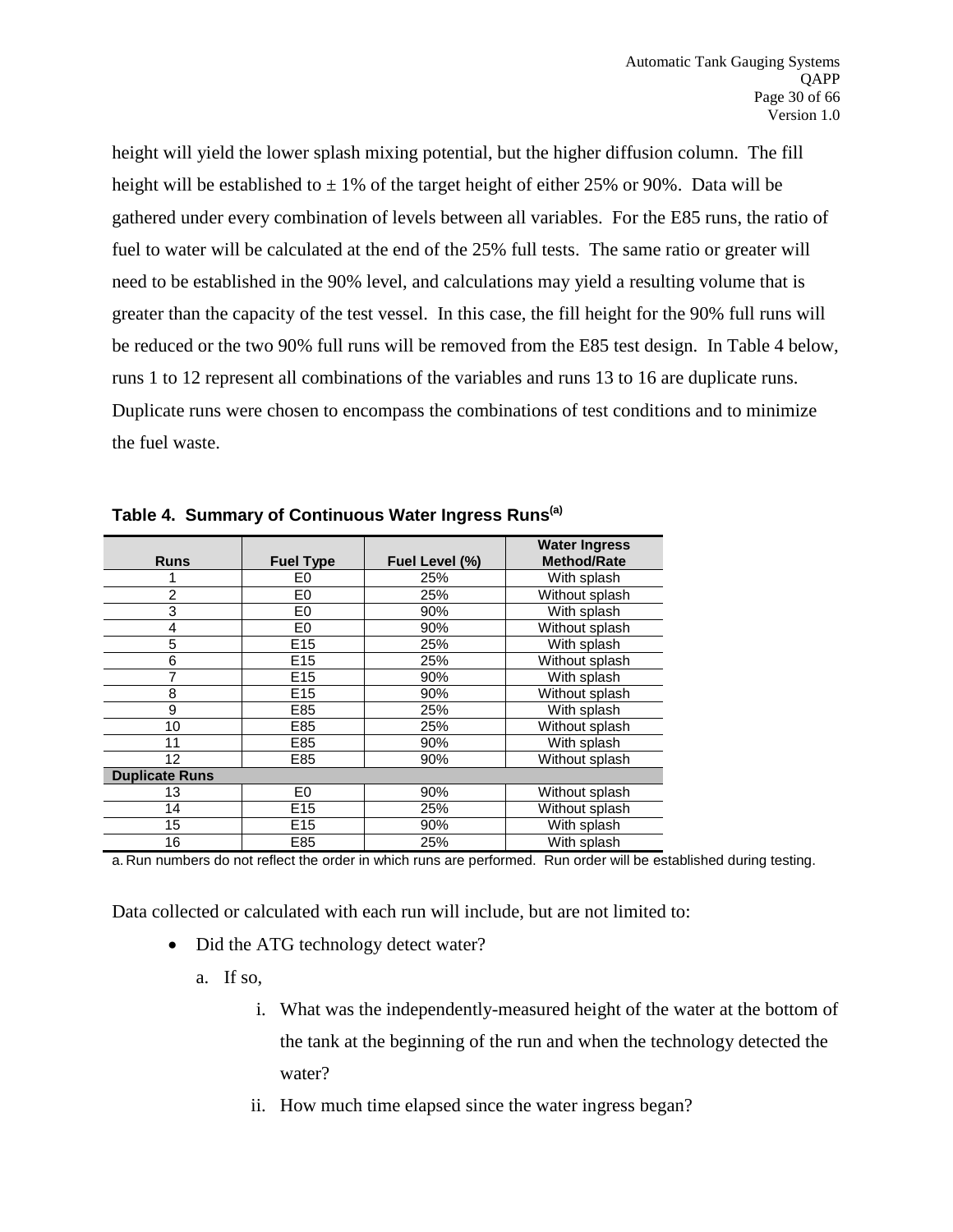- iii. How much water was added to the tank before the technology detected the water? (Sum of water volume added before the run to achieve 75% of vendor-stated height and the water volume added during the run.)
- iv. What water height was reported by the technology?
- b. If not,
	- i. What was the independently-measured height of the water at the bottom of the tank at the beginning of the run and when the run was aborted?
	- ii. How much time elapsed since the water ingress began?
	- iii. How much water was added to the tank before the run was aborted? (Sum of water volume added before the run to achieve 75% of vendor-stated height and the water volume added during the run.)
- Did the technology register increases in water after the initial water detection?
- If so, for every increase (approximately 10 increases for each test run),
	- c. What was the volume of water added and what is the time interval between the initial response and the first detected increase? For later increases, what was the volume of water added and the time intervals between the most recent increase and the previous increase?
	- d. What was the water height of the increases as determined by the technology?

#### **2. Water ingress detection of a quick water dump, then a fuel dump (Quick Dump)**

This second test focuses on the potential to detect phase separation in an UST. A quick water ingress rate with a high degree of mixing will simulate addition of water in a manner that might occur if the spill bucket is dumped into the tank at a 25% fill height, then fuel will be dumped to fill the tank to a 90% fill height. This test is mainly observational in that the test vessel will be disturbed quickly with water then fuel and the response of the technology will be recorded throughout the test. There will be three runs, one for each of the fuel types being evaluated in this test. The E0 run will be run first and used as the baseline for the technology responses to establish the minimum wait time for the other two runs with E15 and E85. The stepwise approach is listed below.

- 1. Fill test vessel to the 25% height with the fuel product.
- 2. Dump 2 gallons of water into the test vessel through the riser pipe.
- 3. Observe and record results.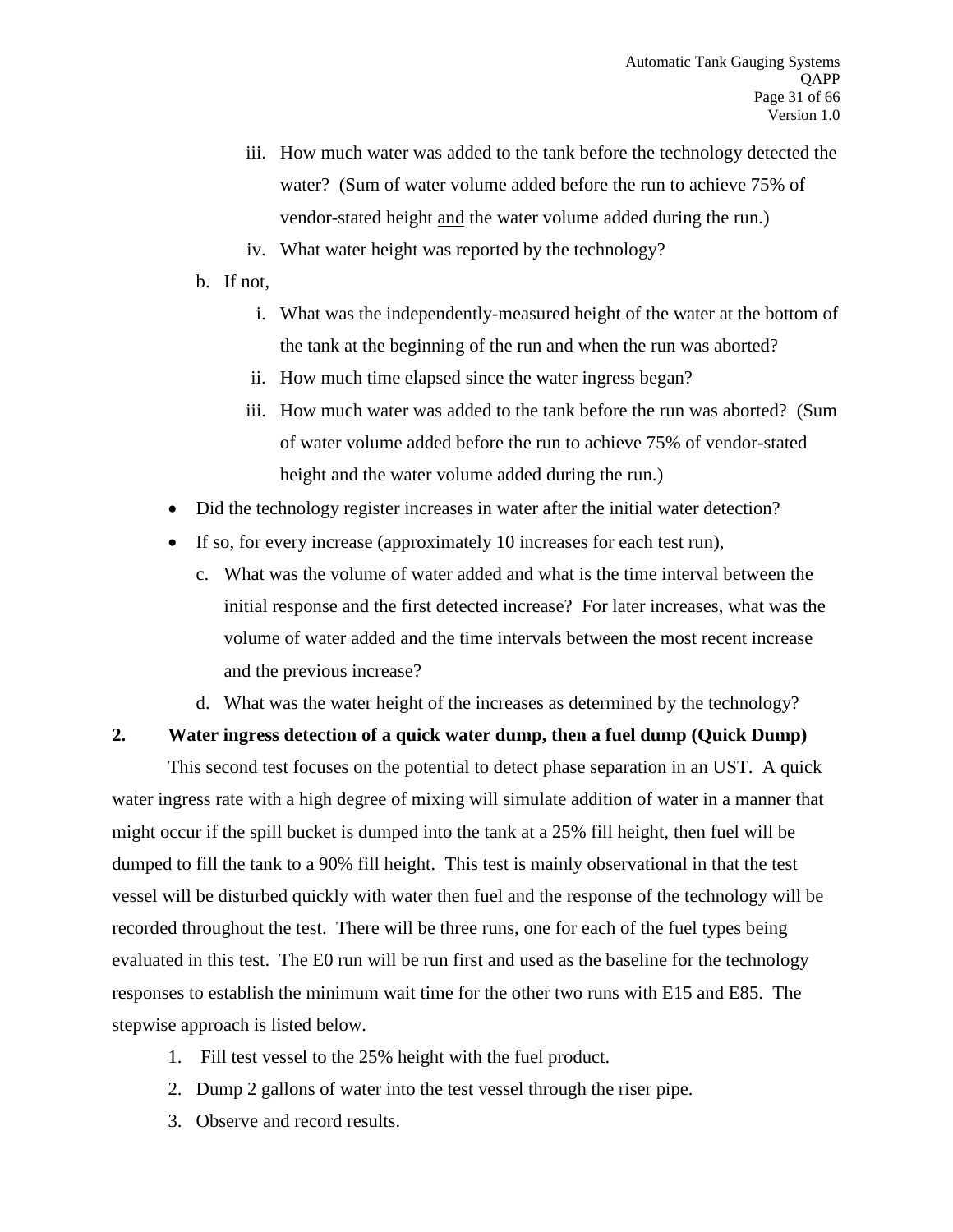- a. If phase separation occurs and/or the water is detected by the technology, observe the separation for a wait time to be determined and then perform step.
- b. If phase separation does not occur after a wait time to be determined based on the E0 response time, repeat step 2.
- 4. Add fuel product to the 90% height.
- 5. Observe and record results for 2 hours or adjust wait time as needed to capture the interactions in the test vessel.
- 6. Test complete.

Data collected or calculated with each run will include, but are not limited to:

- 1. Was phase separation observed after water dumps and before additional fuel ingress?
	- a. If so, how much total water and time was added before phase separation was observed?
- 2. Was phase separation observed after the fuel dump?
	- a. If so, how long after the fuel dump was it observed?
	- b. If so, what other behaviors of the phase separation were observed after how much time?

## **3. Water ingress and fuel leak detection during water ingress and fuel egress (Ingress + LD)**

This test combines water ingression with fuel leak egression to challenge the technology to detect both situations simultaneously. Before this test begins, the stability of the laboratory test vessel must be established. The ATG technology will need to pass three tank tightness tests when the test vessel is at a 'zero' leak rate, with no water ingress. The water ingress methods/rates will be similar to the first test with a continuous stream to produce a splash or a continuous stream that follows along a surface in the test vessel that does not splash. The fuel height will be set at the 25% height for all runs during this test. The two ingress methods will be varied in combination with three different fuels, and three different leak rates. The independent variables and levels for these runs are:

- Fuel ethanol content (3 levels): E0, E15 and E85;
- Water ingress method/rate (2 levels): with splash and without splash; and
- Fuel leak rate (3 levels): 0 gal/hour, two other levels to be determined.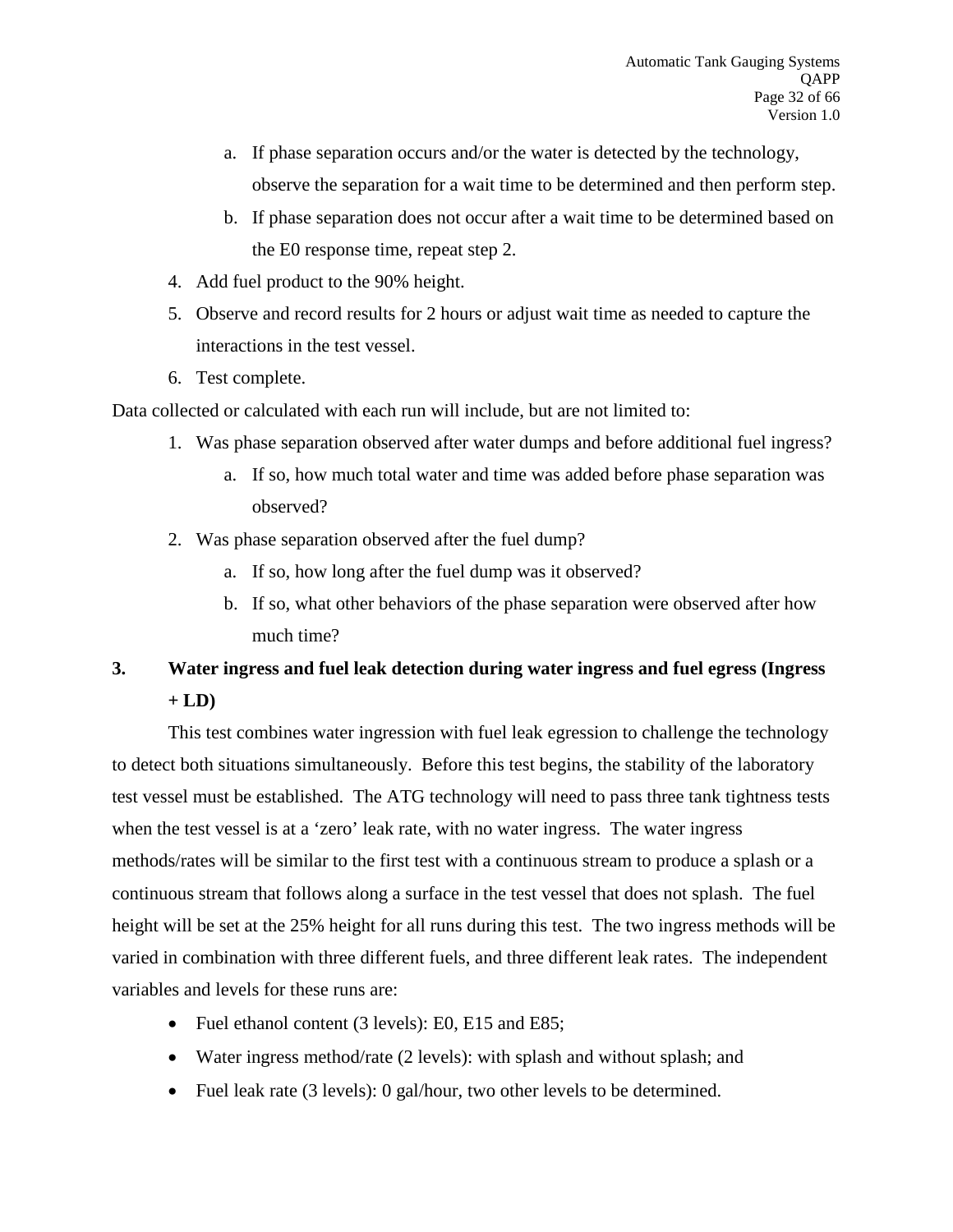The water ingress method/rate was selected to establish conditions that impact the degree of mixing that occurs in a tank using the three fuel ethanol content levels. As in the previous tests an existing water bottom will be present to shorten the length of the tests. The amount of water that is needed to produce the vendor-stated water detection threshold will be calculated based on the curvature of the test vessel. This calculated volume represents the threshold height of water that was determined to be detectable by the ATG technology prior to vendor deployment. An initial volume of water equal to approximately 75% of this calculated amount (or 75% of the vendor-stated threshold level for the water detection technology) will be placed in the test vessel prior to beginning the test to allow a response to be observed in less time than if the entire calculated volume had to be added after the test begins. The amount introduced as a water ingress rate will be specifically determined during the pre-checks and dry runs and varied as follows.

- The splashing water ingress rate will be established such that vendor-stated threshold height of water that can be detected (absent any adsorption) will be produced within 1 hour (after having an initial height of 75% of the threshold height). This water addition rate will be continued beyond 1 hour until a response in the water detection technology is observed. If no response is observed in 3 hours, the test will be terminated. With this rate of water ingress, some mixing may occur due to splash mixing (depending on the height of fuel in the tank) and some mixing may occur by diffusion. The extent of mixing by these two mechanisms may be influenced by independent variables and may cause adsorption of water into the ethanol along with subsequent phase separation of the mixture.
- The non-splashing ingress rate will be established using the same procedure as the splashing ingress rate, except it will occur over 2 hours. The potential energy available for splash mixing is expected to be less, and a slow ingress should flow down the vessel wall. Ultimately, this rate is expected to produce less mixing. The test condition will be maintained until a response in the water detection technology is observed, or terminated after 3 hours if there is no response. With this rate of water ingress, most of the mixing is expected to occur by diffusion.

Finally, three leak rates are specified as 0 gal/hr and two other levels that will be experimentally determined in the pre-test checks. The leak rates will be determined to elicit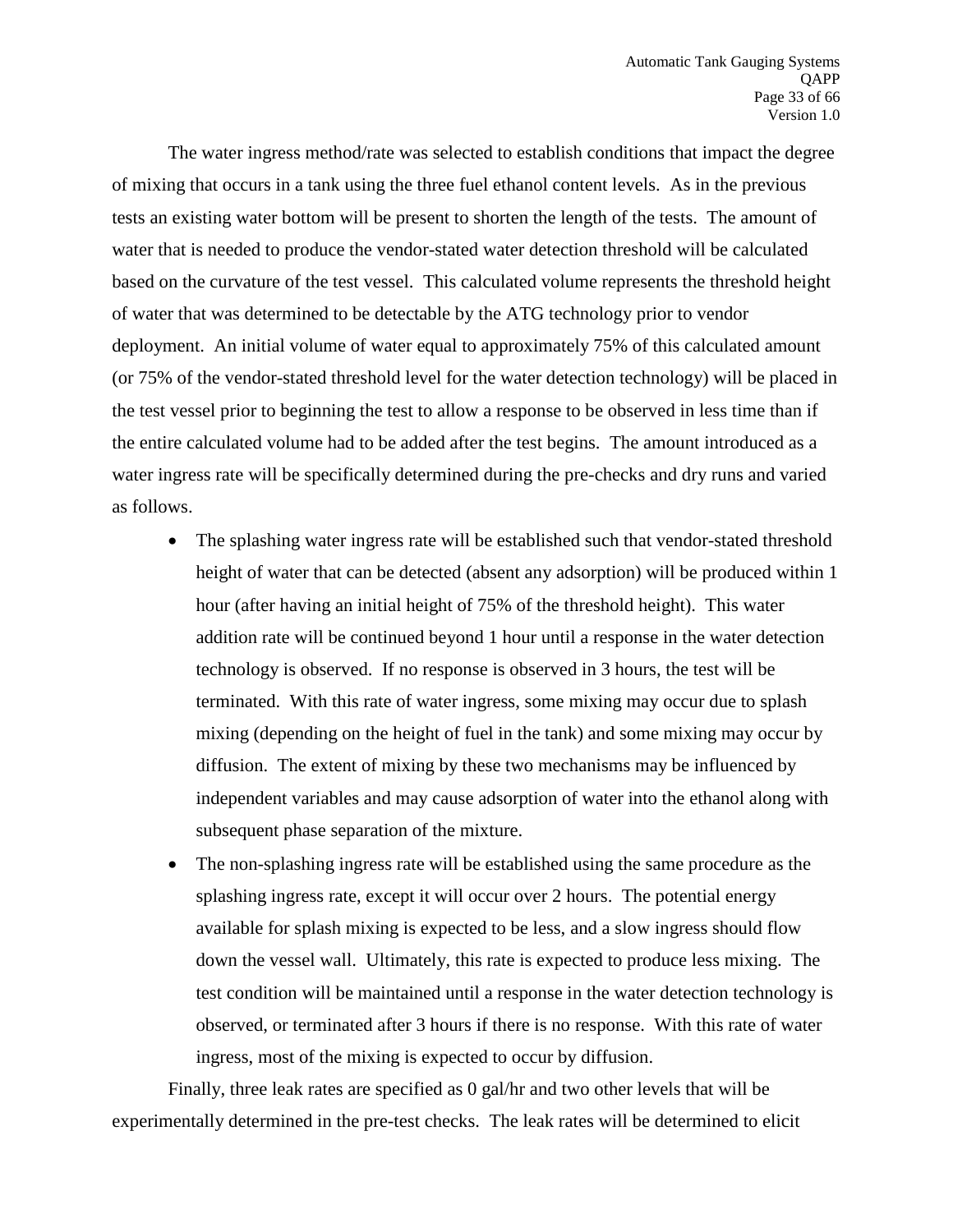specific net changes in volume for the leak and/or water detection technologies to be able to detect. The desired net volume changes will be specified with input from the vendor at the time of the pre-test checks. Both sets of rates should be established in bench tests and dry runs to produce the desired net effect for the detection of both to be challenged independent of the regulation levels. Table 5 presents the basic and duplicate runs for this test. Duplicate runs were chosen to encompass the combinations of test conditions and to minimize the fuel waste.

| E <sub>0</sub><br>1<br>0<br>$\overline{2}$<br>E <sub>0</sub><br>TBD1<br>3<br>E0<br>TBD <sub>2</sub><br>E <sub>15</sub><br>4<br>0<br>5<br>E <sub>15</sub><br>TBD1<br>With Splash<br>6<br>E <sub>15</sub><br>TBD2<br>7<br>E85<br>0<br>8<br>TBD1<br>E85<br>9<br>E85<br>TBD <sub>2</sub><br>10<br>E0<br>0 | Run | <b>Fuel Type</b> | <b>Water Ingress</b><br>Method/rate | Fuel Leak Rate <sup>c</sup> |  |
|-------------------------------------------------------------------------------------------------------------------------------------------------------------------------------------------------------------------------------------------------------------------------------------------------------|-----|------------------|-------------------------------------|-----------------------------|--|
|                                                                                                                                                                                                                                                                                                       |     |                  |                                     |                             |  |
|                                                                                                                                                                                                                                                                                                       |     |                  |                                     |                             |  |
|                                                                                                                                                                                                                                                                                                       |     |                  |                                     |                             |  |
|                                                                                                                                                                                                                                                                                                       |     |                  |                                     |                             |  |
|                                                                                                                                                                                                                                                                                                       |     |                  |                                     |                             |  |
|                                                                                                                                                                                                                                                                                                       |     |                  |                                     |                             |  |
|                                                                                                                                                                                                                                                                                                       |     |                  |                                     |                             |  |
|                                                                                                                                                                                                                                                                                                       |     |                  |                                     |                             |  |
|                                                                                                                                                                                                                                                                                                       |     |                  |                                     |                             |  |
|                                                                                                                                                                                                                                                                                                       |     |                  |                                     |                             |  |
| 11<br>E0<br>TBD1                                                                                                                                                                                                                                                                                      |     |                  |                                     |                             |  |
| 12<br>E <sub>0</sub><br>TBD2                                                                                                                                                                                                                                                                          |     |                  |                                     |                             |  |
| 13<br>E <sub>15</sub><br>0                                                                                                                                                                                                                                                                            |     |                  |                                     |                             |  |
| 14<br>E <sub>15</sub><br>TBD1<br><b>Without Splash</b>                                                                                                                                                                                                                                                |     |                  |                                     |                             |  |
| 15<br>E15<br>TBD <sub>2</sub>                                                                                                                                                                                                                                                                         |     |                  |                                     |                             |  |
| 16<br>E85<br>0                                                                                                                                                                                                                                                                                        |     |                  |                                     |                             |  |
| 17<br>E85<br>TBD1                                                                                                                                                                                                                                                                                     |     |                  |                                     |                             |  |
| 18<br>E85<br>TBD2                                                                                                                                                                                                                                                                                     |     |                  |                                     |                             |  |
| <b>Duplicate Runs</b>                                                                                                                                                                                                                                                                                 |     |                  |                                     |                             |  |
| E <sub>0</sub><br>19<br>With Splash<br>0                                                                                                                                                                                                                                                              |     |                  |                                     |                             |  |
| E <sub>15</sub><br><b>Without Splash</b><br>TBD1<br>20                                                                                                                                                                                                                                                |     |                  |                                     |                             |  |
| E <sub>15</sub><br><b>Without Splash</b><br>21<br>TBD2                                                                                                                                                                                                                                                |     |                  |                                     |                             |  |
| 22<br>E85<br>With Splash<br>TBD <sub>2</sub>                                                                                                                                                                                                                                                          |     |                  |                                     |                             |  |

<span id="page-33-0"></span>**Table 5. Summary of Water Ingress + Leak Detection Runs(a,b)**

a. Run numbers do not reflect the order in which runs are performed. Run order will be established during testing so as to minimize the amount of fuel handling and fuel waste produced during the test series.

b. Fill height will be set at 25% for all runs during this test.

c. TBD1 and TBD2 are the two unknown fuel leak rates that are to be determined to produce the desired net volume change relative to the water ingress rates.

Data collected or calculated with each run will include, but are not limited to:

- 1. Did the ATG detect a fuel leak or how much time elapsed before the test was aborted?
	- a. How much fuel height change was measured independently?
	- b. How much fuel height change was measured by the ATG or what fuel leak was reported by the ATG?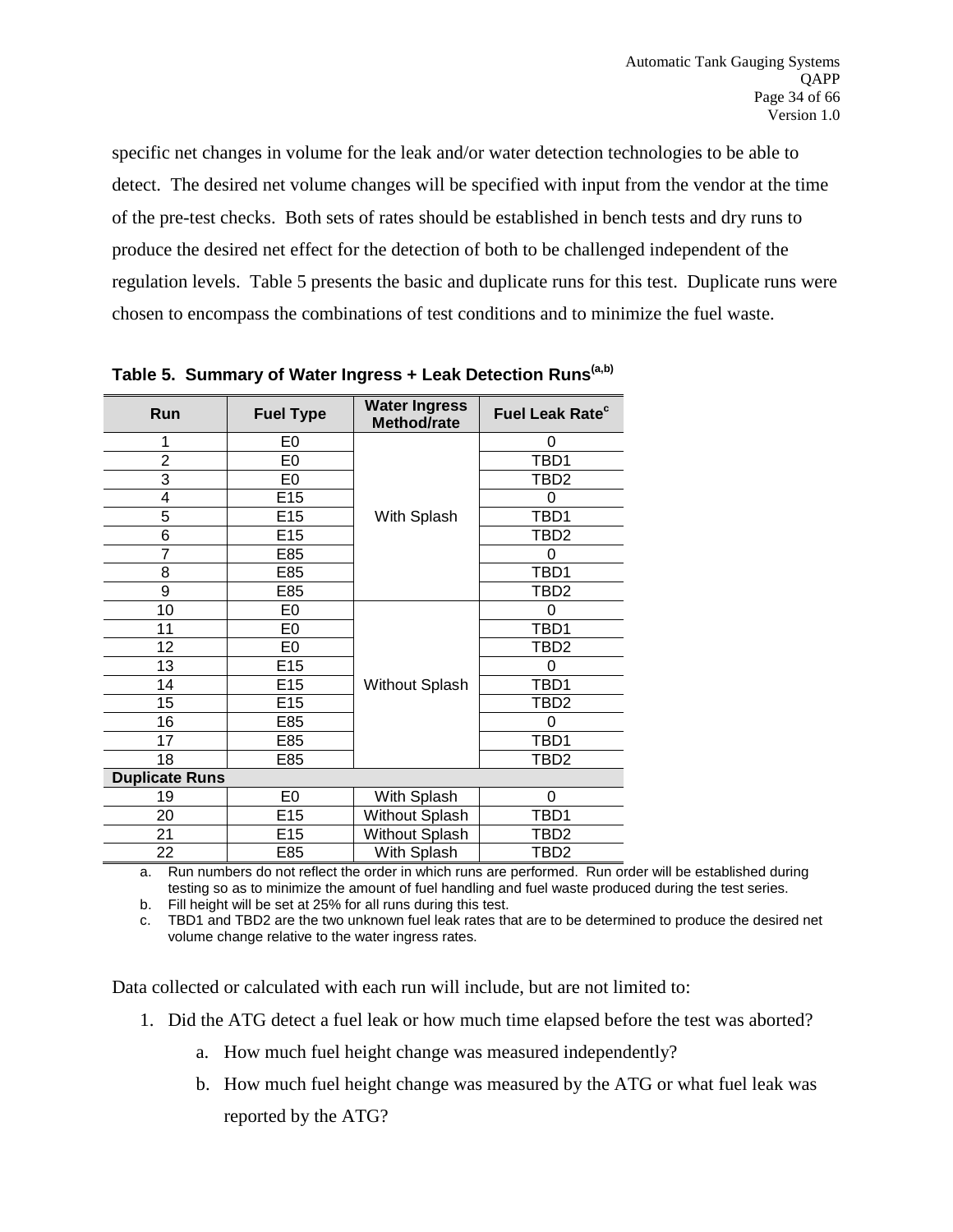- 2. Did the technology detect water ingress?
	- a. What was the height of the water phase at the bottom of the tank after how much time?
	- b. How much water was measured by the technology?
	- c. How much water was added to the tank before the system responded? (Sum of water added before the run to achieve 75% of vendor-specified height and the water added during the run.)
- 3. Did the technology register increases in water after initially responding?
	- a. What was the volume of water added between the initial response and the first registered increase? For later increases, what was the volume of water added between the most recent increase and the previous increase?
	- b. What was the height of the increase as measured by the technology? For later increases, what was the height measurement between the most recent and the previous increase?

#### **4. Fuel LD**

The fuel LD test is similar to the original protocol<sup>3</sup> in that it establishes run conditions from all combinations of variables. The variables include three levels of ethanol content, two levels of fuel height in the tank, and two leak rates including a zero leak rate. The two levels of fuel height in the tank differ from the water ingress tests. They were selected to encompass the portion of the tank that produces the smallest float displacement (i.e., 50% full) as well as a level below this height (25% full). The two levels of fuel leak rate were selected to establish the conditions that will produce data to meet the 95% probability of detecting a leak at 0.2 gal/hr with a 5% false alarm rate (0 gal/hr).. Should a vendor request that their technology be verified to the 0.1 gal/hr level, the leak rates will be adjusted to 0 and 0.1 gal/hr. Table 6 presents the run conditions to be established to be performed during the fuel leak test when a fuel leak is induced.

The number of runs necessary is based on the confidence bounds for the estimated proportion of leak detections and false alarms. If 59 runs when the fuel leak rate is equal to a set rate produce 59 leak detections then the estimated detection rate is 100% with a lower exact 95% confidence bound of 95.05%. Therefore, it is reasonable to conclude that the system detects fuel leaks of that tested rate with at least 95% probability. Conversely, if 59 runs when the fuel leak rate is 0 gal/hr yield zero leak detections, then the estimated false alarm rate is 0% and the exact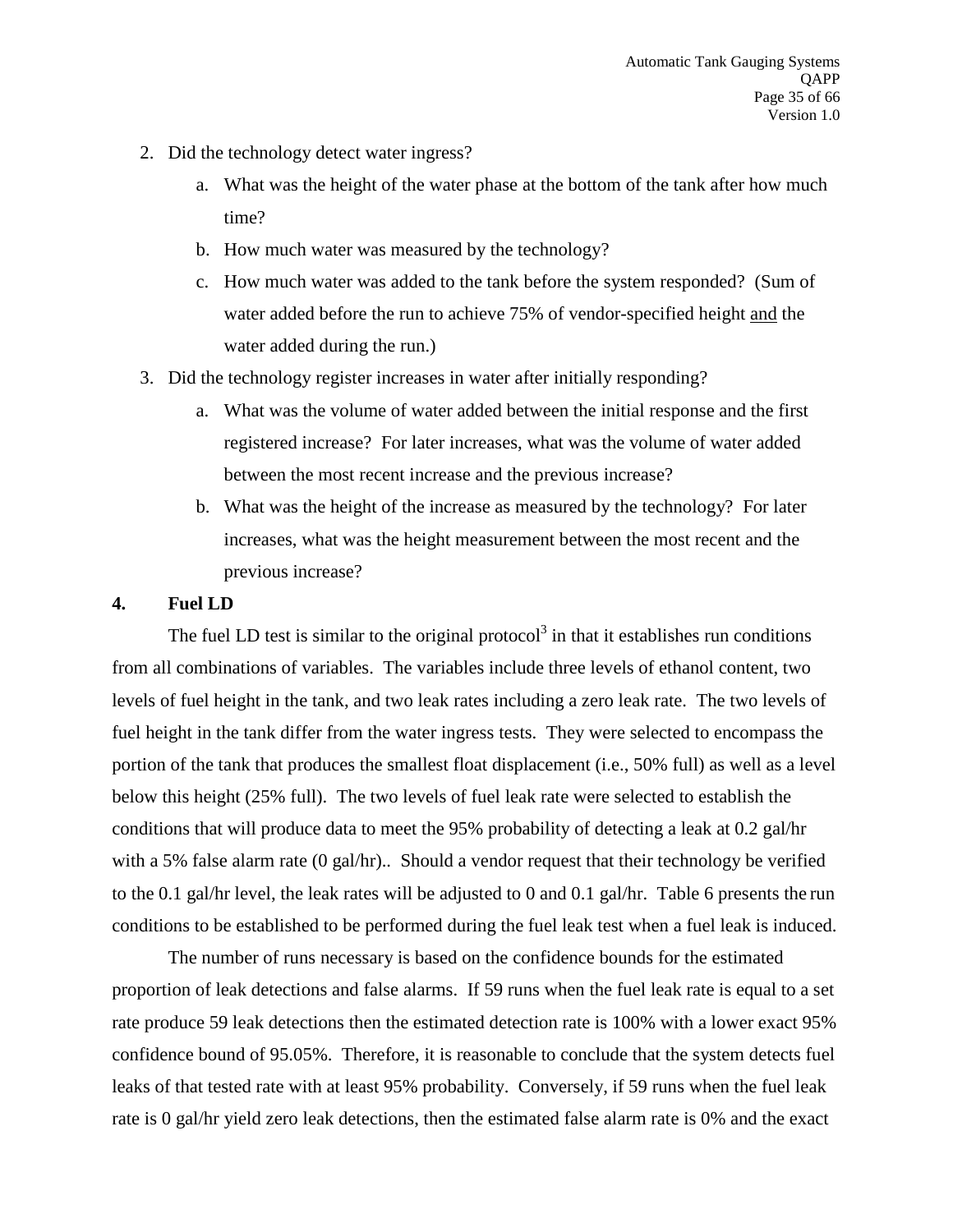95% upper confidence bound for the rate is 4.95%, so it is reasonable to conclude that the false alarm rate is below 5%. Table 7 presents the run conditions to be established to be performed during the fuel leak test when a fuel leak is zero.

| <b>Number of</b><br><b>Runs</b> | <b>Fuel Type</b> | <b>Fuel Leak</b><br>Rate (gal/hr) | Fuel Height (% of<br>full height) |
|---------------------------------|------------------|-----------------------------------|-----------------------------------|
| 10                              | E0               |                                   | 50%                               |
| 10                              | E0               | $0.2^b$                           | 25%                               |
| 10                              | E15              |                                   | 50%                               |
| 10                              | E15              |                                   | 25%                               |
| 10                              | E85              |                                   | 50%                               |
| 10                              | E85              |                                   | 25%                               |

**Table 6. Summary for Fuel Leak Detection Runs with a Leak(a)**

a. Table order does not reflect the order in which runs are performed. Run order will be established during testing so as to minimize the amount of fuel handling and fuel waste produced during the test series.

b. Alternate fuel leak rates may be 0 and 0.1 for technologies being verified for 0.1 gal/hr rate.

|  |  |  |  |  |  | Table 7. Summary for Fuel Leak Detection Runs Without a Leak <sup>(a)</sup> |  |
|--|--|--|--|--|--|-----------------------------------------------------------------------------|--|
|--|--|--|--|--|--|-----------------------------------------------------------------------------|--|

| <b>Number of</b><br><b>Runs</b> | <b>Fuel Type</b> | <b>Fuel Leak</b><br>Rate (gal/hr) | Fuel Height (% of<br>full height) |  |  |
|---------------------------------|------------------|-----------------------------------|-----------------------------------|--|--|
| 10                              | E0               |                                   | 50%                               |  |  |
| 10                              | E0               |                                   | 25%                               |  |  |
| 10                              | E <sub>15</sub>  |                                   | 50%                               |  |  |
| 10                              | E <sub>15</sub>  |                                   | 25%                               |  |  |
| 10                              | E85              |                                   | 50%                               |  |  |
| 10                              | E85              |                                   | 25%                               |  |  |

a. Table order does not reflect the order in which runs are performed. Run order will be established during testing so as to minimize the amount of fuel handling and fuel waste produced during the test series.

Data collected or calculated with each run will include, but are not limited to:

- 1. Did the ATG system detect a fuel leak?
	- a. If so, after what length of wait time did the ATG detect the leak?
	- b. What leak rate was reported by the ATG?

<span id="page-35-0"></span>Table 8 presents a summary of the designs for the water ingress and fuel leak tests. The associated performance parameters for each test are also provided as well as the variables and number of runs.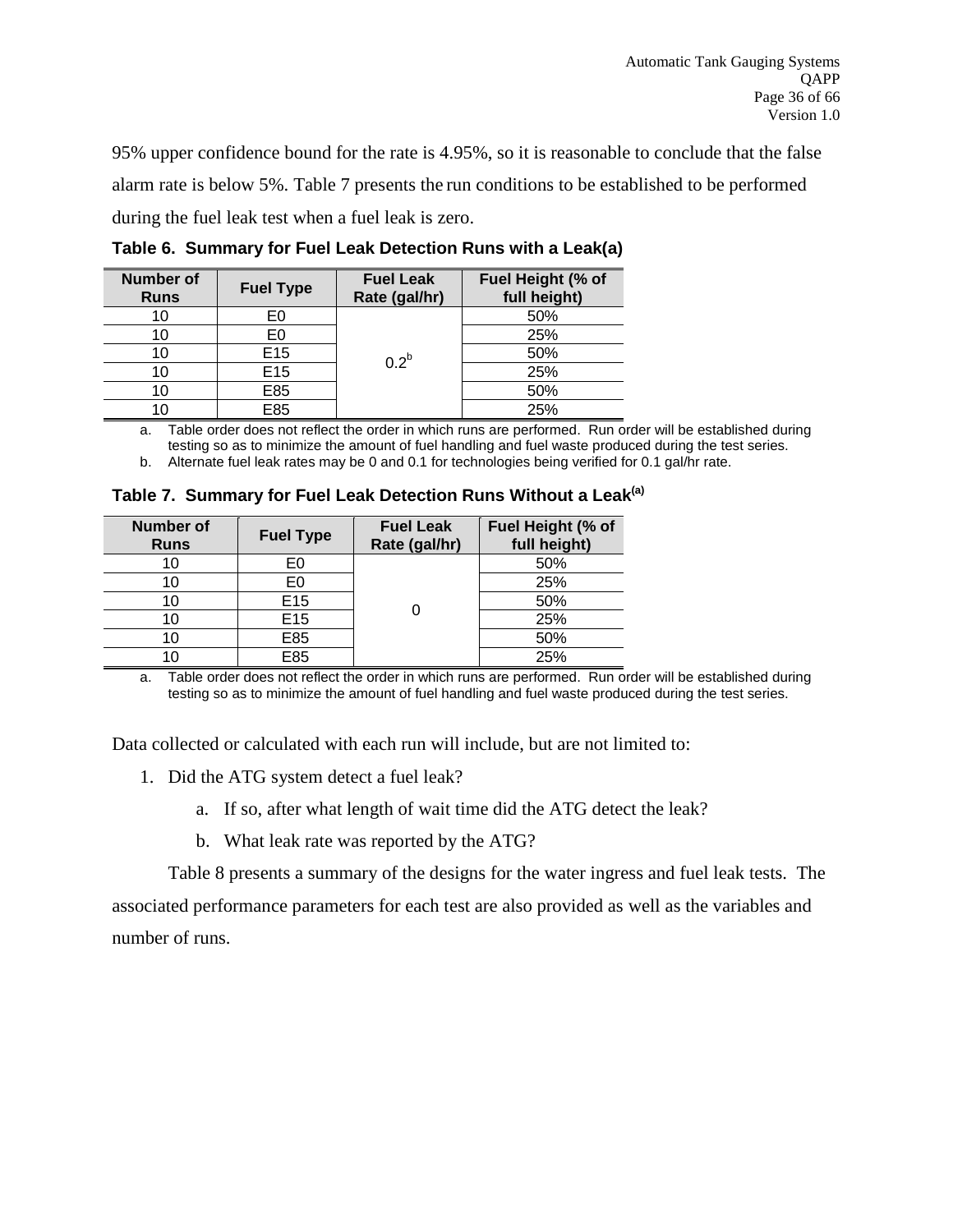| <b>Test</b>                                                                                 | <b>Test Description</b>                                                                                                                                                         | <b>Performance</b><br><b>Parameter</b>                                                  | Independent<br><b>Variables</b>                                           | # of Runs                                                                                |
|---------------------------------------------------------------------------------------------|---------------------------------------------------------------------------------------------------------------------------------------------------------------------------------|-----------------------------------------------------------------------------------------|---------------------------------------------------------------------------|------------------------------------------------------------------------------------------|
| 1a:<br>Continuous<br>Water<br>Ingress Test-<br>Minimum<br>detection<br>height               | Water ingress detection of<br>continuous water ingress<br>with a splash or without a<br>splash to determine the<br>minimum water level that<br>the ATG can detect               | • Accuracy<br>• Sensitivity<br>• Precision<br>• Operational<br>factors                  | ■ Water ingress<br>method/rate<br>■ Fuel height in<br>tank<br>• Fuel type | 12 Runs $+4$<br><b>Duplicates</b>                                                        |
| $1b$ :<br>Continuous<br>Water<br>Ingress Test-<br><b>Smallest</b><br>detection<br>increment | Water ingress detection of<br>continuous water ingress<br>with a splash or without a<br>splash to determine the<br>smallest change in water<br>level that the ATG can<br>detect | • Sensitivity                                                                           | • Water ingress<br>method/rate<br>■ Fuel height in<br>tank<br>■ Fuel type | Continuation of<br>runs in Test 1a<br>while collecting<br>10 incremented<br>measurements |
| 2: Quick<br>Dump                                                                            | Water ingress detection of<br>a quick water dump, then a<br>fuel dump to induce and<br>observe phase separation                                                                 | • Phase separation<br>• Operational<br>factors                                          | ■ Water dump<br>Fuel dump<br>■ Fuel type                                  | 3 Runs                                                                                   |
| 3: Water<br>Ingress + LD<br><b>Test</b>                                                     | Water ingress and fuel LD<br>during water ingress and<br>fuel leak                                                                                                              | • Accuracy<br>Sensitivity<br>• Precision<br>Operational<br>factors                      | • Fuel leak rate<br>• Water ingress<br>method/rate<br>• Fuel type         | 18 Runs $+4$<br>Duplicates                                                               |
| 4:LD                                                                                        |                                                                                                                                                                                 | <b>Binomial results</b><br>• Accuracy<br>• False alarm rate<br>• Operational<br>factors | • Fuel leak rate<br>■ Fuel height in                                      | 59 runs at the<br>desired<br>detectable leak<br>rate and 59 runs<br>at zero leak rate    |
|                                                                                             | <b>Fuel LD</b>                                                                                                                                                                  | Measured rate<br>comparisons<br>• Accuracy<br>• Precision<br>• Operational<br>factors   | tank<br>• Fuel type                                                       | 6 runs with 10<br>duplicates at all<br>combinations of<br>variables                      |

#### **Table 8. Summary of Four Main Tests**

<span id="page-36-0"></span>**Other Monitoring Data**--Other variables may influence the operability of ATG systems being evaluated, and information on these other variables will be collected during the tests but not controlled. Table 9 presents a list of these other variables, their measurement methods, and monitoring frequency.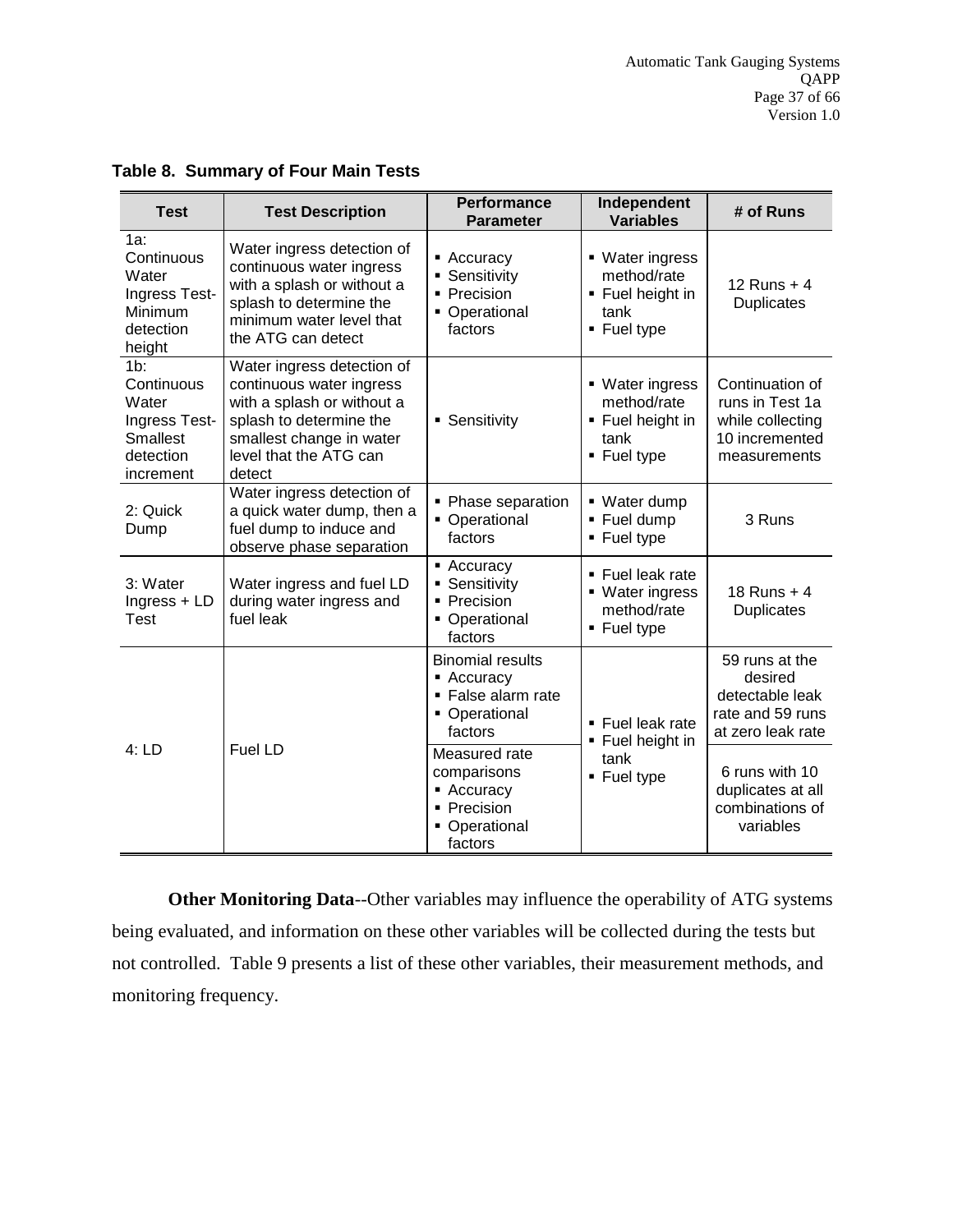| Variable                                                | <b>Measurement Method</b>   | <b>Monitoring Frequency</b>           |
|---------------------------------------------------------|-----------------------------|---------------------------------------|
| Ambient temperature                                     | Thermometer*                | Continuously/record every 1/2<br>hour |
| Barometric pressure                                     | Barometer*                  | Continuously/record every 1/2<br>hour |
| Fuel density/specific<br>gravity/other properties       | Density meter*              | Semi-continuously                     |
| Tank vibration (for laboratory<br>fuel leak tests only) | Vibration meter*            | Continuously                          |
| Ground water level (for field<br>tests only)            | Monitoring well or Geoprobe | Once prior to each test               |
| Tank size, geometry, and<br>material of construction    | Construction specifications | Once prior to tank use                |

**Table 9. Other Independent Variables to be Monitored During Testing**

\* Calibration will be performed initially and as stated in the instrument manual.

#### **B1.1 Test Procedures**

#### *B1.1.1 Pre-test Checks and Dry Runs*

Table 10 presents a list of items to check prior to beginning the verification test. This checklist will be completed before proceeding and lists the tasks necessary to establish a safe laboratory for this verification test. In addition to the checklist, dry runs will be conducted to establish the laboratory procedures for testing, ensure the variables are achievable, and verify that these preselected variables will elicit a significant change in the condition in order to evaluate the performance of ATGs. These will include, for example, establishing a procedure for water introduction techniques and/or mixing methods, maintaining and adjusting temperature, establishing and verifying the fuel height, establishing a fuel blending and transferring procedure, and discerning the best vantage point to video record the tests. Other considerations of QAPP implementation that will be determined during the pre-test checks and dry runs are described in sections B1.1.2 to B1.1.4.

#### *B1.1.2 Order of Tests*

Run conditions will be established in such a manner so as to minimize the amount of fuel handling and fuel waste produced during the test series. The order will be established prior to each test type (water ingress or fuel leak); however, it may be varied during the test series if the situation indicates that more efficient fuel handling could be achieved or less fuel waste could be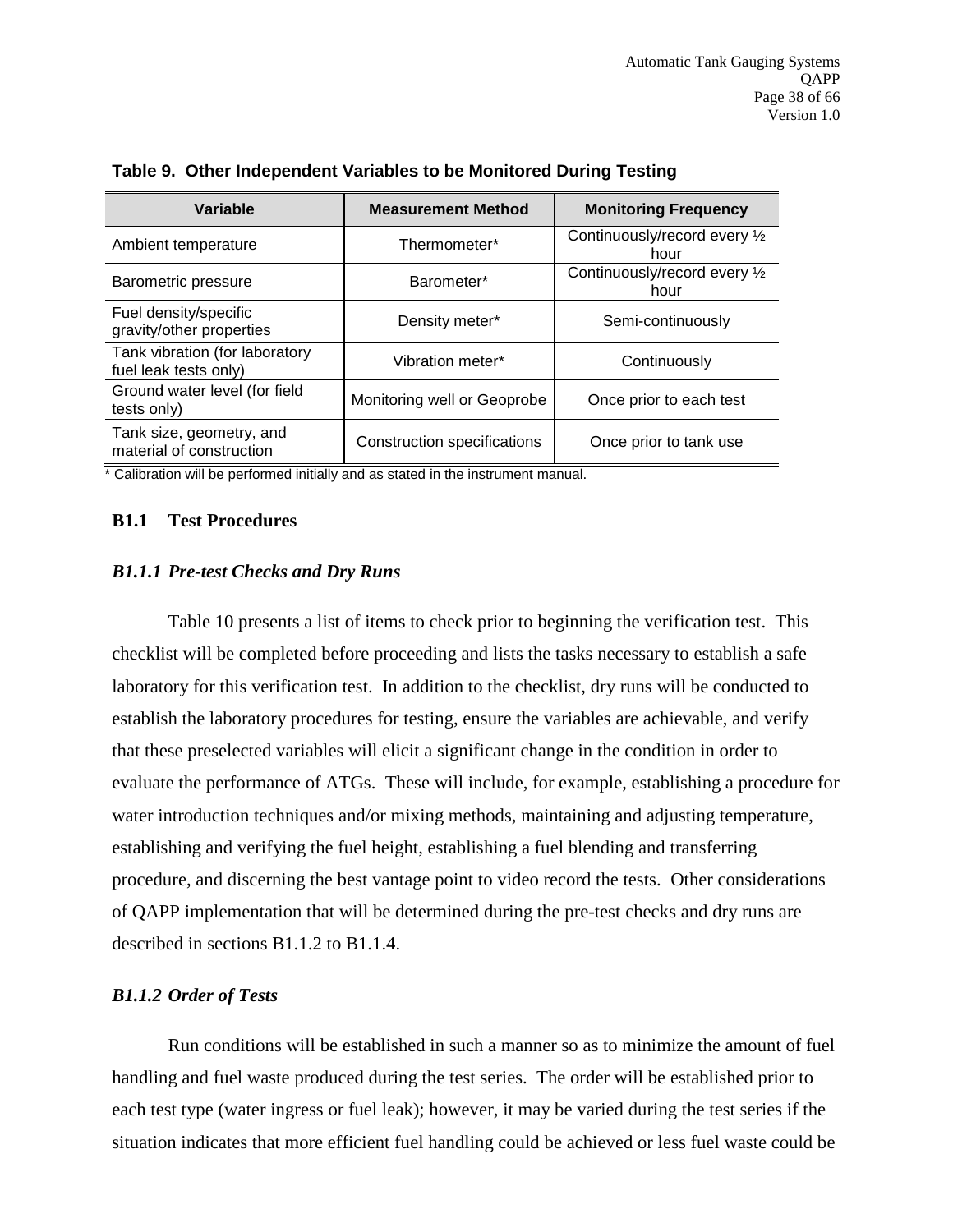produced. The actual order of runs and tests performed will be documented in the project records and presented in the verification report(s).

| <b>Pre-test Item</b>                                                 | <b>Laboratory Tests</b> | <b>Field Tests</b> |
|----------------------------------------------------------------------|-------------------------|--------------------|
| QAPP, including JHAs, reviewed by test staff and<br>vendors          |                         |                    |
| Instrument and equipment calibrations current                        |                         |                    |
| Fire extinguishers charged and nearby                                |                         |                    |
| Waste containers are available                                       |                         |                    |
| Spill kits are available                                             |                         |                    |
| Technology installed per vendor instruction                          |                         |                    |
| Technology preliminary checks performed                              |                         |                    |
| Synchronize time of data recording devices (ATG<br>consoles and DVR) |                         |                    |
| Threshold level for water detection technology is<br>known/proven    |                         |                    |
| Equipment is functional with adequate power                          |                         |                    |
| Test vessel inspected for leaks                                      |                         |                    |
| Groundwater depth is determined                                      |                         |                    |
| Facility manager has been notified                                   |                         |                    |
| "Do Not Enter--Test in Progress" signs posted                        |                         |                    |
| Adequate fuel supply on hand                                         |                         |                    |
| Adequate ethanol supply on hand                                      |                         |                    |
| Adequate water supply on hand                                        |                         |                    |
| Consoles and data recorders has adequate paper<br>supply, if needed  |                         |                    |
| Adequate storage media for DVR                                       |                         |                    |
| Adequate power supply for DVR                                        |                         |                    |
| Test conditions identified and order established                     |                         |                    |

#### <span id="page-38-0"></span>**Table 10. Pre-test Checklist**

## *B1.1.3 Sequence of Procedures*

The sequence will be important when conducting an efficient test series. The following discussion is suggested as a means to maximize the accuracy of test conditions.

Establishing variables--The first two variables for which conditions must be established are the fuel-related variables. For tests with E0 and E85, fuel will be added to the laboratory test vessel until the desired height is achieved within 1%. For E15, the test vessel may be filled to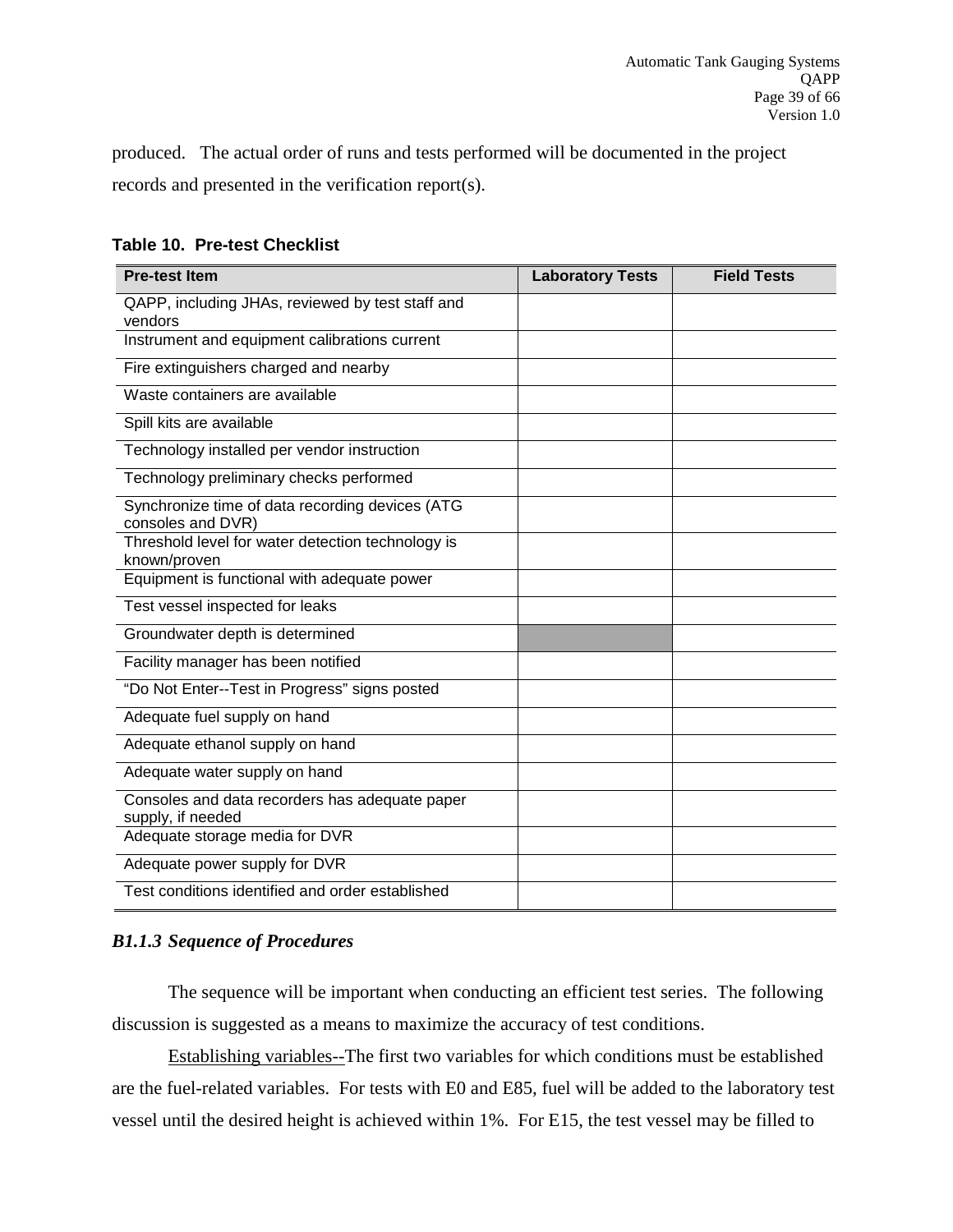desired calculated height with E0, an appropriate volume of ethanol or E85 will be added to the test vessel, and the vessel contents will be re-circulated until the ethanol concentration is consistent throughout and within 10% of the target ethanol content. The height of fuel will be measured after the liquid becomes quiescent, and the height will be verified or adjusted to be within 1% of the target for the run condition. Alternatively, larger batches of E15 may be mixed in a storage tank to within 10% of E15 and dispensed into the test vessel to the appropriate fill height for the target run conditions.

When water ingress tests are to be conducted, the next condition that will be established is the initial water height in the test vessel. An initial volume of water will be introduced to the bottom of the test vessel in such a manner so as to avoid agitation of the fuel present in the tank. The water will be introduced through one or multiple connector(s) at the bottom of the tank, thus minimizing, to the extent possible, mixing with the fuel. The volume of water to be added in this manner will be the volume needed to produce a water layer approximately 75% of the vendorstated threshold height needed for the water detection technology to react. If multiple technologies are being evaluated at the same time, this volume will be such that none of the threshold heights are exceeded for any technology.

After all of the above variable conditions are achieved, the test will begin by using a peristaltic pump to add water to and/or extract fuel from the test vessel. Proper tubing will be selected to achieve the desired flow rates during testing.

Duration of tests--The E0 tests will be performed first to establish a minimum wait time for the ATGs to detect the water ingress and/or fuel leak. The wait times for the two other fuels will be estimated by adding the E0 baseline time and a calculated estimate based on the pre-test experiments.

#### *B1.1.4 Special Considerations*

Any water present in the test vessel after a test will be drained from the bottom of the tank, characterized with respect to its Resource Conservation and Recovery Act (RCRA) properties, and disposed of properly. The remaining contaminated fuel will be removed from the test vessel and properly characterized for disposal. Due to the costs associated with the waste generated during this verification test, the dense phase may be dealt with separately or together with the wasted fuel.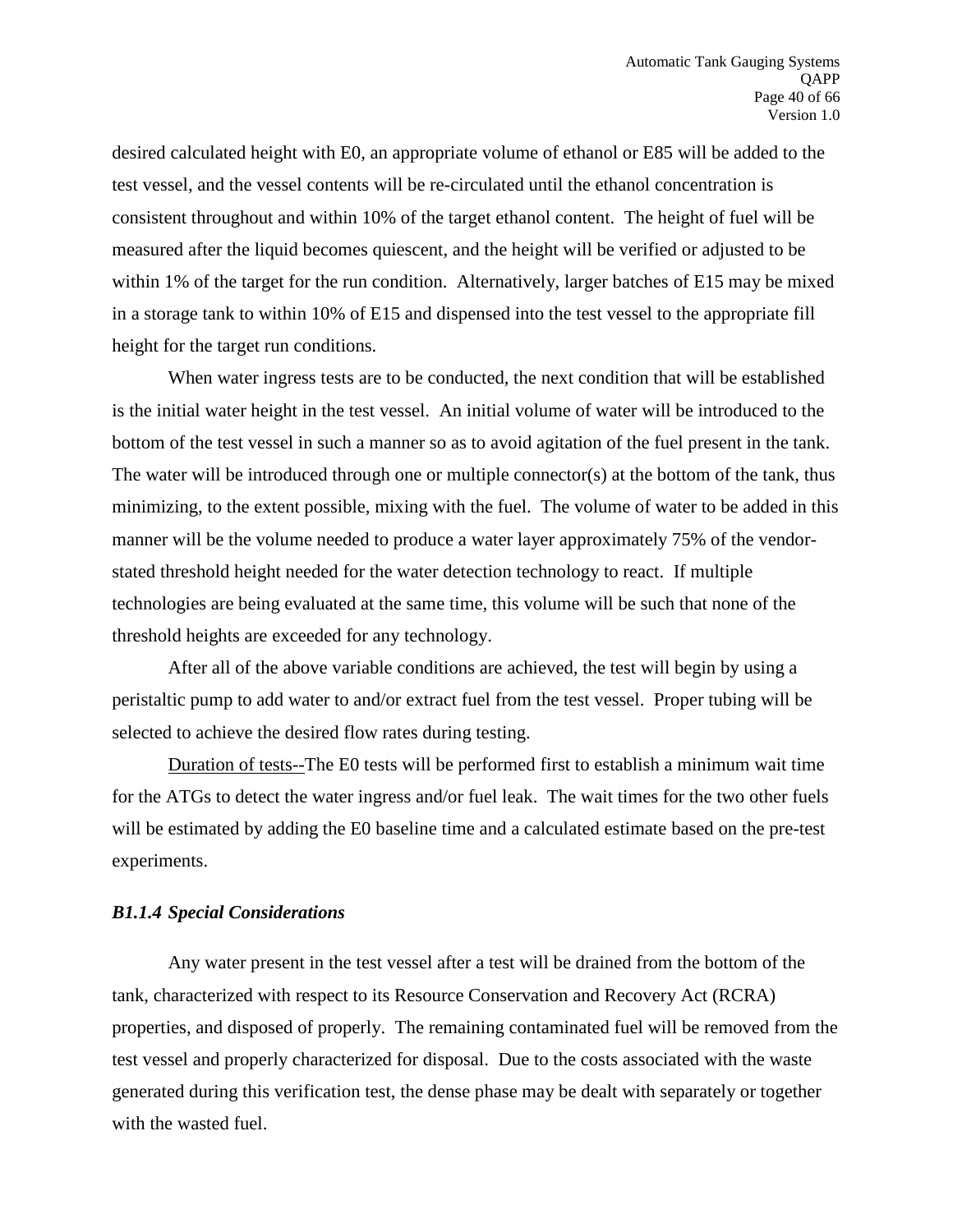#### **B1.2 Statistical Analysis**

#### Water Detection

- The minimum height of water that the technology reliably detects will be assessed using the methodology from the original protocol, with some updates to account for different variables and subsequently the different number of test runs. The bias and variance and standard deviation (the square root of the estimated variance) of the results will be reported along with a tolerance limit of water that is 95% likely to cause the technology to detect water.
- The minimum increase in water that can be detected will be assessed using the methodology from the original protocol where the minimum water level change (MLC) will be reported as with the increment of water that is 95% likely to cause the technology to report a water depth estimate.

#### Leak Detection

- Data from the independent runs will be combined to estimate the proportion of runs during which leaks are detected. When the induced leak rate is 0 gal/hr, then the proportion of detections is the estimated false alarm rate. When the induced leak rate is positive (0.2 gal/hr) then the proportion of detections is the estimated probability of detection. Exact binomial 95% confidence bounds will be calculated in the manner described by Clopper and Pearson.<sup>7</sup> The bounds will be calculated in Microsoft Excel ™ following widely accepted data processing within the program.
	- o For runs where the true leak rate was non-zero (set to the rate at which the vendor desires to be certified), the analysis will report the number of runs, the number of runs with detections, the estimated proportion of runs with detections, and an exact 95% lower confidence bound on the probability of detection.
	- o For those runs where the true leak rate was zero, the analysis will report the number of runs, the number of runs with detections (all of which are false alarms), the estimated proportion of runs with false alarms, and an exact 95% upper confidence bound on the probability of a false alarm.
- The run results may also be interpreted using the measured leak rate output from the ATG technology compared to the induced leak rates (measured rate comparison).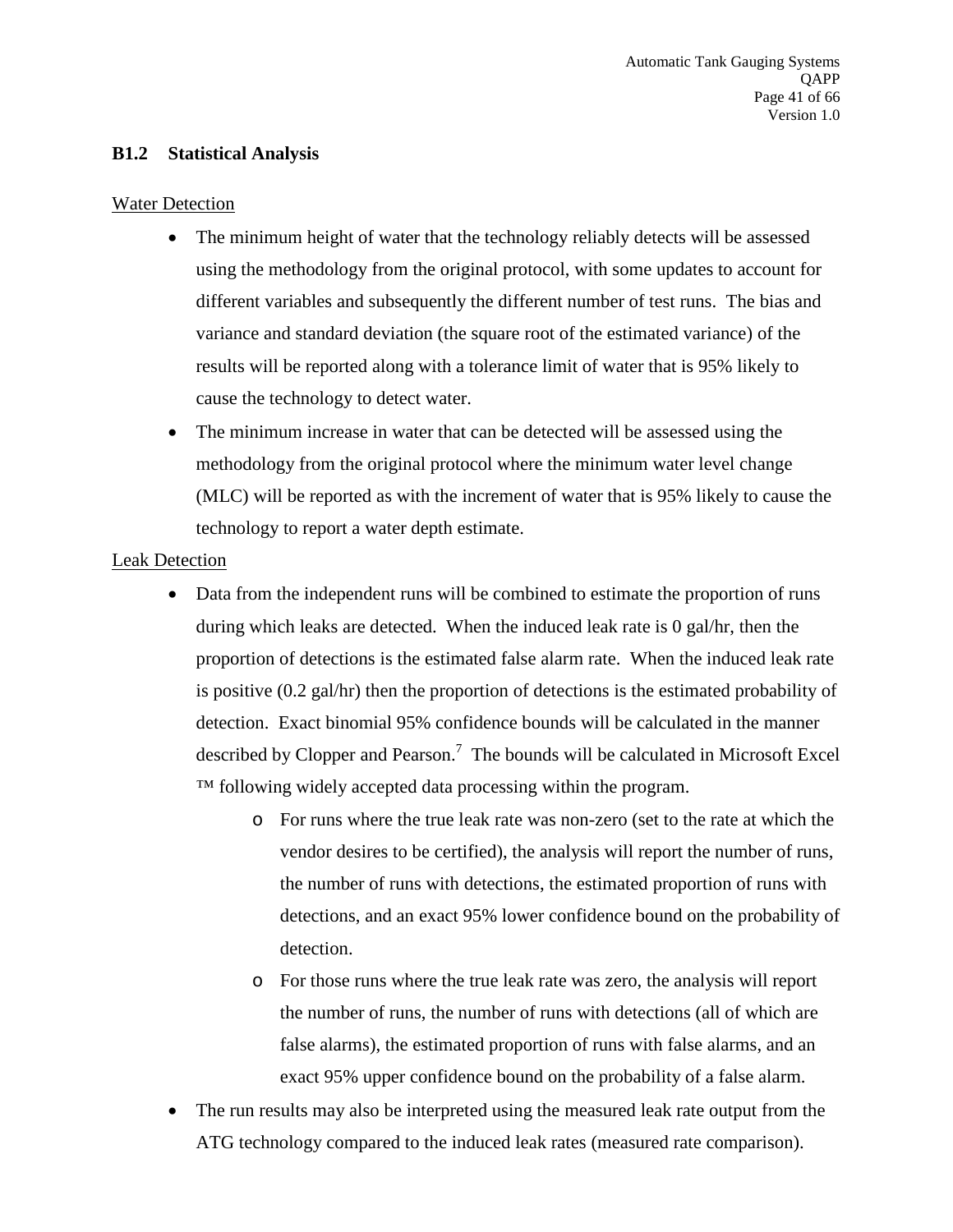The bias and variance and standard deviation (the square root of the estimated variance) of the results will be reported.

Given these calculations, the following performance parameters will be evaluated.

- Accuracy (water ingress test), expressed in terms of whether the depth at which water is detected is less than or equal to the height stated by the vendor. (This analysis assumes that the depth stated by the vendor is claimed to be a height at which their technology would detect water at least 95% of the time.) Also whether the estimated minimum increase that can be detected is less than or equal to the detectable increase stated by the vendor or to the nearest  $1/8^{th}$  of an inch (whichever is smaller).
- Accuracy (fuel leak test), expressed in terms of whether there is evidence that the probability of detection is  $\geq$  95% and the probability of false alarm is  $\leq$  5%.
- Accuracy (fuel leak test), expressed in terms of the average difference between the measured and induced leak rates over the number of runs and the variation with respect to that average difference.
- Sensitivity (water ingress test), expressed as the minimum value for water height at which the probability is at least 95% that the water detection technology detects the presence of water in the bottom of the tank.
- Precision (water ingress and leak rate tests), calculated as the ratio of the mean technology-measured water height or leak rate at the specified end point of a test to the standard deviation of that same quantity.
- False Alarm Rate (fuel leak test), expressed as the proportion of test trials when the true leak rate was zero but the system detected a leak. Reported both as the proportion and as an upper 95% exact confidence bound.

#### *B1.2.1 Accuracy*

#### Water Detection

If the estimated minimum amount of additional water that is detected in an increase is less than or equal to the amount specified by the vendor, then the vendor-stated smallest change in the water level that the technology can detect will be reported. The bias will be calculated as below in Equation 1 as an estimate of accuracy.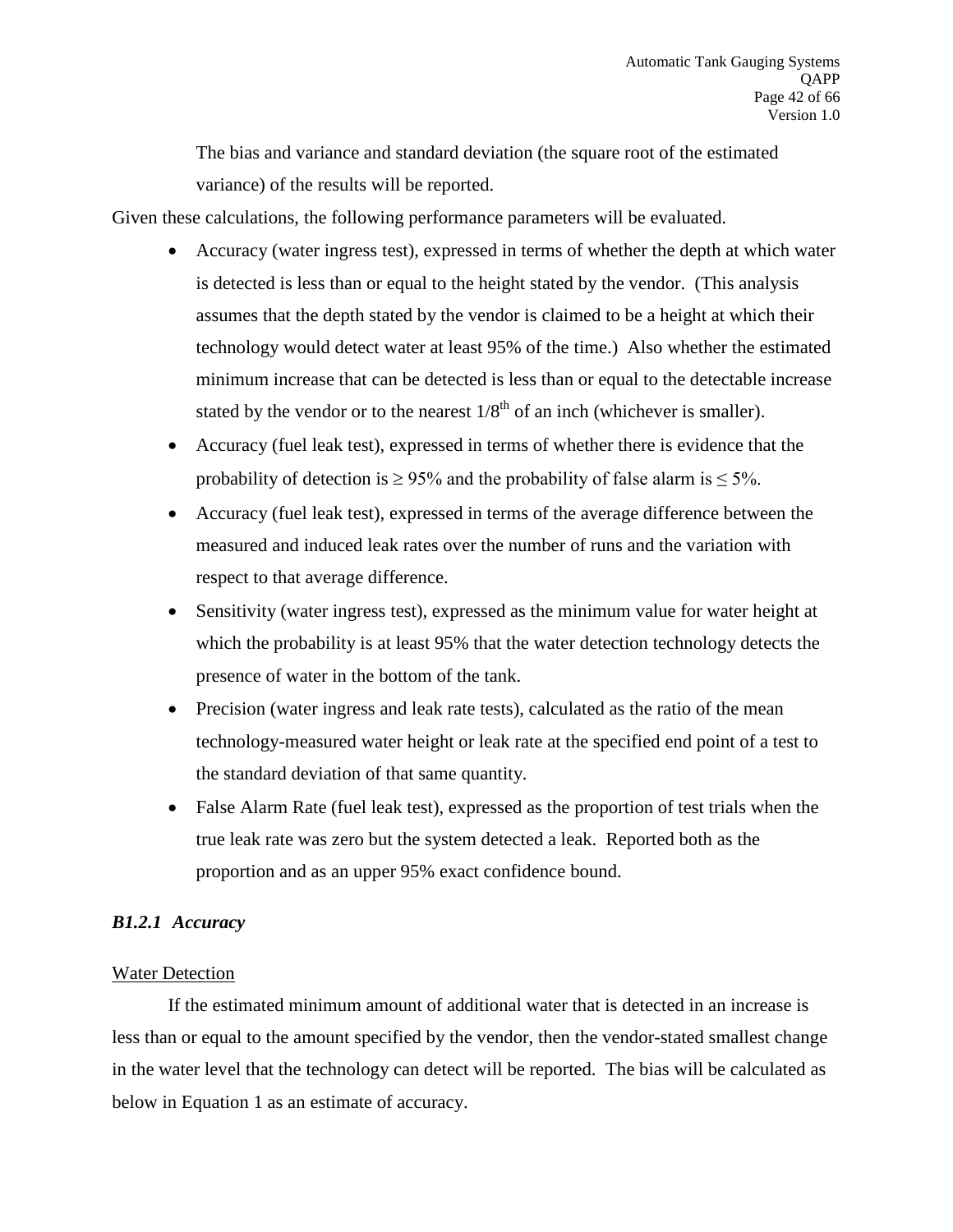$$
\text{Bias} = \sum_{i=1}^{n_{\tilde{t}}} \frac{L_i - S_i}{n}
$$
 Equation 1.

Where n is the number of runs, L is the technology measured increase in water height, and S is the independently measured increase in water height.

#### Leak Detection

For binomial analysis, if the lower confidence bound on the probability of leak detection is ≥ 95% then the ATG leak detection will be reported at the induced leak rate value. For the measured rate comparison, the bias will be reported and calculated as above in Equation 1. For the leak rate bias, L is the technology reported leak rate, and S is the induced leak rate.

#### *B1.2.2 Sensitivity*

Sensitivity is a measure of the extent to which the methods and instrumentation associated with a given technology are actually able to detect the event of interest when in fact the event has occurred. A technology is determined to have higher sensitivity as the event becomes more difficult to detect with a certain degree of confidence. As a result, the event that is most difficult to detect with specified confidence is determined. Sensitivity differs according to the nature of the test and type of event.

- For the water ingress test, sensitivity is quantified by the minimum value for water depth at which the probability is at least 0.95 (95%) that the water detection technology will detect the presence of water in the bottom of the tank given that the true water depth (tolerance limit). In addition sensitivity is quantified by the smallest detectable change in the water height once water is detected with at least a 95% probability of detecting the change (minimum water level change).
- For the fuel leak test, sensitivity is not estimated. Conceptually, it might correspond to the minimum leak rate that would detect a leak 95% or more of the time. Because this test protocol only uses one non-zero leak rate, it is impossible to estimate a meaningful sensitivity figure.

If the estimated minimum height that would be detected at least 95% of the time is less than or equal to the height specified by the vendor, then the vendor-stated height will be reported as the minimum height for the technology to detect water ingress. The tolerance limit (TL) will be used for this comparison. To calculate the TL follow the below calculations.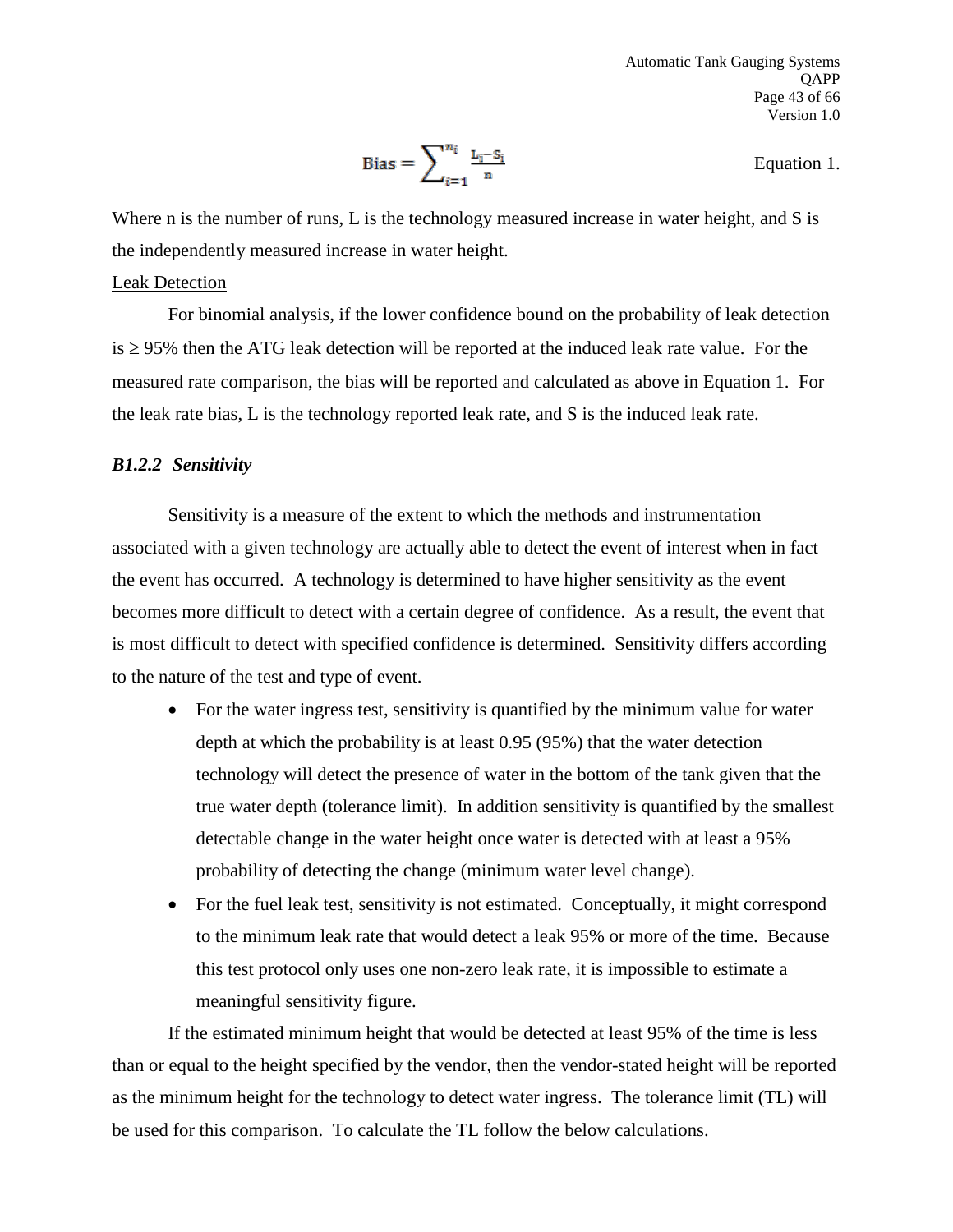1. Calculate the mean  $\left(\overline{x}\right)$  of the observations as in Equation 2.

$$
\bar{x} = \sum_{i=1}^{n} \frac{x_i}{n}
$$
 Equation 2.

Where n is the number of observations and x is the recorded observation from the technology.

2. Calculate the standard deviation (SD) of the observations as in Equation 3.

$$
SD = \left[\frac{\sum_{i=1}^{n} (x_i - \bar{x})^2}{n-1}\right]^{1/2}
$$
 Equation 3.

Where n is the number of observations, x is the recorded observation from the technology, and µ is the mean of the observations.

- 3. Find k from a table of tolerance coefficient for one-sided normal tolerance interval with a 95% probability level and a 95% coverage for the number of observations.<sup>8</sup>
- 4. Calculate the TL as in Equation 4.

$$
TL = \bar{x} + k SD
$$
 Equation 4.

Where  $\mu$  is the mean of the observations, k is the tolerance coefficient, and SD is the standard deviation of the observations.

The estimated minimum height that would be detected at least 95% of the minimum detectable change of the water height, the minimum water level change (MLC) will be calculated by following the below steps.

1. Calculate the difference (d) between the technology observation and the independently-measured water increment heights for all observations as in Equation 5, noting the group of observations from each run during Test 1.

$$
d_{ir} = w_{tr} - w_{mr}
$$
    Equation 5.

Where  $w_{tr}$  is the technology measured increment of the  $r<sup>th</sup>$  run and  $w_{mr}$  is the independently measured water increment of the  $r<sup>th</sup>$  run.

2. Calculate the average of the differences (D) for each group of observations from the Test 1 runs as in Equation 6.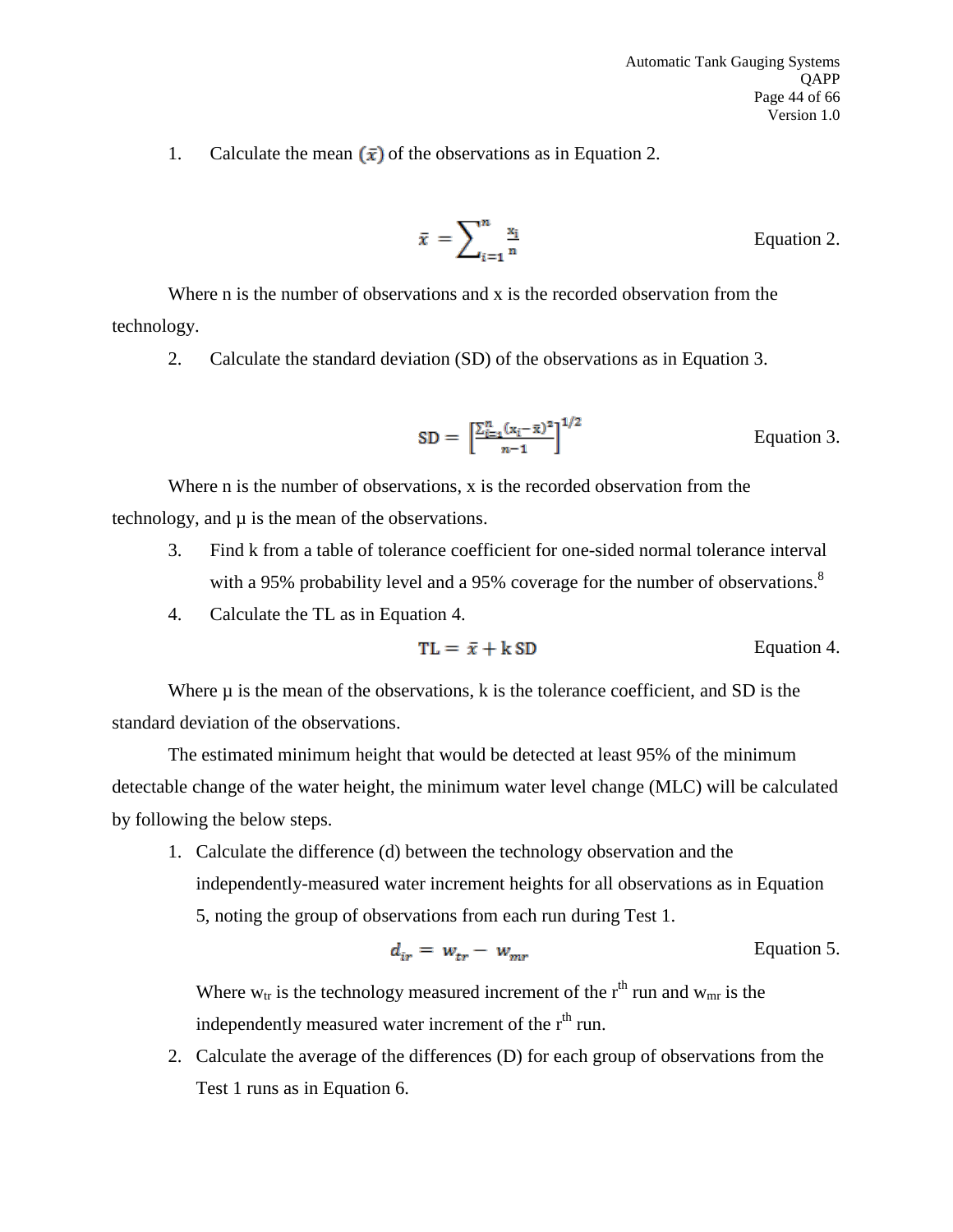$$
D_r = \sum_{i=1}^n \frac{p_{ir}}{n_r}
$$
 Equation 6.

3. Calculate the variance (Var<sub>r</sub>) of the differences separately for each group of observations from the Test 1 runs as in Equation 7.

$$
Var_r = \sum_{i=1}^n \frac{(d_i - D_r)^2}{n_r - 1}
$$
 Equation 7.

4. Calculate the pooled variance  $(Var_p)$  of the groups as in Equation 8.

$$
Var_p = \frac{(n_{r1} - 1)Var_{r1} + ... + (n_{r\#} - 1)Var_{r\#}}{\sum_{r=1}^{\#}(n_r - 1)}
$$

5. Calculate the pooled standard deviation  $(SD<sub>n</sub>)$  as in Equation 8.

$$
SD_p = \sqrt{Var_p}
$$
 Equation 8.

- 6. Find the tolerance coefficient (k), for two-sided tolerance intervals with 95% probability and 95% coverage from a tolerance factor table $^9$ .
- 7. Calculate the MLC that the technology can detect using Equation 9.

$$
MLC = k SDp \t\t Equation 9.
$$

#### *B1.2.3 Precision*

Precision is a measure of the extent to which the methods and instrumentation associated with a given technology yield results that are reproducible. For a given set of test conditions, precision is characterized by the ratio of the mean of a technology-measured value to its standard deviation. Precision is determined as follows:

- For the water ingress test, precision corresponds to the ratio of the  $\bar{x}$  associated with the technology-measured water height at the specified end point of a test to the SD of water heights measured at that same point in the test.
- For the fuel leak test, precision will be reported for the measured rate comparison similarly to the water ingress test comparison in terms of the  $\bar{x}$  over the SD as calculated in Equations 2 and 3, respectively using the measured leak rate by the technology and the induced leak rate.

#### *B1.2.4 False Alarm Rate*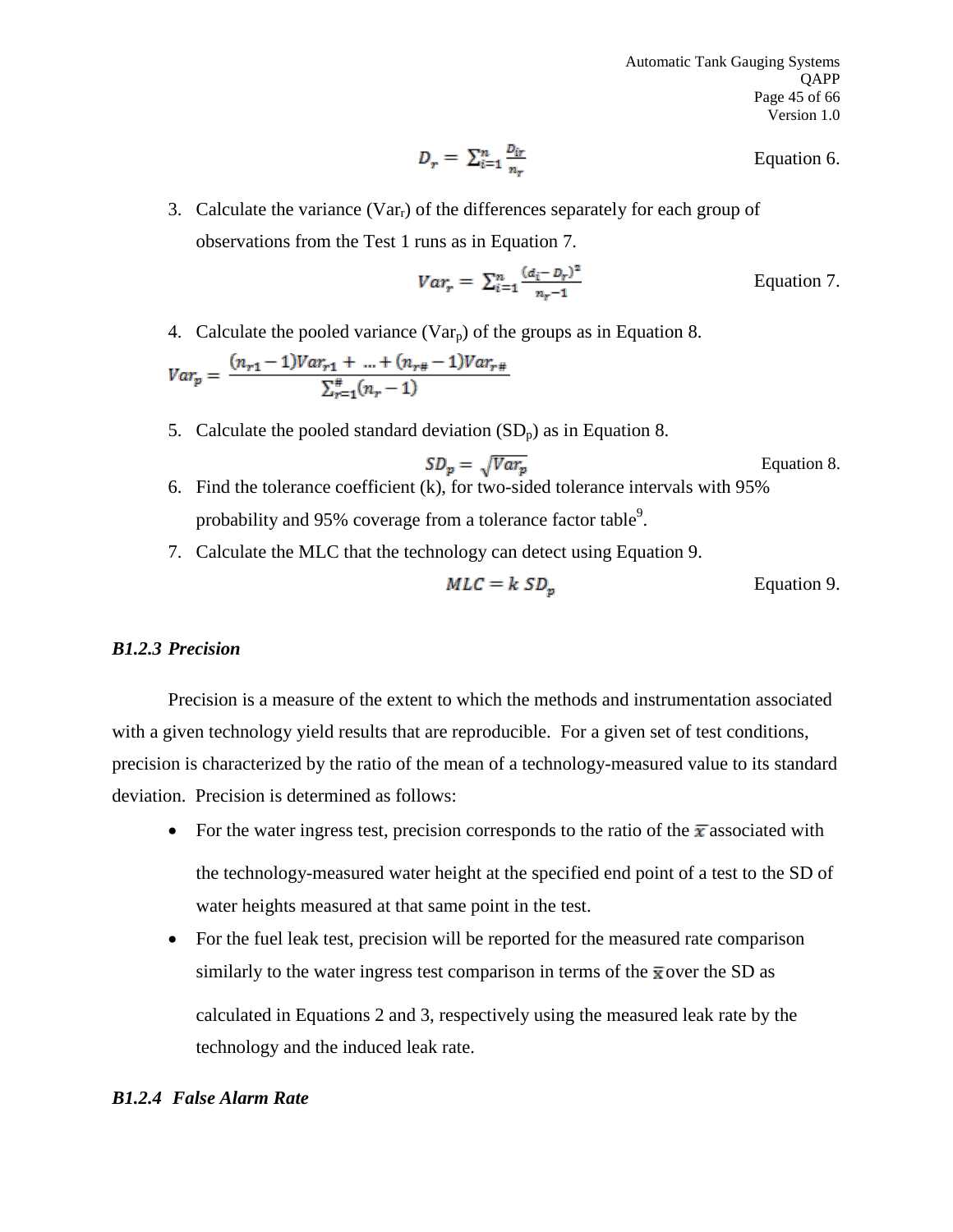The false alarm rate is relevant only to the fuel leak test with a zero-induced fuel leak rate. It is represented by the probability that the methods and instrumentation determine that a fuel leak is present when in fact there is no true fuel leak. The estimated false alarm rate will be the proportion of trials that detect a leak when none is present. That proportion will be reported for every set of test conditions along with its corresponding exact 95% upper confidence bound. A summary estimate that is aggregated across all 0 induced leak rate run conditions will also be reported.

#### *B1.2.5 Phase Separation*

Phase separation during water ingress tests, specifically for Test 2, will be determined when a change in appearance of the tank contents occurs. This change is a differentiation of a separate liquid layer that forms below the fuel at the bottom of a storage tank due to water ingress. This situation, should it occur, will be observed visually and by using a digital video recorder (DVR) during testing. Test conditions leading to phase separation will be documented to define the testing environment in which phase separation occurred (i.e. the phase separation layer height, fuel temperature and density, etc.). The water will be dyed to aid in the visualization of the phase separation.

#### *B1.2.6 Operational Factors*

Operational factors such as maintenance needs, calibration frequency, data output, consumables used, ease of use, and repair requirements will be evaluated based on technical staff and VTC observations for all tests performed.

#### **B1.3 Reporting**

The data obtained in the verification test will be reported and the statistical analyses described above will be conducted separately for each technology being tested. Information on the performance parameters will be compiled, and separate verification test reports will be prepared for each vendor. Each report will show separate verification results from the specific technologies undergoing testing for each vendor. Each verification test report will present the test procedures and test data, as well as the results of the statistical evaluation of those data. If a test is inconclusive, the result will be reported; however, depending on the testing situation, the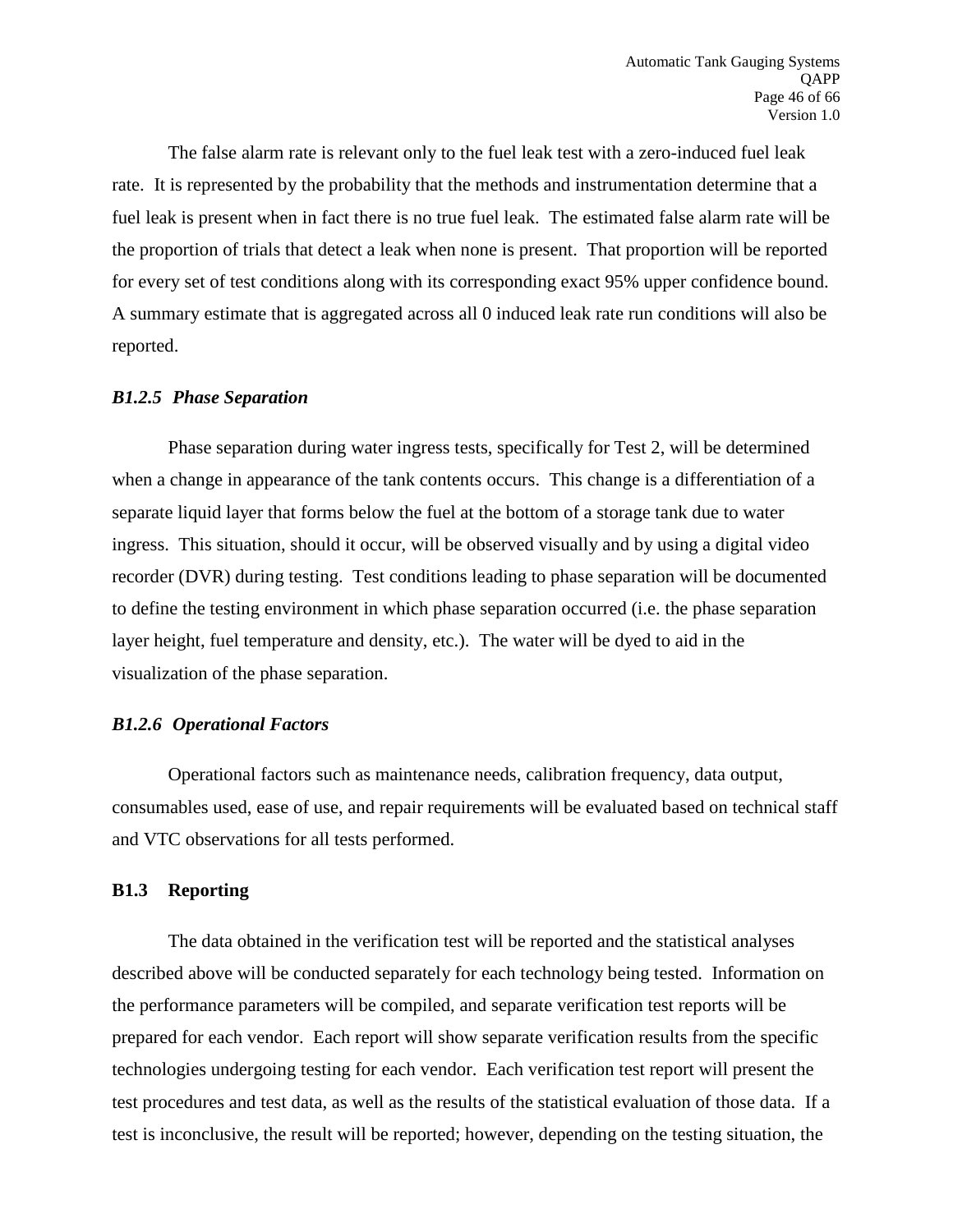VTC, or designee, with input from a Battelle statistician will determine if the run will be repeated and whether it will be included in the statistical analysis.

All actions taken on the technology (such as maintenance, cleaning, and calibration) will be documented at the time of the test and reported. In addition, descriptions of the datarecording procedures, use of vendor-supplied software, and fuel supplies or other consumables used will be presented in the report. The verification test report will briefly describe the ETV program, the AMS Center, and the procedures used in verification testing. These sections will be common to each verification test report. The results of the verification test will then be stated quantitatively without comparison to any other technology tested or comment on the acceptability of the technology performance.

#### <span id="page-46-0"></span>**B2 SAMPLING METHODS REQUIREMENTS**

#### **B2.1 Sample Collection, Storage and Shipment**

Fuel ethanol content determination will be performed before testing to verify that the ethanol concentration is within  $\pm 10\%$  of the target level. The E0 and E85 will be received, sampled, and verified for each batch of fuel delivered. Use of a Certificate of Analysis will suffice for this purposed if provided with the fuel delivery. For analyses conducted after fuel receipt, if the E85 is not within the  $\pm$  10% target range, ethanol or E0 will be mixed to blend the fuel to be within the target range. Since the E15 will be mixed on site, either in the test vessel or in a storage container, the fuel will be sampled by batch before testing with E15 begins. The sampling volume will be between 10 and 250 milliliters, which will be placed into a glass sampling jar with a Teflon-lined cap and sent to an analytical laboratory for analysis ethanol content. Per the analysis methods (ASTM D4815 and D5501), samples may be refrigerated prior to analysis and brought up to room temperature for analysis. Therefore, samples will be shipped in coolers with blue ice to keep the sample temperatures between 0 and  $5^{\circ}$ C (32 to 40 $^{\circ}$ F)<sup>5, 6</sup>.

For water ingress testing using ASTM E203 or 1064, the phase separated layer will be sampled when a phase change is observed and after each run is completed. At the beginning and end of the run, the water content of the fuel will be tested. These analyses of the dense phase and fuel are to characterize the water ingress testing condition. The 1.5 to 2 milliliter glass sampling vials and Teflon-lined caps for this analysis method will be solvent washed and dried overnight in a 100 $^{\circ}$ C oven<sup>10</sup> and allowed to cool in a desiccator before filling and sealing. Sampling ports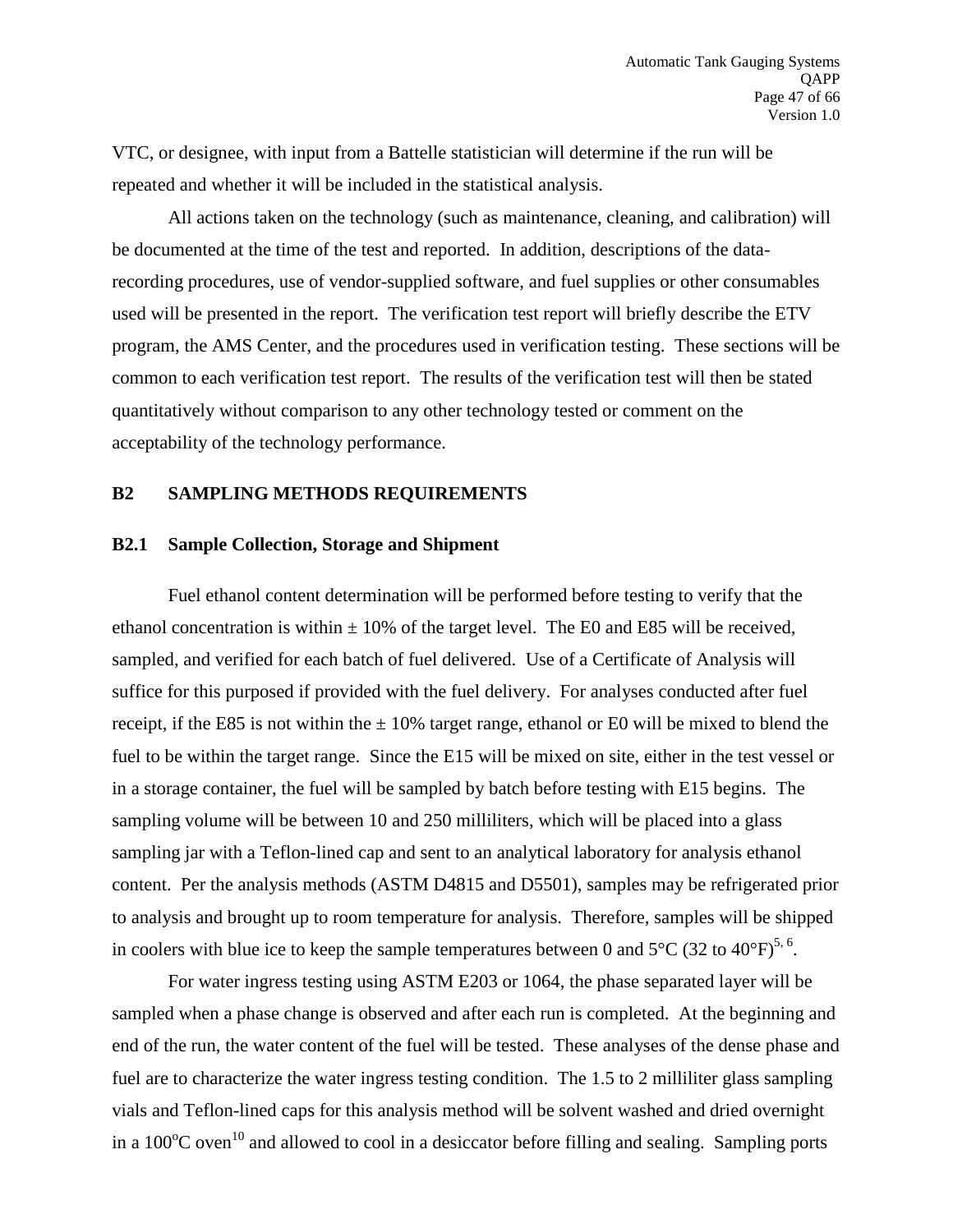will be used to draw out samples using syringes from various places in the test vessel. Ports will be located to cause the least amount of agitation to the liquid in the vessel while sampling. Samples collected will be stored in desiccators before analysis. The samples will be hand delivered to the analysis laboratory at the Battelle main campus located in Columbus.

The analysis methods for the fuel ethanol content and water content determinations are described in Section B4. Duplicate samples for both analytical determinations will be collected at a frequency of 10% of the samples from the same sampling port into a separate sampling jar for analysis. This will evaluate the reproducibility of the sampling method. Duplicate sample analysis from the same sampling jar at a frequency of 10% analyzed will evaluate the reproducibility of both ASTM D4815 and D5501<sup>5, 6</sup> or the equivalent method. Duplicate sample analysis of every sample is specified for water determination by the Karl-Fischer titration methods, and the sample results are acceptable when they are less than  $10\%$  different<sup>10, 11</sup>.

#### **B2.2 Digital Video Recording**

The water ingress tests will be performed in a transparent vessel so that the physical impact of adding water to the vessel can be seen and video recorded. To facilitate visualization of the physical changes occurring within the test vessel, colored food dye will be mixed into all water introduced to the vessel in a sufficient amount so as to clearly show the water phase of the system. In addition to dye, visualization will be enhanced by placing a grid with incremental pattern spacing within the view area of the vessel to clearly display the height(s) and width(s) of various liquid phases in the tank. Digital video recordings will be collected for each water ingress test and possibly each fuel leak test.

#### <span id="page-47-0"></span>**B3 SAMPLE HANDLING AND CUSTODY REQUIREMENTS**

Each sample will be labeled with a unique sample identifier along with the date/time collected and the name of the technical staff. Sample custody will be documented throughout collection and analysis of the test samples following the Battelle Standard Operating Procedure (SOP) for Chain of Custody<sup>12</sup>. A chain-of-custody (COC) form will include details about the sample such as the time, date, location, and person collecting the sample. The COC form will track sample release from the sampling location to the analysis laboratory. Each COC form will be signed by the person relinquishing samples once that person has verified that the COC form is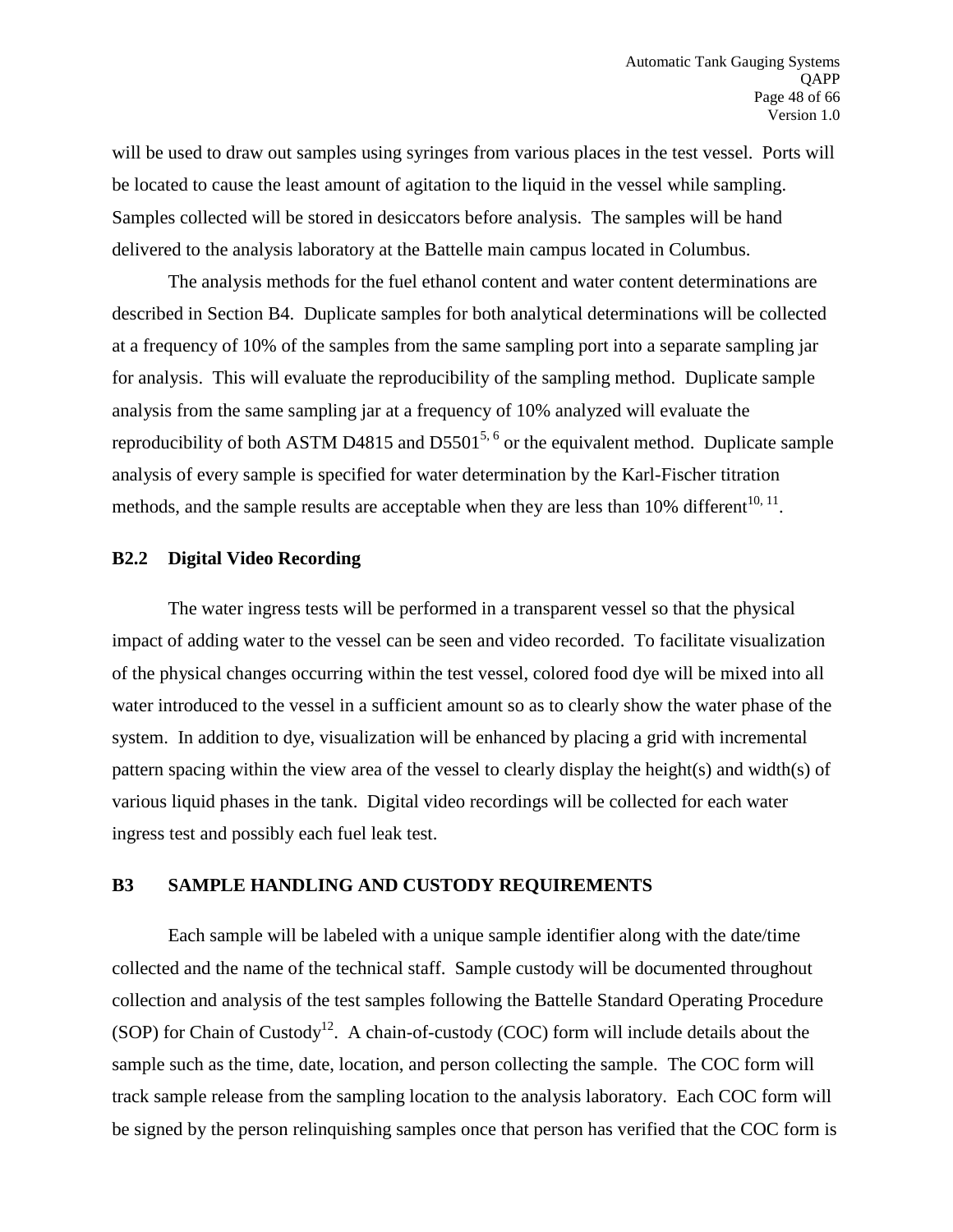accurate. Upon arrival at the analysis laboratory, COC forms will be signed by the person receiving the samples (if different from the sample collector) once that person has verified that all samples identified on the COC forms are present. Copies of all COC forms will be delivered to the VTC and maintained with the test records.

#### <span id="page-48-0"></span>**B4 ANALYTICAL METHODS REQUIREMENTS**

At the beginning of the test, fuel samples will be collected from the ethanol-blended fuel to confirm ethanol and water content. In addition, samples will be taken from the phase separated layer on the bottom of the test vessel for water content determination and from the fuel after water ingress testing for ethanol content determination. As presented in Table 12, analytical technicians will conduct these analyses according to the QC requirements stated in the specific analytical methods.

Ethanol content will be determined by ASTM D4815<sup>5</sup> and D5501<sup>6</sup> using gas chromatography or an equivalent method(s). Water content will be determined using an automated Karl-Fischer titration water analysis instrument following either ASTM E203<sup>10</sup> for lower water content or ASTM  $E1064<sup>11</sup>$  for higher water content. The fuel water content determined at the beginning of the tests will use ASTM  $E203<sup>10</sup>$ ; phase separated samples at the conclusion of the tests may have a high water content and will therefore be analyzed using ASTM  $E203^{10}$ .

#### <span id="page-48-1"></span>**B5 QUALITY CONTROL**

<span id="page-48-2"></span>Steps will be taken to maintain the quality of data collected during this verification test. QC samples are incorporated into the sampling and analysis design to assess the quality of the method of assessment. QC procedures and acceptance criteria are presented in Table 11, and sample analysis quality control assessments are presented in Table 12. In addition, instruments and equipment used for this verification will operate at the expected ranges and calibration records will be verified and kept for all monitoring instrumentation (i.e., thermocouple, density measurement, etc.) and equipment used for establishing the variables. All data collected will be within the accepted QC criteria (or corrective action will be taken) and the true measured value will be reported.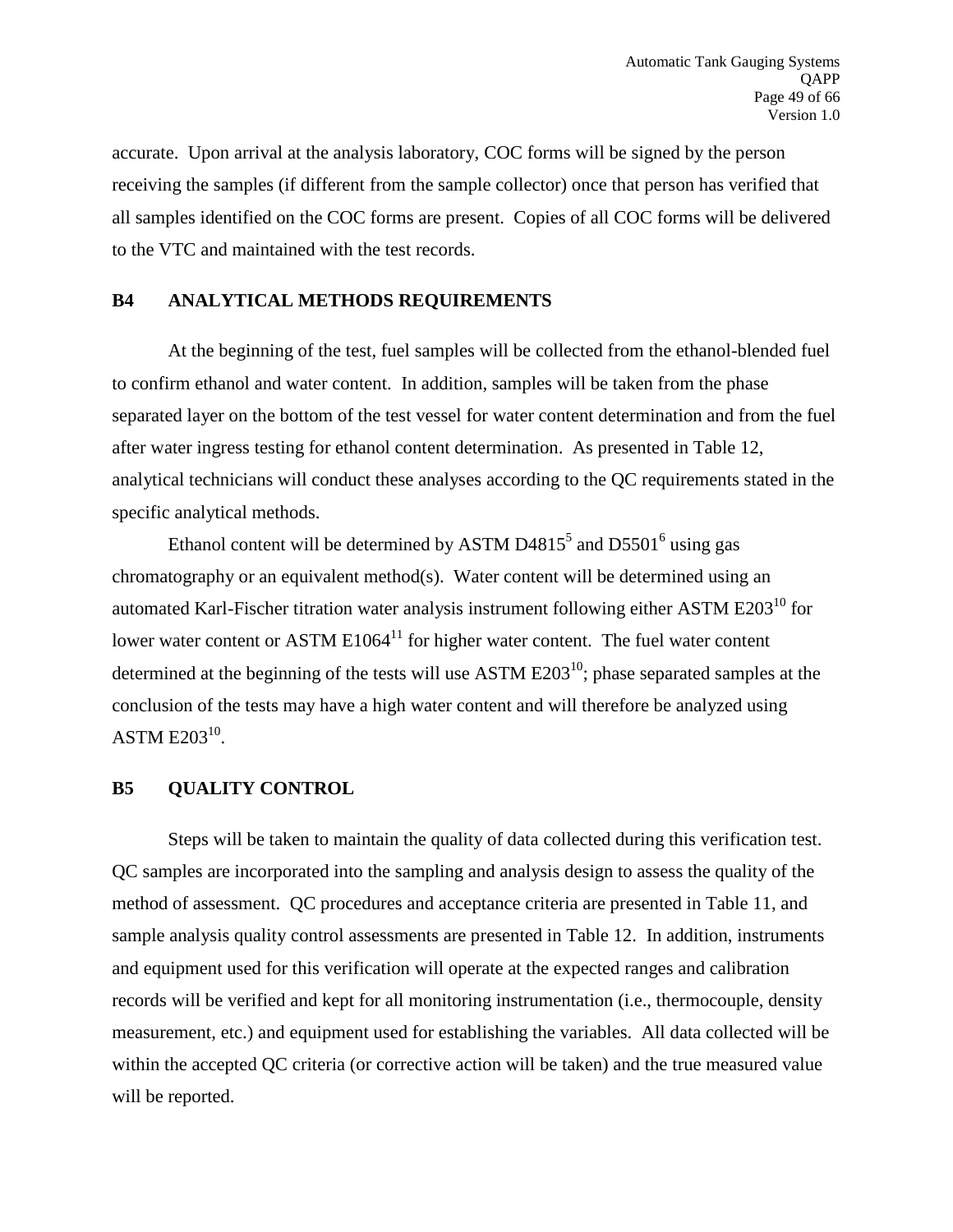| <b>Method of</b><br><b>Measured</b><br><b>Parameters</b><br><b>Assessment</b> |                                                                                      | <b>Frequency</b>                                                                          | <b>Acceptance</b><br>Criteria                                                             | <b>Corrective Action</b>                                                                   |
|-------------------------------------------------------------------------------|--------------------------------------------------------------------------------------|-------------------------------------------------------------------------------------------|-------------------------------------------------------------------------------------------|--------------------------------------------------------------------------------------------|
| Tank tightness<br>(for field tanks)<br>only)                                  | Site specific<br>tightness test<br>procedure                                         | Once before<br>testing begins                                                             | An acceptable tank<br>tightness test<br>immediately prior<br>to testing                   | Repeat test, repair tank,<br>or select alternate test<br>tank                              |
| Induced fuel<br>leak rate<br>(peristaltic<br>pump)                            | Compare with<br>metered rates                                                        | Twice before<br>testing begins,<br>intermittently<br>during leak<br>simulation testing    | $± 10\%$ of target<br>leak rate and<br><10% difference of<br>duplicate<br>measurements    | Review data to<br>troubleshoot results and<br>adjust leak-inducing pump<br>as necessary    |
| Induced water<br>ingress rate<br>(peristaltic<br>pump)                        | Compare with<br>measured and<br>calculated<br>metered rates<br>in triplicate         | Twice before<br>testing begins,<br>intermittently<br>during ingress<br>simulation testing | $± 10\%$ of target<br>ingress rate and<br><10% difference of<br>duplicate<br>measurements | Review data to<br>troubleshoot results and<br>adjust ingress-inducing<br>pump as necessary |
| Ethanol content                                                               | ASTM D4815 or<br>D5501 or<br>equivalent<br>method                                    | Once for each<br>batch delivered or<br>prepared                                           | $±$ 10% of target<br>ethanol content                                                      | Review data to<br>troubleshoot results and<br>adjust as necessary                          |
| Water content                                                                 | ASTM E203 or<br>E1064: Karl-<br><b>Fischer Titration</b>                             | Once before and<br>after each water<br>ingress test run                                   | As determined by<br>assessment<br>method                                                  | Review data to<br>troubleshoot results and<br>adjust as necessary                          |
| Fuel height                                                                   | Dip stick or<br>independent<br>ATG to at least<br>the nearest<br>$1/16th$ of an inch | Once before each<br>test run begins                                                       | $± 1\%$ of target<br>height                                                               | Review data to<br>troubleshoot results and<br>adjust as necessary                          |
| Water height                                                                  | Standard ruler<br>to at least the<br>nearest 1/32nd<br>of an inch                    | At the intervals<br>specific to the test<br>being performed                               | as measured and<br>observed in video<br>recording                                         | Review data and adjust<br>as necessary                                                     |

#### **Table 11. Data Collection Quality Control Assessments for the ATG Verification Tests**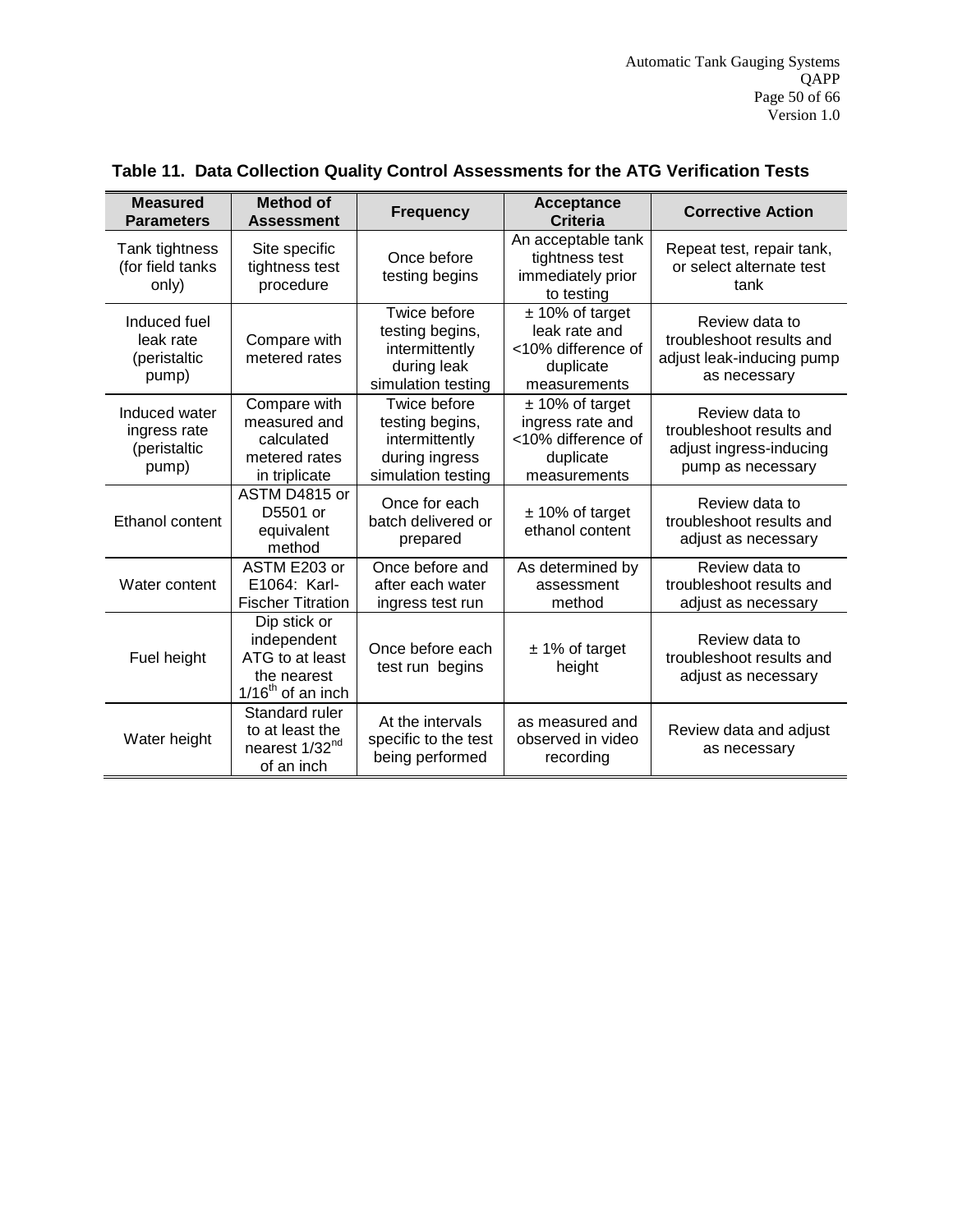| <b>Method</b>                                                | Type of<br><b>Analysis</b> | QC Check                                       | <b>Frequency</b>                                   | <b>Acceptance</b><br><b>Criteria</b>                                  | <b>Corrective Action</b>                                                                                                   |
|--------------------------------------------------------------|----------------------------|------------------------------------------------|----------------------------------------------------|-----------------------------------------------------------------------|----------------------------------------------------------------------------------------------------------------------------|
| <b>ASTM</b><br>D4815 and<br>D5501 or<br>equivalent<br>method |                            | Analytical<br><b>Blank</b>                     | Once per<br>ten<br>samples                         | Less than the<br>method limit of<br>quantification                    | Source of error should be<br>investigated, corrected,<br>and the sample(s) re-<br>analyzed                                 |
|                                                              |                            | Sample<br>Duplicate<br>Analytical<br>Duplicate | Once per<br>ten<br>samples                         | Within 10%<br>difference                                              | Source of error should be<br>investigated, corrected,<br>and the sample(s) re-<br>analyzed                                 |
|                                                              | Ethanol                    | Calibration<br>Curve                           | Once per<br>30 samples                             | At least a five<br>point<br>calibration<br>curve with $r^2$ ><br>0.99 | Review data to<br>troubleshoot results<br>perform instrument<br>maintenance as<br>necessary, and re-<br>analyzed sample(s) |
|                                                              |                            |                                                | Continuing<br>Calibration<br>Verification<br>(CCV) | Once per<br>ten<br>samples                                            | Within 20% of<br>the target<br>concentration                                                                               |
| <b>ASTM</b><br>$E203^{10}$<br>and<br>$E1064^{11}$            | Water                      | Control<br>Standard                            | Once with<br>every<br>sample                       | Within 5% of<br>target<br>concentration                               | Review data to<br>troubleshoot results<br>perform instrument<br>maintenance as<br>necessary, and re-<br>analyzed sample(s) |
|                                                              |                            | Sample<br>Duplicate                            | Every<br>sample                                    | Within 10%<br>difference                                              | Review data to<br>troubleshoot results<br>perform instrument<br>maintenance as<br>necessary, and re-<br>analyzed sample(s) |

#### <span id="page-50-1"></span>**Table 12. Analytical Method Quality Control Assessments for the ATG Verification Tests**

#### <span id="page-50-0"></span>**B6 INSTRUMENT/EQUIPMENT TESTING, INSPECTION, AND MAINTENANCE**

The instruments used during the verification test, including those defined in Tables 9 and 11, will be inspected and maintained according to the instrument manuals or the laboratory standard operating procedures of the analysis laboratory. Operation of the technologies during the verification test will be performed by Battelle technical staff as directed by the vendor. The test vessel will be visually inspected every testing day to ensure it is does not leak.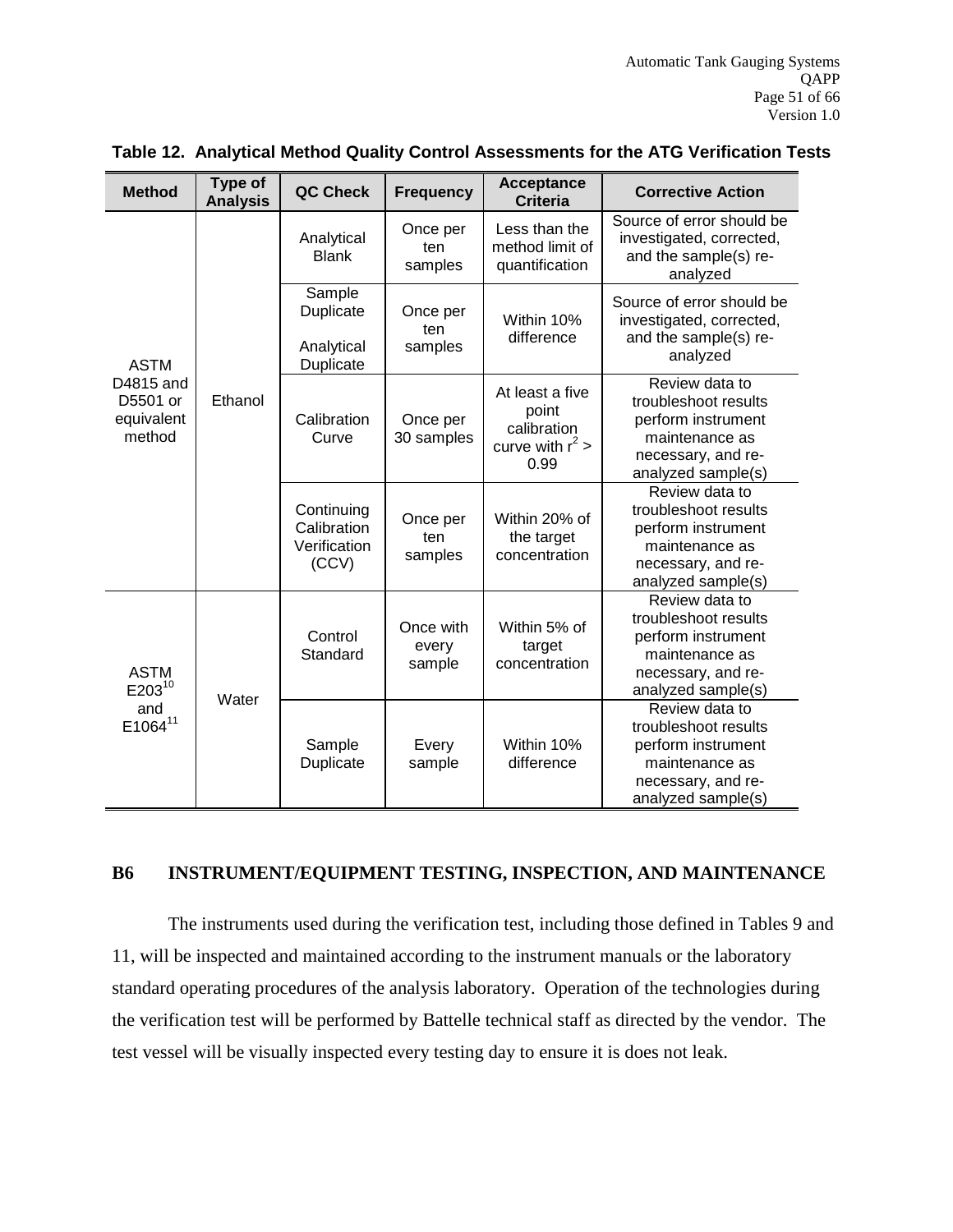#### <span id="page-51-0"></span>**B7 CALIBRATION/VERIFICATION OF TEST PROCEDURES**

The calibration and verification of the test procedures lie in the QC assessments and acceptance criteria presented in Tables 11 and 12. The instruments used to determine the test conditions during the tests will be calibrated per the instrument manual, the methods being used to make each measurement, or the standard operating procedures of the analysis laboratory. For each measurement type, the equipment calibration will be verified initially and thereafter as specified in Tables 9 or 11, or as determined in the pre-testing checks. Calibration procedures, checks, and results will be documented in the project files. Testing will not occur until instrument calibration results meet the acceptance criteria.

All calibrations performed will be documented by the verification staff in the project LRB or data collection forms. The ATG technology vendor will provide the Battelle verification staff with the necessary training/information to properly calibrate and maintain each ATG technology. Calibration of the ATGs will be done as often as suggested by the vendors. Vendors will be required to describe the necessary calibration procedures and devices specific to the ATG technologies being verified.

#### <span id="page-51-1"></span>**B8 INSPECTION/ACCEPTANCE OF SUPPLIES AND CONSUMABLES**

All materials, supplies, and consumables used to establish the test conditions will be ordered by the VTC or designee. Where possible, Battelle will rely on sources of materials and consumables that have been used previously as part of ETV verification testing without problems. Battelle will also rely on previous experience or recommendations from OUST staff to guide selection of manufacturers and materials. E10 is currently the only ethanol-blended fuel with a standard reference material (SRM 2297). The performance of ASTM D4815 will be verified with this National Institute of Standards and Technology (NIST) provided SRM for E10 fuel, if available. The performance of ASTM D5501 will be verified with the NIST provided SRM for ethanol (SRM 2900). The ethanol content for each fuel will be verified before the beginning of testing with that fuel.

Fuel supplies will either be used as purchased from a fuel blending facility or blended on site using E0 or E10 blended with E85 or ethanol. All fuel and ethanol supplies, as well as generated liquid wastes, will be stored in tanks or containers approved for the material being stored. Fuel, ethanol, and liquid wastes storage areas will be on impermeable surfaces with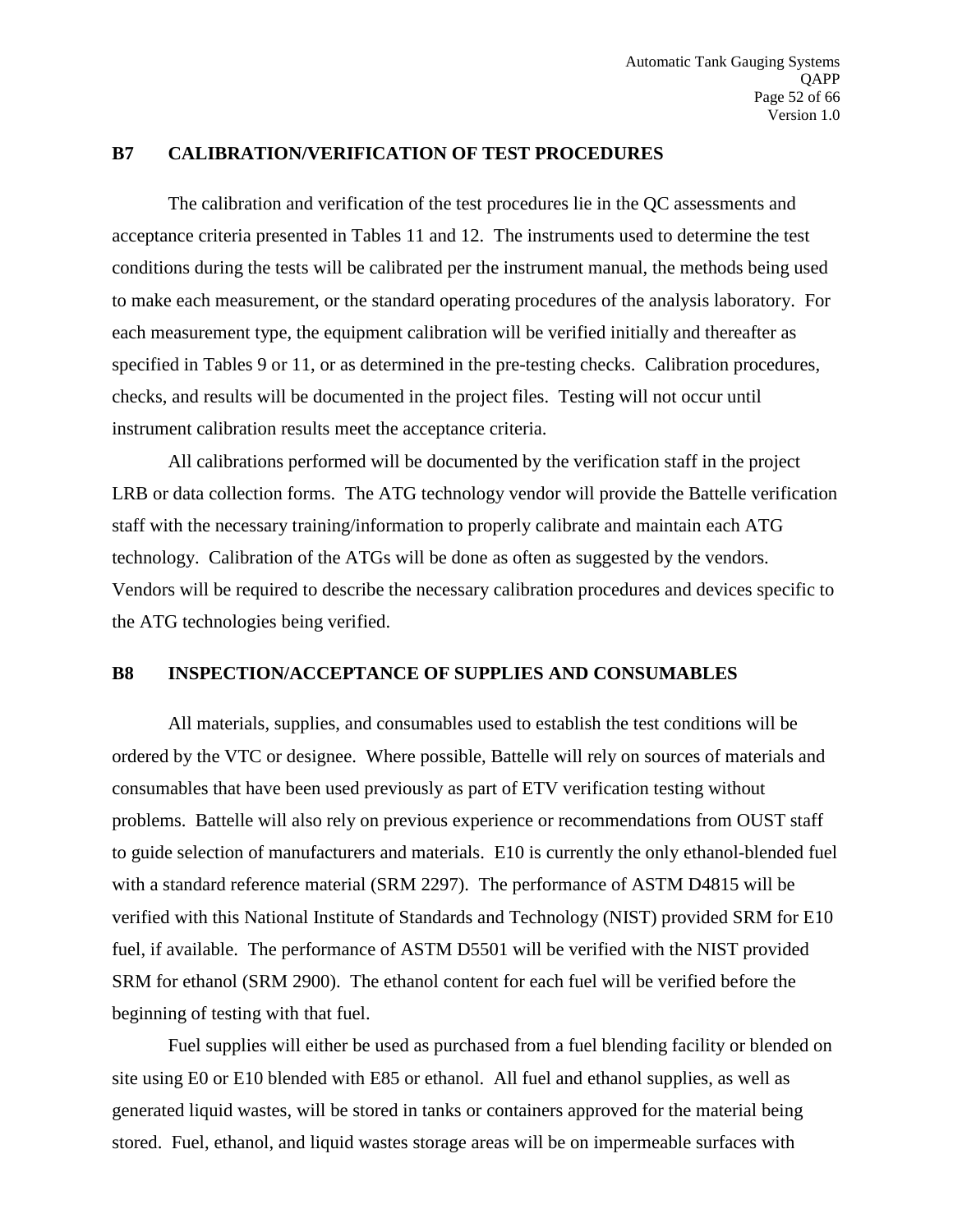adequate secondary containment. Arrangements will be made with trained waste handling technicians for removal and disposal of wastes generated during testing.

Supplies must meet the following criteria:

- Solvent and reagent grades are based on the intended use. All materials must meet the purity requirements of the method.
- Equipment used to generate data must provide appropriate sensitivity.
- A certificate of analysis must be provided and retained for reagents and standards.
- The quality and purity of expendable materials must be documented and adequate to meet the data quality objectives of the client.

#### <span id="page-52-0"></span>**B9 NON-DIRECT MEASUREMENTS**

No non-direct measurements will be used during this verification test.

#### <span id="page-52-1"></span>**B10 DATA MANAGEMENT**

Various types of data will be acquired and recorded electronically or manually by verification staff during this verification test. All data and observations for the operation of the technologies will be documented by the vendors or verification staff on data sheets, in LRBs, or captured electronically. Table 3, presented previously, summarizes the types of records to be collected and maintained during the study. Results from the laboratory analytical instruments will be compiled by laboratory staff in electronic format and submitted to the VTC or other verification staff upon obtaining results before the beginning of each test run.

Records received by or generated by any of the verification staff during the verification test will be reviewed by the VTC or designee within 2 weeks of receipt or generation, respectively, before the records are used to calculate, evaluate, or report verification results. The review will be documented as the dated initials of the reviewer. Table 13 summarizes the checks to be performed. If a Battelle staff member generated the record, this review will be performed by a Battelle technical staff member involved in the verification test, but not the staff member that originally received or generated the record. The review will be documented by the person performing the review by adding his/her initials and date to the hard copy of the record being reviewed. In addition, data calculations performed by verification staff will be spot-checked by Battelle technical staff to ensure that calculations are performed correctly. Calculations to be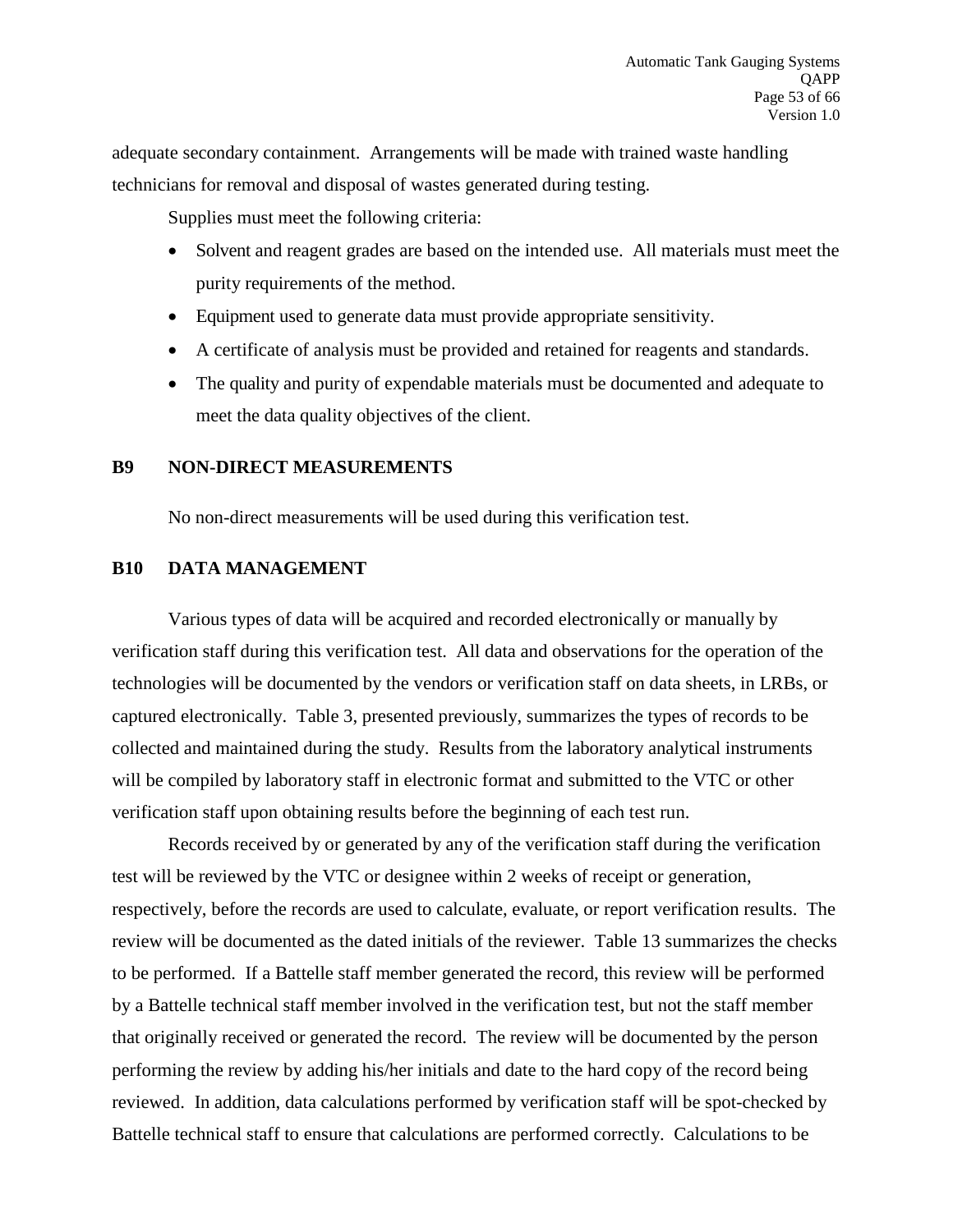checked include any statistical calculations described in this QAPP. The data obtained from this verification test will be compiled and reported for each technology. Results for technologies from different vendors will not be compared with each other.

All electronic testing records and documents will be stored on a test-specific networked ETV SharePoint site. Testing data will be uploaded to the SharePoint Site on a weekly basis. This site is within the protected Battelle network and is backed up regularly. The goal of this data delivery schedule is prompt identification and resolution of any data collection or recording issues.

In addition, once testing is complete, all testing records and documents are sent to Battelle's RMO for archival within 2 months of project close-out.

| Pala Termoglion Uncerto                                                                                                                                                              |  |  |  |  |  |  |
|--------------------------------------------------------------------------------------------------------------------------------------------------------------------------------------|--|--|--|--|--|--|
| <b>Data Verification Activity</b>                                                                                                                                                    |  |  |  |  |  |  |
| QC samples and calibration standards will be analyzed<br>according to this document, and the acceptance criteria<br>will be met. Corrective action for exceedances will be<br>taken. |  |  |  |  |  |  |
| 100% hand-entered and/or manually calculated data will<br>be checked for accuracy.                                                                                                   |  |  |  |  |  |  |
| Calculations performed by software will be verified at a<br>frequency sufficient to ensure that the formulas are<br>correct, appropriate, and consistent.                            |  |  |  |  |  |  |
| For each cut and paste function, the first and last data<br>values will be verified against the original source data.                                                                |  |  |  |  |  |  |
| Data will be reported in the units specified in the QAPP.                                                                                                                            |  |  |  |  |  |  |
| Results of QC will be reported.                                                                                                                                                      |  |  |  |  |  |  |
|                                                                                                                                                                                      |  |  |  |  |  |  |

#### <span id="page-53-0"></span>**Table 13. Data Verification Checks**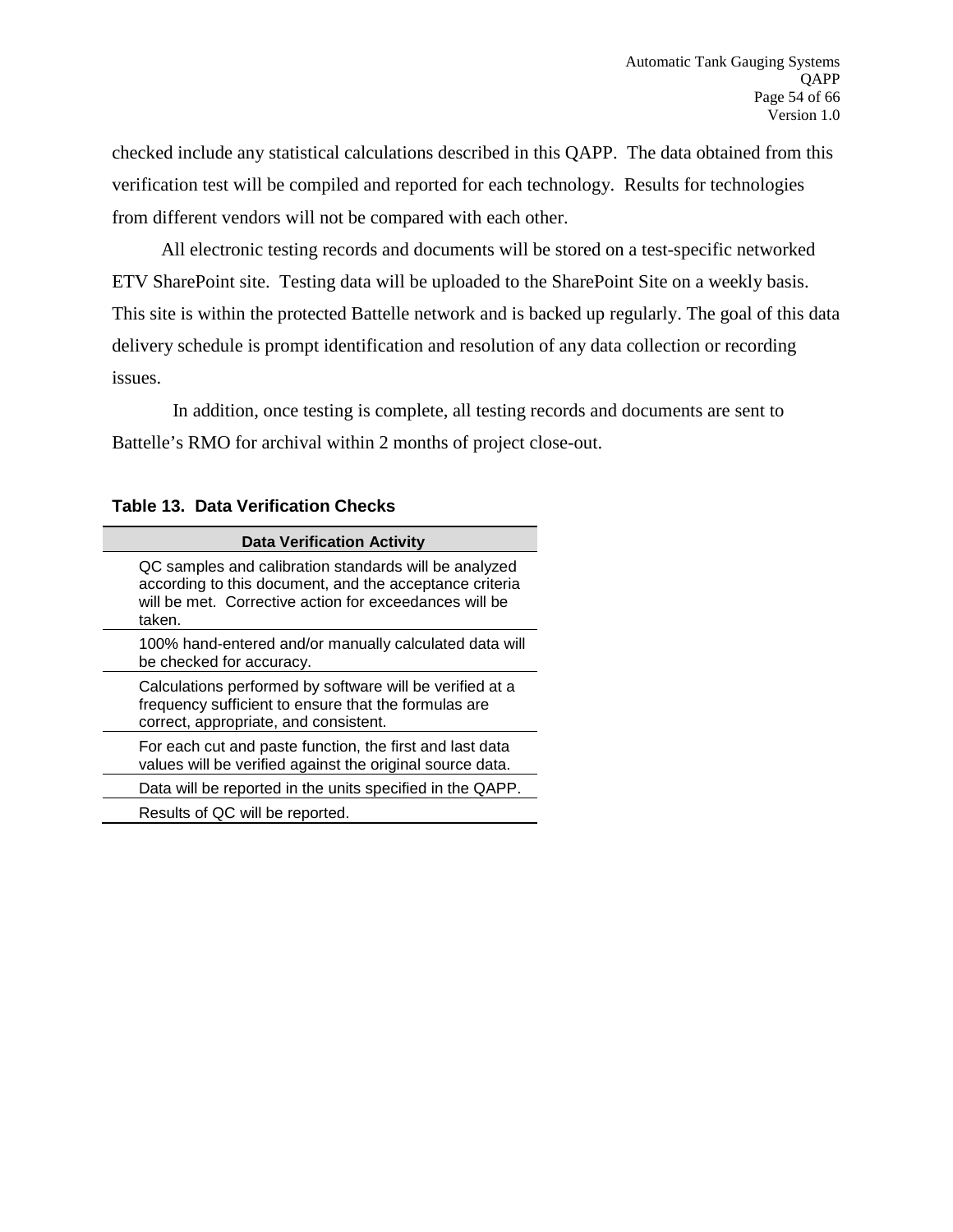## **SECTION C ASSESSMENT AND OVERSIGHT**

#### <span id="page-54-1"></span><span id="page-54-0"></span>**C1 ASSESSMENTS AND RESPONSE ACTIONS**

One of the major objectives of the QAPP is to establish mechanisms necessary to anticipate and resolve potential problems before the quality of performance is compromised. Internal QC measures described in this QAPP, which is peer reviewed by a panel of outside experts, implemented by the technical staff, and monitored by the VTC, will yield day-to-day information on data quality. The responsibility for interpreting the results of these checks and resolving any potential problems resides with the VTC. Technical staff have the responsibility to identify problems that could affect data quality or the ability to use the data. Any problems that are identified will be reported to the VTC, who will work with the Battelle QM to resolve any issues. Action will be taken to identify and appropriately address the issue and minimize losses and correct data, where possible. VTC will also relay testing progress and data to the EPA PO on a weekly basis to ensure that EPA has real-time access to the data as generated and testing continues to fulfill the DQOs. Battelle will be responsible for ensuring that the audits described in the following subsections are conducted as part of this verification test. See Table 2 for the proposed verification test schedule of audits.

Any changes to the approved QAPP must be reported within 24 hours and documented in a formal deviation submitted to the Battelle AMS Center Manager, EPA PO and EPA QM. If approval by EPA or his designee is not received within 24 hours of notification testing will be halted until a suitable resolution has been achieved.

#### **C1.1 Performance Evaluation Audits**

A PEA will be conducted to assess the quality of the variable measurements made in this verification test. The PEA will verify that the measured parameters for leak rate and water ingress rate in Table 11 are achievable within the stated acceptance criteria.

In addition, the ethanol and water content determination methods will be initially tested against certified standards. The accuracy of the analytical methods will be evaluated in the PEA by analyzing a NIST traceable certified standard, when available. For the low level ethanol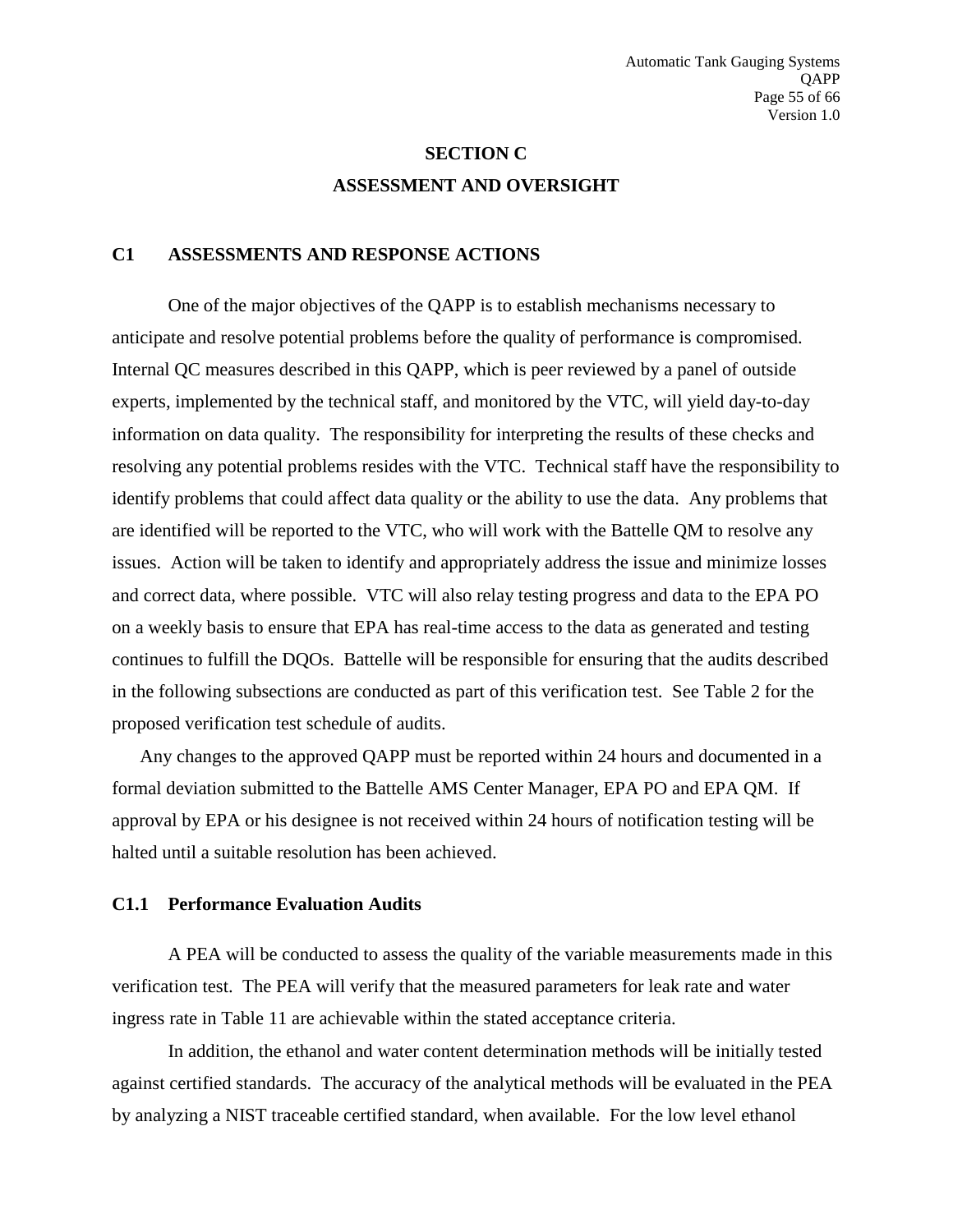content determination method D4815, SRM 2297- Reformulated Gasoline (10% Ethanol) will be used. For the high level ethanol content determination method D5501, SRM 2900-Ethanol-Water Solution, (nominal 95.6%) will be used. The results of this E10 standard are acceptable when within 10% of the target ethanol content. The water standard concentration and source will be determined during the pre-checks and dry runs and will also be NIST traceable if available. The results of the water standard are acceptable when within 5% of the target control standard concentration. If the results do not meet the requirements in Table 11, they will be repeated. If the outlying results persist, the VTC, or designee, and the laboratory representative will discuss corrective actions, and the PEA will be repeated. The results from the PEA will be sent to the EPA PO and EPA QM within 10 days of receipt of the results. The PEA report will include the raw data, certificate, calculations of the comparison to the expected concentration, and a discussion of corrective action, if applicable.

#### **C1.2 Technical Systems Audits**

Battelle QM will perform a TSA at least once during this verification test. The purpose of this audit is to ensure that the tests are being performed in accordance with the AMS Center  $QMP<sup>1</sup>$  and this QAPP, including a review of the fuel leak rates and water ingress rates. During this audit, the Battelle QM, or designee, will compare actual test procedures to those specified or referenced in this plan and review data acquisition and handling procedures. The auditor will include a review of the testing facility, equipment (calibration, maintenance, and operation) and observation of testing and records (including custody forms). He/she also will check data acquisition procedures and may confer with the vendor and technical staff. The TSA will be guided by a project-specific checklist based on this QAPP.

A TSA report will be prepared as a memo to the VTC within 10 business days after completion of the audit; the completed checklist will be attached. The Battelle AMS Center Manager, EPA PO and EPA QM will be copied on the memo. The VTC will respond to the audit within 10 business days. The Battelle Quality Manager or designate will verify that all audit Findings and Observations have been addressed and that corrective actions are appropriately implemented. A copy of the complete TSA report with corrective actions will be provided to the EPA PO and EPA QM within 10 business days after receipt of the audit response. At EPA's discretion, EPA QA staff may also conduct an independent on-site TSA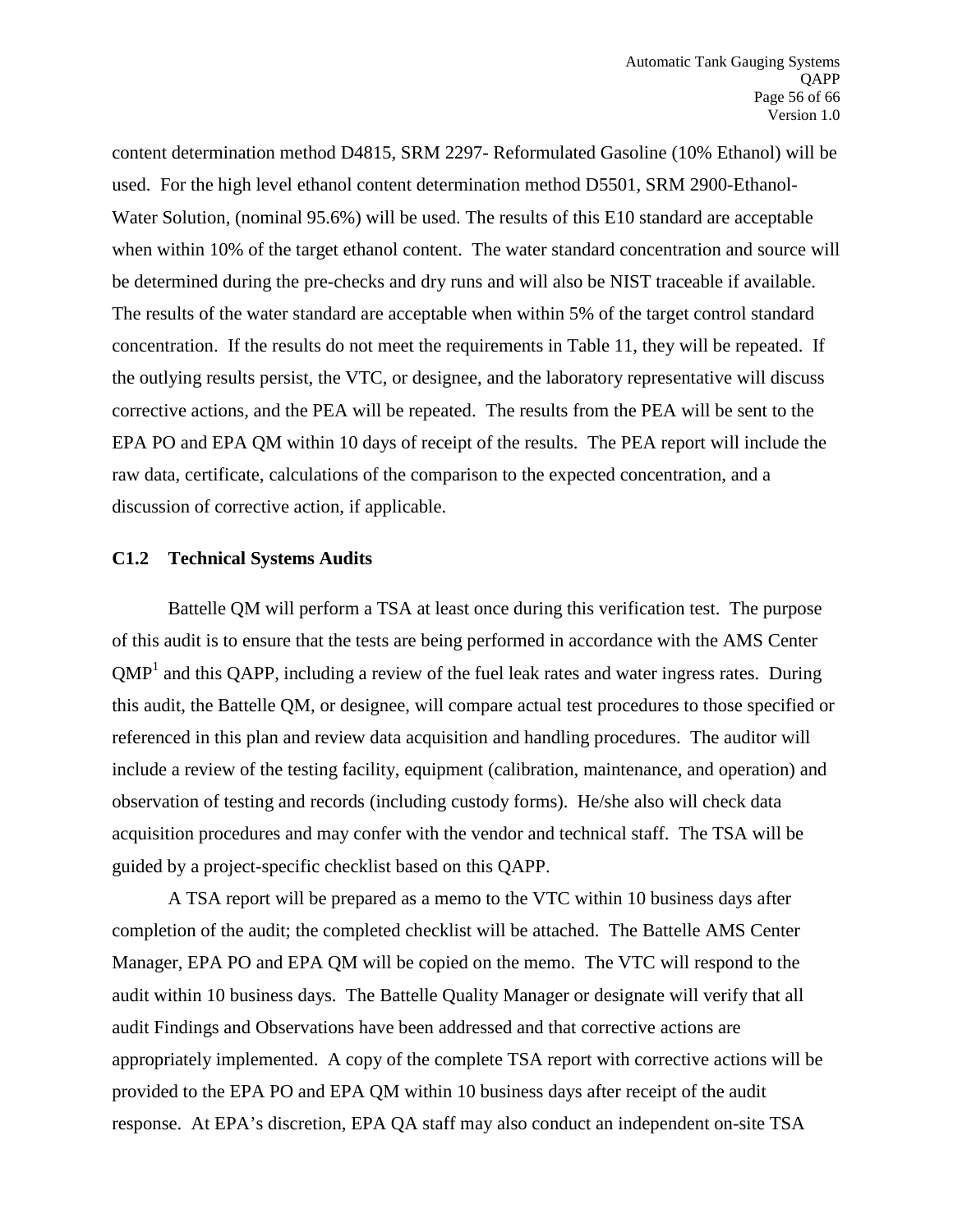during the verification test. The TSA findings will be communicated to technical staff at the time of the audit and documented in a TSA report.

#### **C1.3 Data Quality Audits**

The Battelle QM, or designee, will audit at least 25% of the sample results acquired in the verification test and 100% of the calibration and QC data per the QAPP requirements. A checklist based on the QAPP will guide the audit. An initial ADQ will be conducted on the first batch of test data within 10 business days of when data were posted on the project SharePoint site to identify errors early in the data reduction process. The first batch is defined as the testing and variable data generated over the first 2 weeks of testing by the VTC. The remaining data will be audited after all data for a technology or method has been posted on the project SharePoint site and once all statistical analyses are complete. The primary focus of this second audit will be the variable data. Finally, a third ADQ, performed by the Battelle QM or designee, will trace the data from initial acquisition, through reduction and statistical comparisons, to final presentation in the reports and verification statements. It will also confirm reconciliation of the two ADQs.

All formulae applied to the data will be verified, and 25% of the calculations will be checked. Data for the technologies will be reviewed for calculation and transcription errors and data traceability. An audit report will be prepared as a memo to the VTC within 10 business days after completion of each data audit; the completed checklist will be attached. The Battelle AMS Center Manager, EPA PO and EPA QM will be copied on the memo. The VTC will respond to the audit within 10 business days. The Battelle QM or designate will verify that all audit Findings and Observations have been addressed and that corrective actions are appropriately implemented. A copy of the complete ADQ report with corrective actions will be provided to the EPA PO and EPA QM within 10 business days after receipt of the audit response. EPA QA staff will also conduct an independent ADQ.

#### **C1.4 QA/QC Reporting**

Each assessment and audit will be documented in accordance with Section 3.3.4 of the AMS Center QMP<sup>1</sup>. The results of the PEA, including raw data and calculations, will be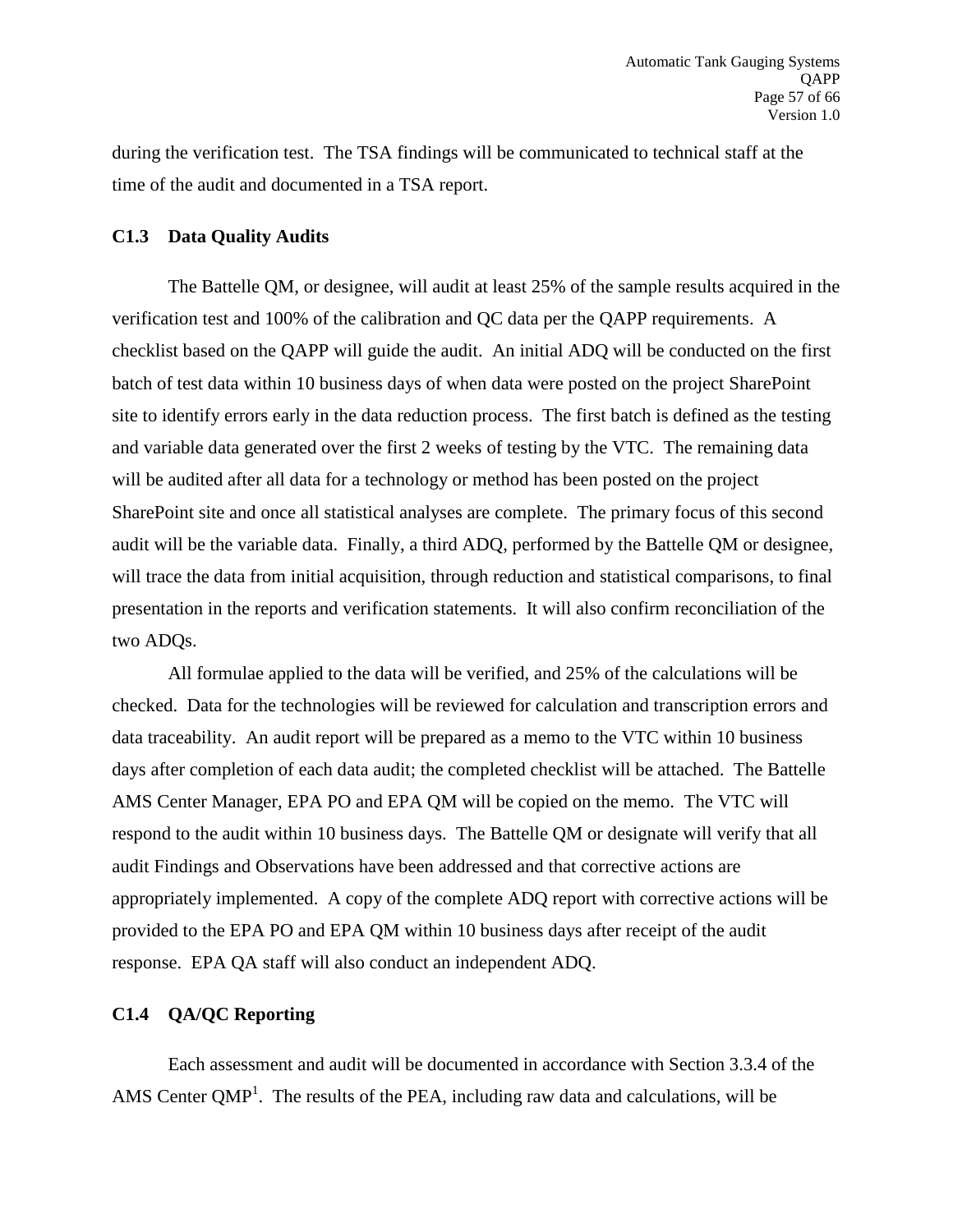reported as stated in Section C1.1. The results of the TSA and ADQ will be submitted to EPA. Assessment reports will include the following:

- Identification of Findings and Observations;
- Recommendations for resolving problems;
- Response to adverse findings or potential problems;
- Confirmation that solutions have been implemented and are effective; and
- Citation of any noteworthy practices that may be of use to others.

#### <span id="page-57-0"></span>**C2 REPORTS TO MANAGEMENT**

The Battelle QM, during the course of any assessment or audit, will identify to the technical staff performing experimental activities any immediate corrective action that should be taken. If serious quality problems exist, the Battelle QM is authorized to notify the Battelle AMS Center Manager who will issue an order to stop work. Once the TSA or ADQ report has been prepared, the VTC will respond to each Finding or Observation following the timeline defined in section C1 and will implement any necessary corrective action. The Battelle QM will verify that corrective action has been implemented effectively.

In addition to this QAPP, a final report for each participating vendor and a verification statement for each technology verified will be prepared and reviewed. The final report is a comprehensive document describing the verification test and will include all technologies from a particular vendor. The verification statement is a three-to-five page summary of each technology, the test procedures, and the test results. Each draft report and verification statement will be submitted to the respective vendor for review as well as the expert peer reviewers. They are then reviewed by EPA PO and EPA QM. Upon approval by EPA, each verification statement will be signed by a senior manager of Battelle and by an EPA laboratory director. Original signed verification statements will also be provided to the respective vendors. Upon final review and approval, the documents will then be posted on the ETV website [\(www.epa.gov/etv\)](file:///C:\Local%20Settings\Saved%20Attachments\Documents%20and%20Settings\DINDALA\Local%20Settings\Local%20Settings\Temporary%20Internet%20Files\Documents%20and%20Settings\Carvittij\Documents%20and%20Settings\Carvittij\Local%20Settings\Local%20Settings\Saved%20Attachments\Documents%20and%20Settings\Documents%20and%20Settings\Carvittij\Local%20Settings\Temporary%20Internet%20Files\Content.Outlook\Local%20Settings\Temp\Telework%20Take%20Home%20Folder%202010\Telework%20Take%20Home%20Folder%202010\Carvittij\Local%20Settings\Saved%20Attachments\Local%20Settings\Local%20Settings\Local%20Settings\Saved%20Attachments\Local%20Settings\Temporary%20Internet%20Files\OLK5\TQAP_mycrocystins%206-11-09.doc). A summary of the required assessments and audits, including a listing of responsibilities and reporting timeframes, is included in Table 14.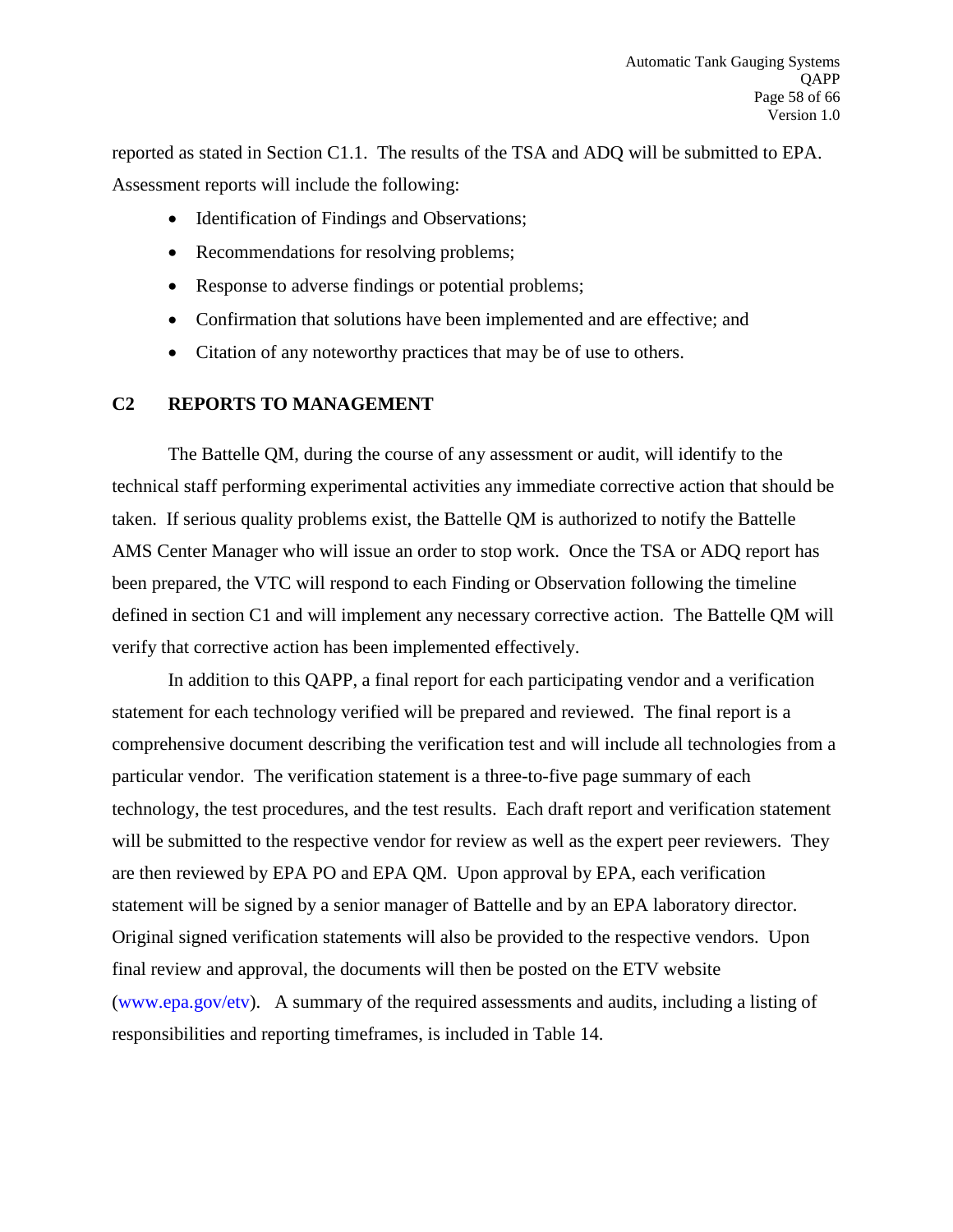| <b>Assessment</b>                                            | <b>Prepared By</b> | <b>Report Submission</b><br><b>Timeframe</b>                                                              | <b>Submitted To</b>       |
|--------------------------------------------------------------|--------------------|-----------------------------------------------------------------------------------------------------------|---------------------------|
| TSA                                                          | <b>Battelle</b>    | TSA response is due to QM<br>within 10 business days                                                      | <b>EPA ETV AMS Center</b> |
|                                                              |                    | TSA responses will be verified<br>by the QM and provided to<br>EPA within 20 business days                |                           |
| ADQ 1<br>(first batch)                                       | <b>Battelle</b>    | ADQ will be completed within<br>10 business days after receipt<br>of first data set                       | <b>EPA ETV AMS Center</b> |
| ADQ 2<br>(raw data)                                          | <b>Battelle</b>    | ADQ will be completed once all<br>data are received and<br>analyzed                                       | <b>EPA ETV AMS Center</b> |
| ADQ 3<br>(synthesized<br>data and<br>verification<br>report) | <b>Battelle</b>    | ADQ will be completed within<br>10 business days after<br>completion of the verification<br>report review | <b>EPA ETV AMS Center</b> |

<span id="page-58-0"></span>**Table 14. Summary of Assessment Reports<sup>a</sup>**

a. Any QA checklists prepared to guide audits will be provided with the audit report.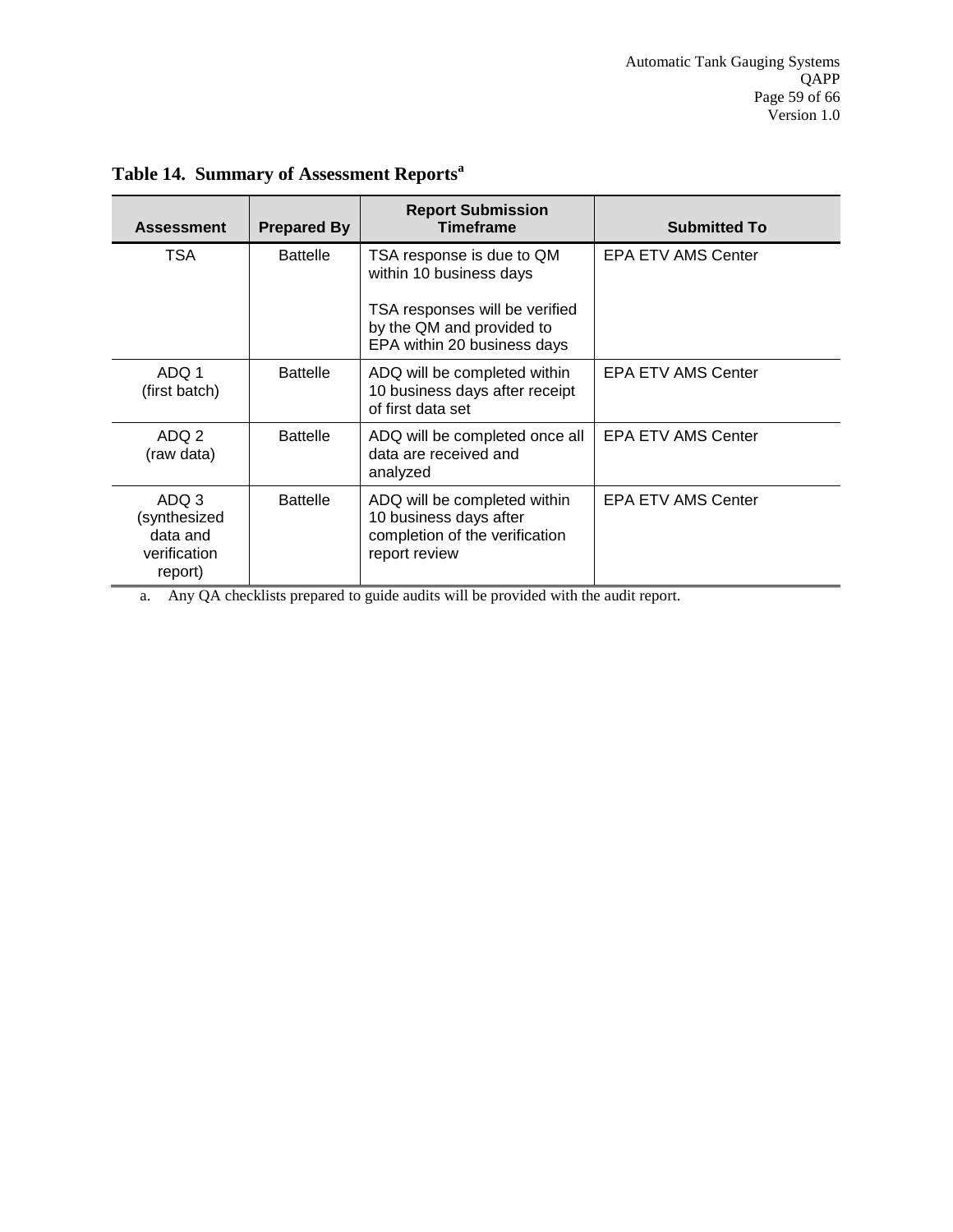## **SECTION D DATA VALIDATION AND USABILITY**

#### <span id="page-59-1"></span><span id="page-59-0"></span>**D1 DATA REVIEW, VALIDATION, AND VERIFICATION REQUIREMENTS**

The key data review requirements for the verification test are the collection of QC samples as outlined in the QAPP, a comparison of raw data sheets and comments against final data to flag any suspect data, and a review of final data to resolve any questions about apparent outliers. The QA audits, as described within this document are designed to assure the quality of these data. The key data verification requirements for this test are stated in Section B10 of this QAPP. The data generated during this test will be reviewed by a Battelle technical staff member within 2 weeks of receipt or generation of the data. The reviewer will be familiar with the technical aspects of the verification test but will not be the person who generated the data. This process will serve both as the data review and the data verification and will ensure that the data have been recorded, transmitted, and processed properly. Furthermore, this process will ensure that the monitoring systems data were collected under appropriate testing conditions.

#### <span id="page-59-2"></span>**D2 VALIDATION AND VERIFICATION METHODS**

Data verification is conducted as part of the data review as described in Section B10 of this QAPP. A visual inspection of handwritten data will be conducted to ensure that all entries were properly recorded or transcribed and any erroneous entries were properly noted. Electronic data from the ATG technologies will be inspected to ensure proper transfer from the data logging system. All calculations used to transform the data will be reviewed to ensure the accuracy and the appropriateness of the calculations. Calculations performed manually will be reviewed and repeated using a handheld calculator or commercial software (e.g., Excel). Calculations performed using standard commercial office software (e.g., Excel) will be reviewed by inspection of the equations used for the calculations and verification of selected calculations by handheld calculator. Calculations performed using specialized commercial software (i.e., for analytical instrumentation) will be reviewed by inspection and, when feasible, verified by handheld calculator, or standard commercial office software.

To ensure that the data generated from this test meet the goals of the test, a number of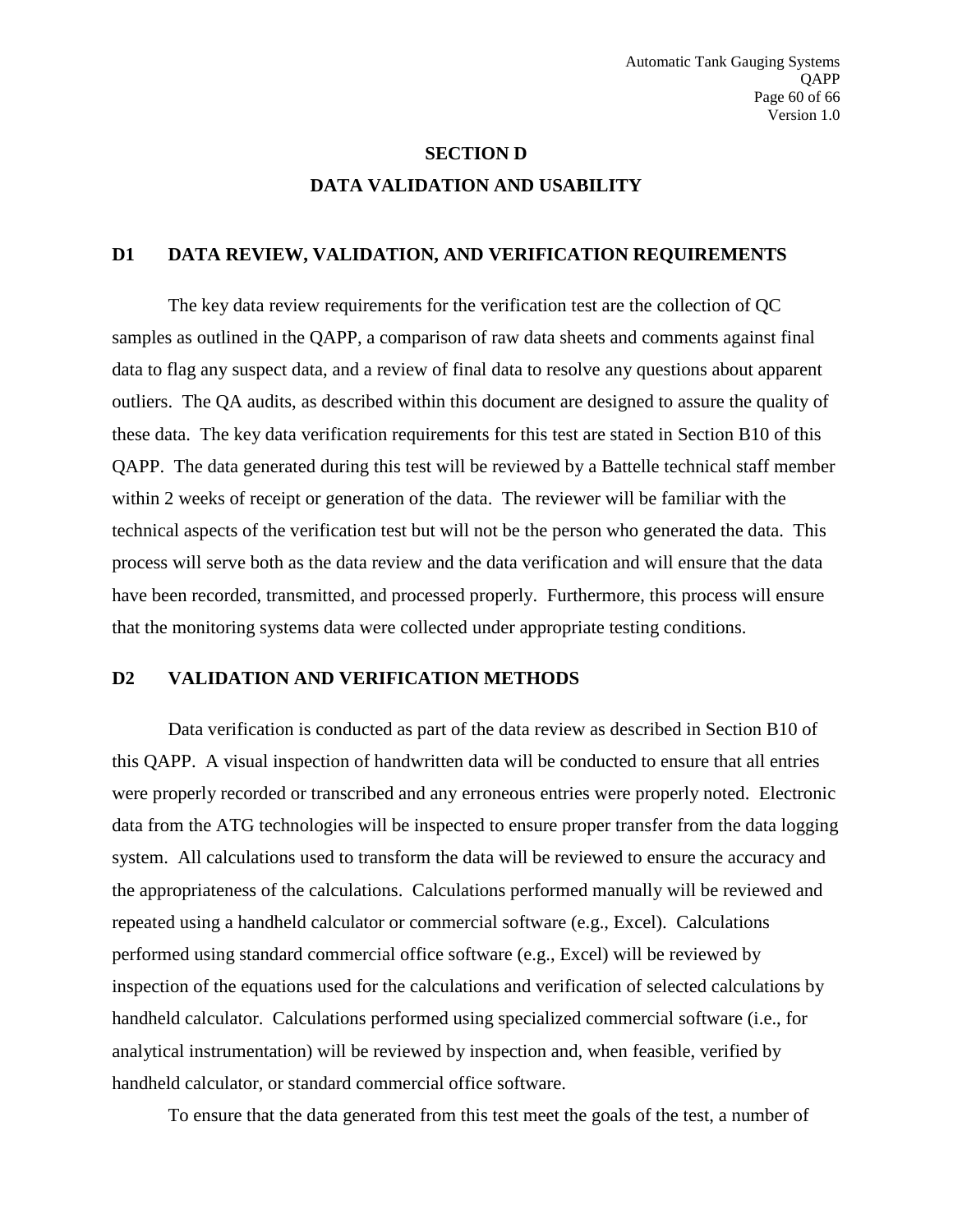data validation procedures will be performed. Sections B and C of this QAPP provide a description of the validation safeguards employed for this verification test. Data validation efforts include the completion of QC activities and the performance of a TSA audit as described in Section C. The data from this test will be evaluated relative to the measurements to ensure that the DQOs are met. Data failing to meet these criteria will be flagged in the data set and not used for evaluation of the technologies, unless these deviations are accompanied by descriptions of their potential impacts on the data quality.

An ADQ will be conducted by the Battelle QM to ensure that data review, verification, and validation procedures were completed and to assure the overall quality of the data.

#### <span id="page-60-0"></span>**D3 RECONCILIATION WITH USER REQUIREMENTS**

This QAPP and the resulting ETV verification report(s) will be subjected to review by the ATG vendors, EPA, and expert peer reviewers. These reviews will assure that this QAPP and the resulting verification report(s) meet the needs of potential users of the ATG systems. Performance data for the ATG technologies, collected under conditions where the QC requirements for the duplicate and PEA samples were met, will be presented in the final verification report without any further comment. Performance data and variable measurements that do not meet these criteria will be noted, and a discussion of the possible impact of the failed requirements on the performance evaluation will be presented in the final verification report. The final verification report(s) will be submitted to EPA in Word (DOC) and Adobe portable document format (PDF) and subsequently posted on the ETV website [\(](file:///C:\Local%20Settings\Saved%20Attachments\Documents%20and%20Settings\DINDALA\Local%20Settings\Local%20Settings\Temporary%20Internet%20Files\Documents%20and%20Settings\Carvittij\Documents%20and%20Settings\Carvittij\Local%20Settings\Local%20Settings\Saved%20Attachments\Documents%20and%20Settings\Documents%20and%20Settings\Carvittij\Local%20Settings\Temporary%20Internet%20Files\Content.Outlook\Local%20Settings\Temp\Telework%20Take%20Home%20Folder%202010\Telework%20Take%20Home%20Folder%202010\Carvittij\Local%20Settings\Saved%20Attachments\Local%20Settings\Local%20Settings\Local%20Settings\Saved%20Attachments\Local%20Settings\Temporary%20Internet%20Files\OLK5\TQAP_mycrocystins%206-11-09.doc)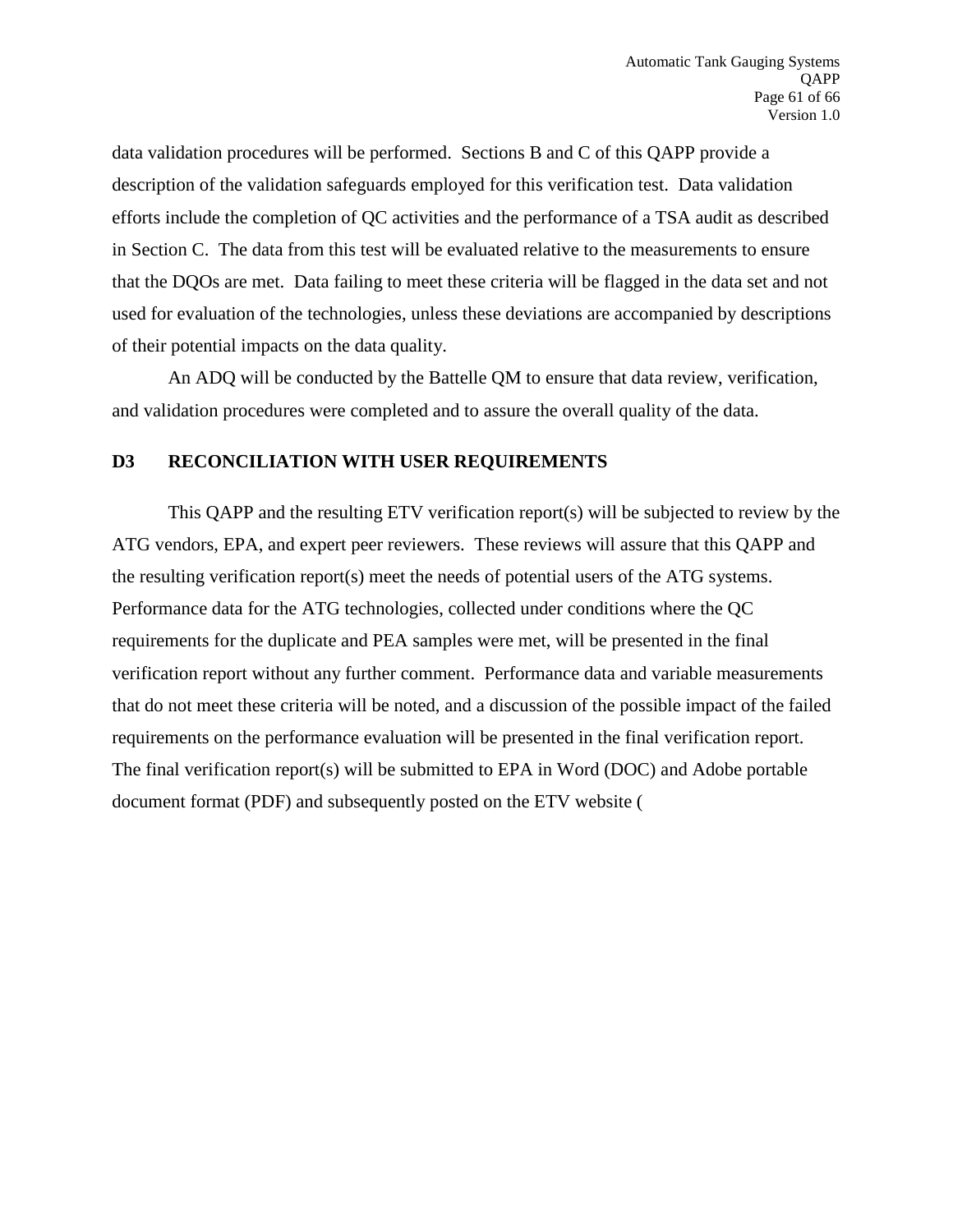## **SECTION E**

#### **REFERENCES**

#### <span id="page-61-1"></span><span id="page-61-0"></span>**E1 REFERENCES**

- 1. *Quality Management Plan for the ETV Advanced Monitoring Systems Center, Version 8.* U.S. Environmental Technology Verification Program, Battelle, April 2011.
- 2. *Environmental Technology Verification Program Quality Management Plan.* January, 2008 (EPA/600/R-08/009).
- 3. Ken Wilcox Associates, I., *Standard Test Procedures for Evaluating Leak Detection Methods: Automatic Tank Gauging Systems (ATGS)*. 1990, USEPA Solid Waste and Emergency Response/Research and Development.
- 4. RFA, *Building Bridges to a More Sustainable Future: 2011 Ethanol Industry Outlook*. 2011.
- 5. ASTM, *D4815-09: Standard Test Method for Determination of MTBE, ETBE, TAME, DIPE, tertiary-Amyl Alcohol and C1 to C4 Alcohols in Gasoline by Gas Chromatography*. November 2009.
- 6. ASTM, *D5501-09: Standard Test Method for Determination of Ethanol Content of Denatured Fule Ethanol by Gas Chromatography*. May 2009.
- 7. Clopper, C. and E. Pearson, *The use of confidence or fiducial limits illustrated in the case of the binomial.* Biometrika 1934. **26**: p. 404-413.
- 8. Lieberman, G., *Tables for One-Sided Statistical Tolerance Limits*, ed. I.Q. Control. Vol. Vol. XIV, No 10. 1958.
- 9. *CRC Handbook of Tables and Probability and Statistics*, ed. W.H.B. (ed.). 1966: The Chemical Rubber Company.
- 10. ASTM, *E 203-08: Standard Test Method for Water Using Volumetric Karl Fischer Titration*. November 2008.
- 11. ASTM, *E 1064-08: Standard Test Method for Water in Organic Liquids by Coulometric Karl Fischer Titration*. May 2008.
- 12. *SOP ENV-ADM-009, Standard Operating Procedure for Sample Chain-of-Custody*  Battelle, September 2007.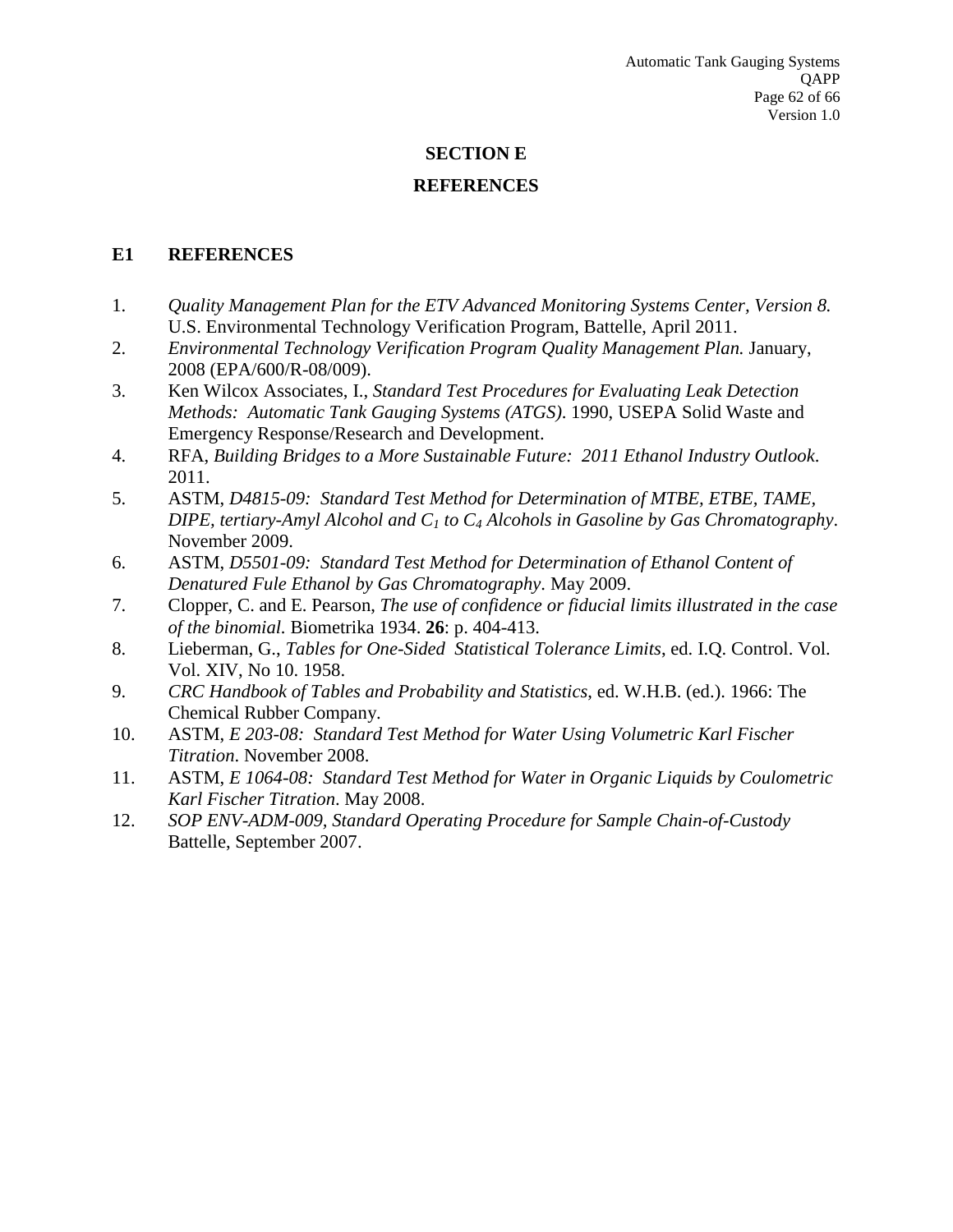# **Appendix A**

#### **Automatic Tank Gauging (ATG) Systems Environmental Technology Evaluation (ETV) Verification Test Stakeholder Panel Lists**

#### **ATG ETV Technical Panel**

| <b>Name</b>             | <b>Affiliation</b>                                                                              |
|-------------------------|-------------------------------------------------------------------------------------------------|
| Andrea Barbery          | U.S. EPA Office of Underground Storage Tanks (OUST)                                             |
| Greg Baretta            | Engineering Consultant Bureau of Storage Tank Regulation (Wisconsin)                            |
| Jim Barnette            | <b>SIGMA</b>                                                                                    |
| Mark Barolo             | <b>U.S. EPA OUST</b>                                                                            |
| <b>Michael Doucette</b> | <b>Northeast Tank Services</b>                                                                  |
| Mike Eck                | Army Environmental Command                                                                      |
| Laura Fisher            | UST Leak Prevention Unit (California)                                                           |
| Jerry Flora             | <b>JDF Consulting</b>                                                                           |
| Sam Gordji              | SSG Associates, University of Mississippi                                                       |
| Jeffrey Guthrie         | <b>Environment Canada</b>                                                                       |
| Kevin Henderson         | Mississippi Department of Environmental Quality                                                 |
| <b>Brad Hoffman</b>     | Tanknology                                                                                      |
| <b>Steve Howell</b>     | National Biodiesel Board (NBB), MARC-IV Consulting Inc.                                         |
| Curt Johnson            | Alabama Department of Environmental Management                                                  |
| Mike Juranty            | New Hampshire Department of Environmental Services Waste Management<br><b>Division</b>          |
| Kevin Keegan            | Tanknology                                                                                      |
| <b>Brian Knapp</b>      | American Petroleum Institute (API)                                                              |
| Fran Kremer             | U.S. EPA Office of Research and Development (ORD)                                               |
| Ed Kubinsky             | Crompco, LLC                                                                                    |
| <b>Bill Moore</b>       | Utah Department of Environmental Quality, Division of Environmental<br>Response and Remediation |
| <b>Kristy Moore</b>     | Renewable Fuels Association (RFA)                                                               |
| Mark Morgan             | Petroleum Marketers Association of America (PMAA)                                               |
| Marcel Moureau          | <b>Marcel Moreau Associates</b>                                                                 |
| <b>Mohamed Mughal</b>   | Army Environmental Command (AEC)                                                                |
| Shaheer Muhanna         | Georgia Department of Natural Resources                                                         |
| <b>John Neate</b>       | <b>Strategies for Change</b>                                                                    |
| Marcia Poxson           | Michigan Dept of Environmental Quality                                                          |
| Stephen Purpora         | Protanic                                                                                        |
| <b>Bob Renkes</b>       | Petroleum Equipment Institute (PEI)                                                             |
| Peter Rollo             | Delaware Natural Resources and Environmental Conservation                                       |
| <b>Erik Sirs</b>        | U.S. EPA Region 10                                                                              |
| <b>Tim Smith</b>        | U.S. EPA OUST                                                                                   |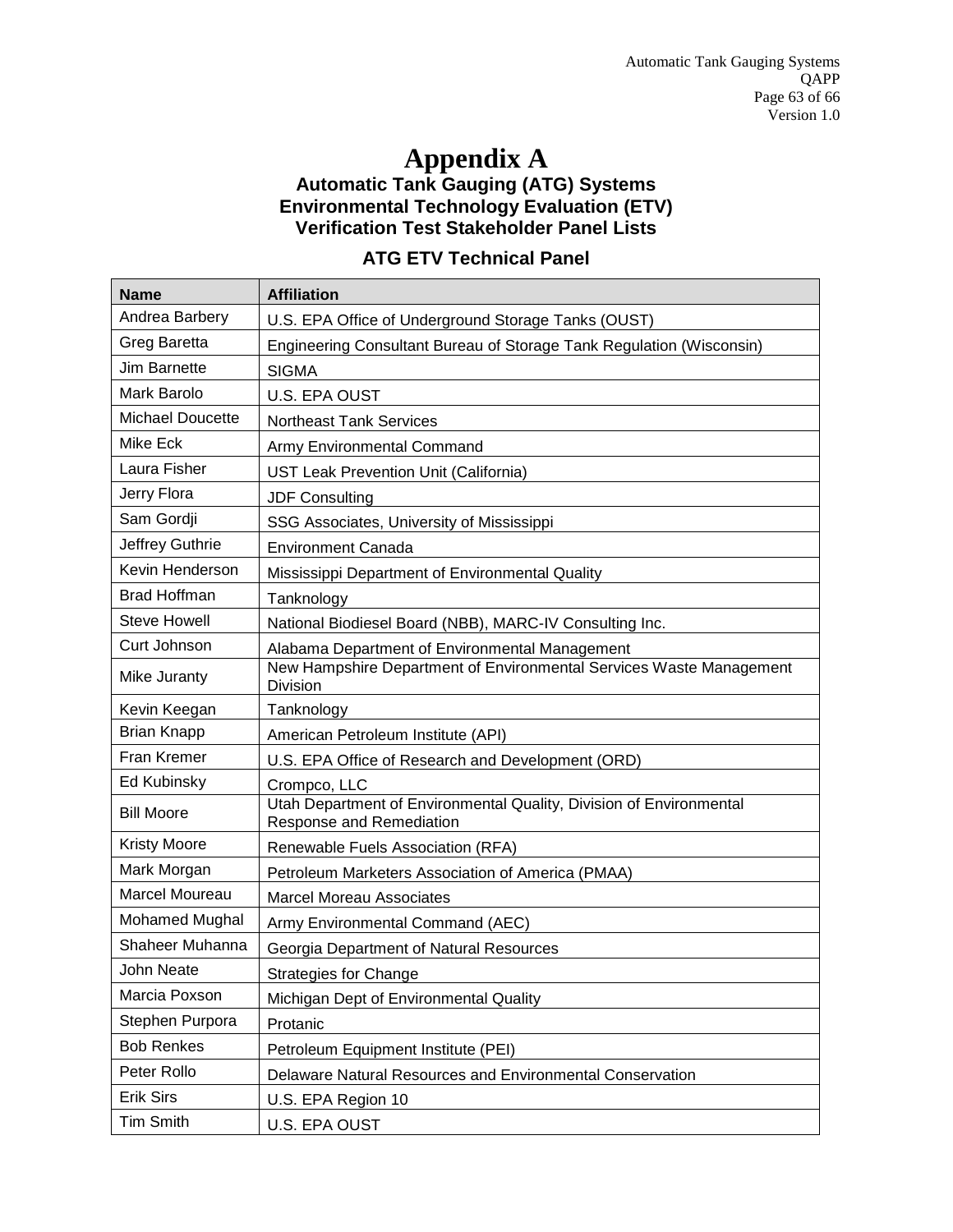| <b>Name</b>  | <b>Affiliation</b>                                    |
|--------------|-------------------------------------------------------|
| Willo Smith  | $7 - 11$                                              |
| Jim Weaver   | U.S. EPA National Exposure Research Laboratory/ORD    |
| Ken Wilcox   | Ken Wilcox Associates, Inc. (KWA Associates)          |
| John Wilson  | U.S. EPA Robert S. Kerr Environmental Research Center |
| Andrea Zajac | Michigan Department of Environmental Quality          |

## **ATG ETV Vendor Panel**

| <b>Name</b>           | <b>Affiliation</b>                 |
|-----------------------|------------------------------------|
| <b>Randy Barnes</b>   | <b>Alert Technologies</b>          |
| Randy Boucher         | <b>Franklin Fueling Systems</b>    |
| Ken Cornett           | Veeder-Root                        |
| Tom D'Alessandro      | OMNTEC Mfg., Inc.                  |
| <b>Howard Dockery</b> | Simmons                            |
| John Levy             | Pneumercator Company, Inc.         |
| Douglas Mann          | VISTA Leak Detection, Inc.         |
| Dan Marston           | <b>Franklin Fueling Systems</b>    |
| <b>Bob Moss</b>       | Veeder-Root                        |
| <b>Bill Nelson</b>    | <b>Franklin Fueling Systems</b>    |
| Kent Ried             | Veeder-Root                        |
| Lorraine Sabo         | <b>Franklin Fueling Systems</b>    |
| George Thuemling      | Varec, Inc.                        |
| Larry Tripp           | <b>AMETEK APT</b>                  |
| Jim Walton            | <b>OPW Fuel Management Systems</b> |
| Greg Young            | Vaporless Mfg., Inc.               |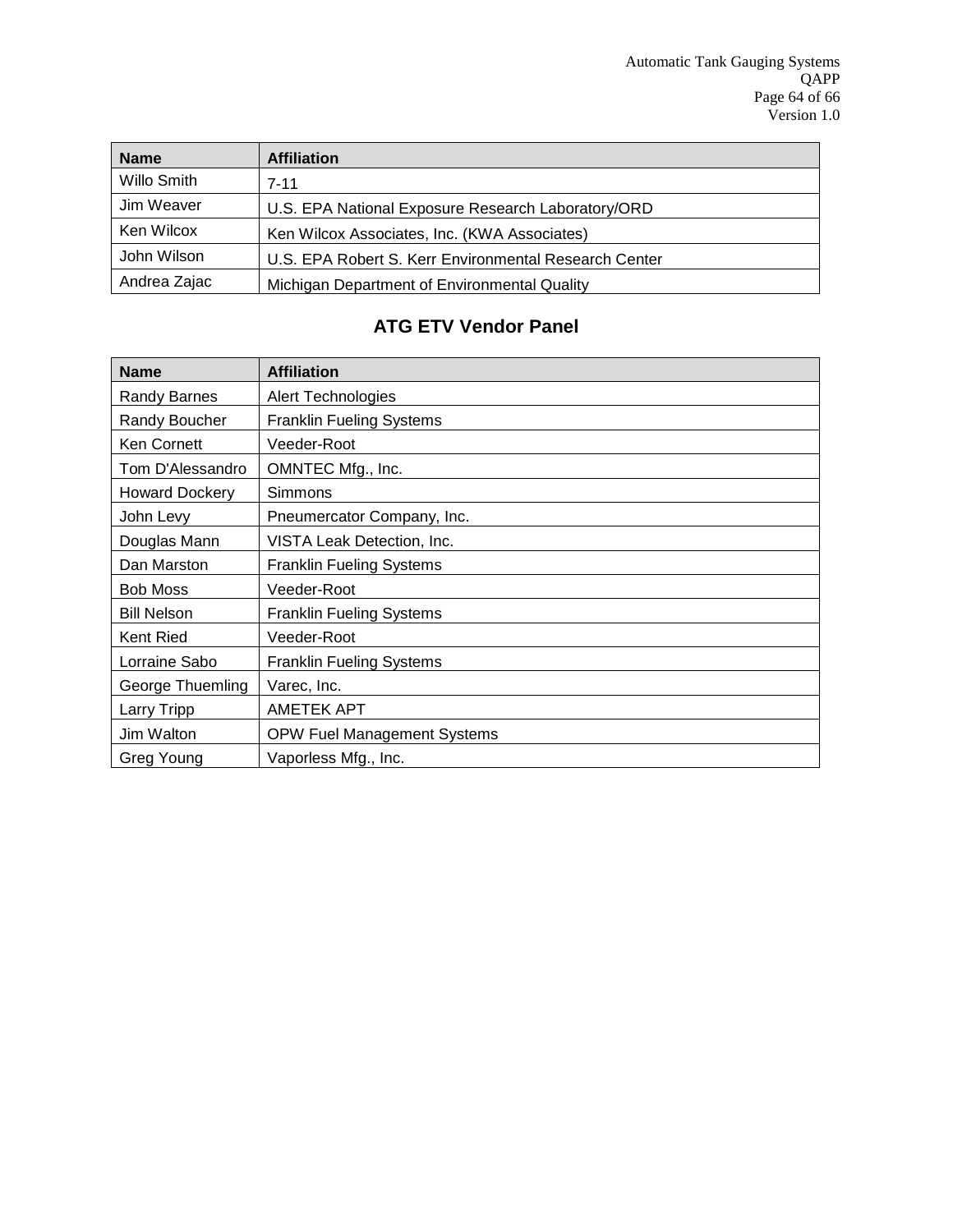Automatic Tank Gauging Systems QAPP Page 65 of 66 Version 1.0

# **Appendix B**

## **Example Data Collection Sheets**

#### **Automatic Tank Gauging (ATG) System Environmental Technology Verification Tests**

Water Ingress Tests

ATG System Vendor and Model: \_\_\_\_\_\_\_\_\_\_\_\_\_\_\_\_\_\_\_\_\_\_\_\_\_\_\_\_\_\_\_\_\_\_\_\_\_\_\_\_\_\_\_\_\_\_\_\_\_\_\_\_\_

Vendor-stated water threshold height\_\_\_\_\_\_\_\_\_\_\_\_\_\_\_\_\_\_\_\_\_\_\_\_

| Run<br><b>Date</b> | <b>Start</b><br><b>Time</b> | <b>End</b><br><b>Time</b> | <b>Ethanol</b><br><b>Content</b> | Fuel<br><b>Height</b> | Water<br><b>Ingress</b><br>Method/ | <b>Water Height</b><br><b>Fuel</b><br>Detected by<br><b>Temp</b><br><b>Technology</b> | <b>Water Height</b><br><b>Increment</b><br><b>Detected After</b> | <b>Observed Water</b><br>Level<br>(inches) |                                      | Operator<br><b>Initials</b> |               |  |
|--------------------|-----------------------------|---------------------------|----------------------------------|-----------------------|------------------------------------|---------------------------------------------------------------------------------------|------------------------------------------------------------------|--------------------------------------------|--------------------------------------|-----------------------------|---------------|--|
|                    |                             | (0000)                    | (0000)                           | $E_{\perp}$           | (% of full)                        | rate                                                                                  | (°F)                                                             | (inches)                                   | <b>Initial Detection</b><br>(inches) | <b>Start</b>                | <b>Finish</b> |  |
|                    |                             |                           |                                  |                       |                                    |                                                                                       |                                                                  |                                            |                                      |                             |               |  |
|                    |                             |                           |                                  |                       |                                    |                                                                                       |                                                                  |                                            |                                      |                             |               |  |
|                    |                             |                           |                                  |                       |                                    |                                                                                       |                                                                  |                                            |                                      |                             |               |  |
|                    |                             |                           |                                  |                       |                                    |                                                                                       |                                                                  |                                            |                                      |                             |               |  |
|                    |                             |                           |                                  |                       |                                    |                                                                                       |                                                                  |                                            |                                      |                             |               |  |
|                    |                             |                           |                                  |                       |                                    |                                                                                       |                                                                  |                                            |                                      |                             |               |  |
|                    |                             |                           |                                  |                       |                                    |                                                                                       |                                                                  |                                            |                                      |                             |               |  |
|                    |                             |                           |                                  |                       |                                    |                                                                                       |                                                                  |                                            |                                      |                             |               |  |
|                    |                             |                           |                                  |                       |                                    |                                                                                       |                                                                  |                                            |                                      |                             |               |  |
|                    |                             |                           |                                  |                       |                                    |                                                                                       |                                                                  |                                            |                                      |                             |               |  |
|                    |                             |                           |                                  |                       |                                    |                                                                                       |                                                                  |                                            |                                      |                             |               |  |
|                    |                             |                           |                                  |                       |                                    |                                                                                       |                                                                  |                                            |                                      |                             |               |  |
|                    |                             |                           |                                  |                       |                                    |                                                                                       |                                                                  |                                            |                                      |                             |               |  |
|                    |                             |                           |                                  |                       |                                    |                                                                                       |                                                                  |                                            |                                      |                             |               |  |
|                    |                             |                           |                                  |                       |                                    |                                                                                       |                                                                  |                                            |                                      |                             |               |  |